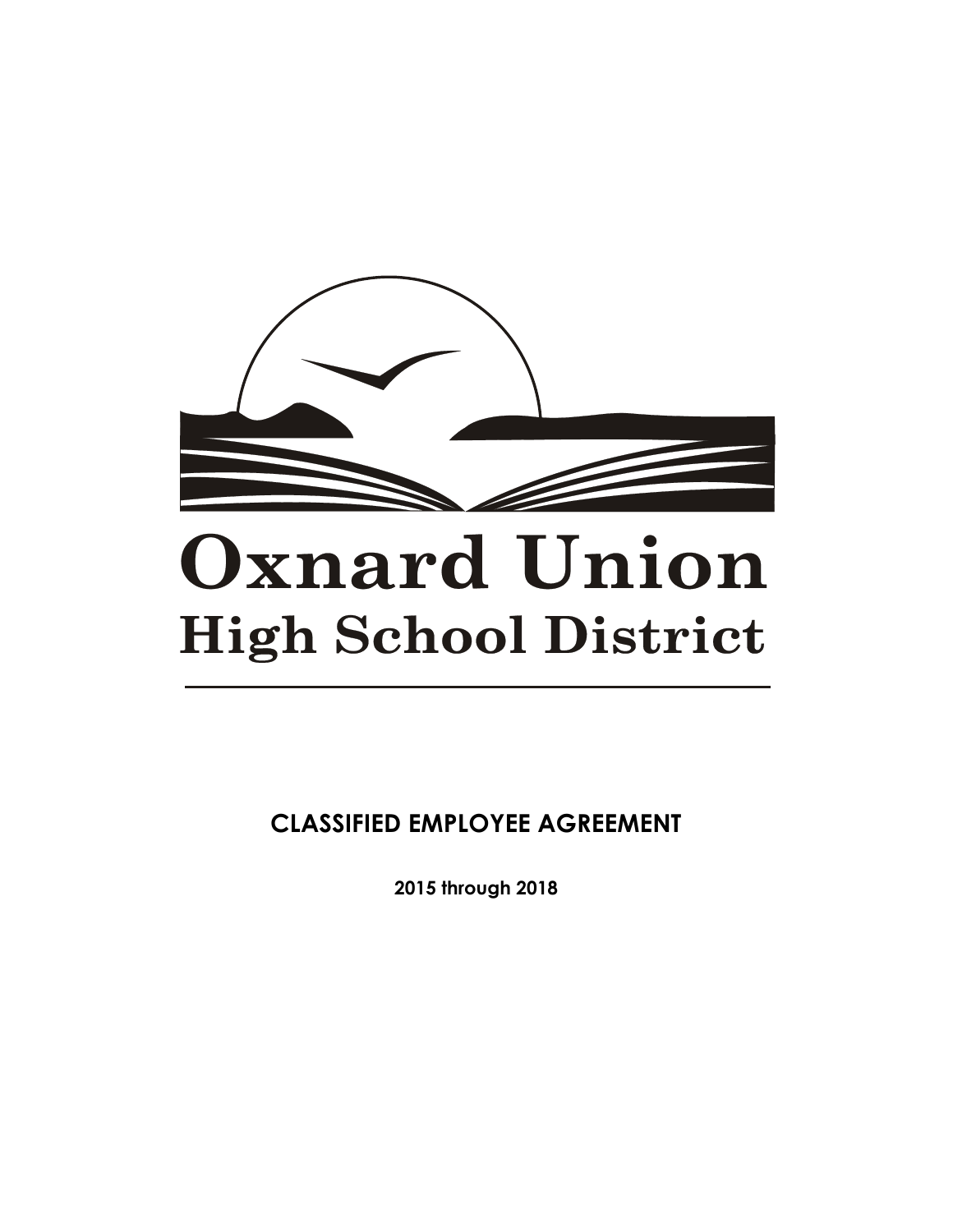CLASSIFIED EMPLOYEE AGREEMENT

Between

THE OXNARD FEDERATION OF TEACHERS AND SCHOOL EMPLOYEES

And

THE OXNARD UNION HIGH SCHOOL DISTRICT

July 1, 2015 - June 30, 2018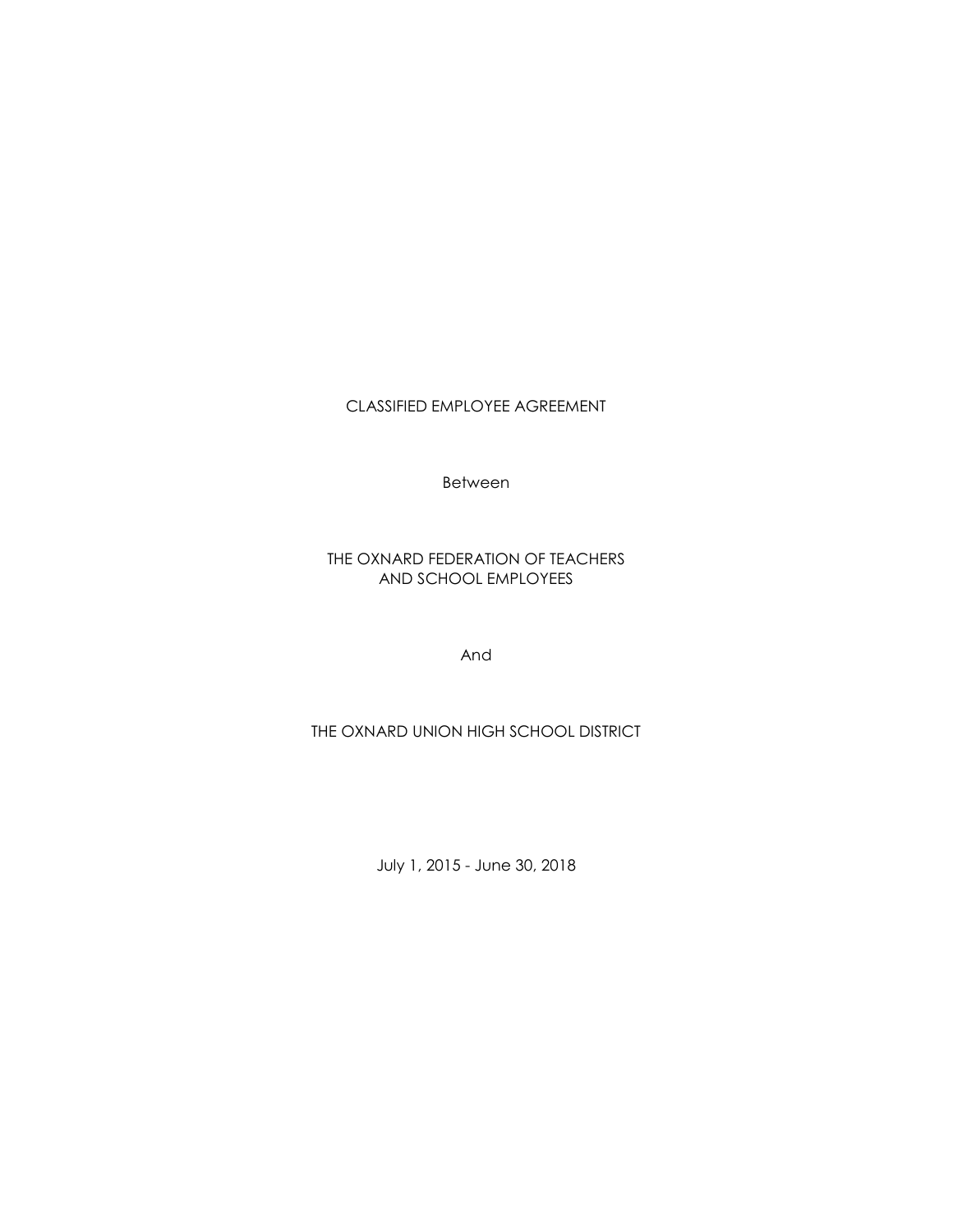#### **TABLE OF CONTENTS**

| <b>ARTICLE</b> | <b>PAGE</b> |
|----------------|-------------|
|                |             |
|                |             |
|                |             |
|                |             |
|                |             |
|                |             |
|                |             |
|                |             |
|                |             |
|                |             |
|                |             |
|                |             |
|                |             |
| 13.1           |             |
| 13.2           |             |
| 13.3           |             |
| 13.4           |             |
| 13.5           |             |
| 13.6           |             |
| 13.7           |             |
| 13.8           |             |
| 13.9           |             |
| 13.10          |             |
| 13.11          |             |
| 13.12          |             |
| 13.14          |             |
| 13.15          |             |
|                |             |
|                |             |
|                |             |
|                |             |
|                |             |
|                |             |
|                |             |
|                |             |
|                |             |
|                |             |
|                |             |
|                |             |
|                |             |
|                |             |
|                |             |
|                |             |
|                |             |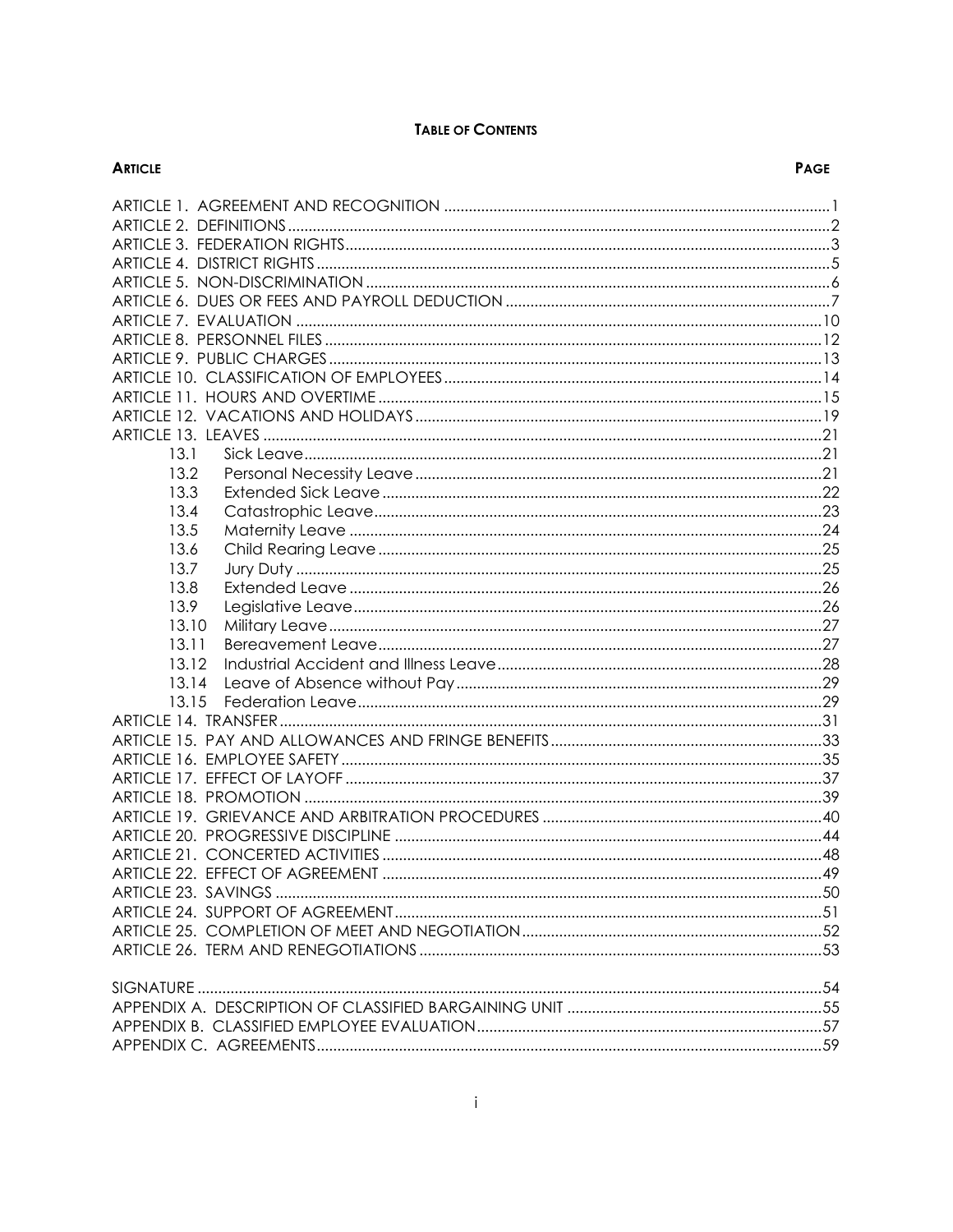#### **ARTICLE 1. AGREEMENT AND RECOGNITION**

- <span id="page-3-0"></span>1.1 This is an Agreement between the Oxnard Union High School District Board of Trustees, hereinafter referred to as "District", and the Oxnard Federation of Teachers and School Employees, Local 1273, hereinafter referred to as "Federation".
- 1.2 The District recognizes the Federation as the exclusive representative for that unit of employees described in Appendix A.
- 1.3 The representatives of the District and the Federation, having met and negotiated pursuant to the provisions of the Educational Employment Relations Act, have agreed to jointly and unanimously recommend to the Board of Trustees and unit members that the terms and conditions set forth in this agreement be adopted for the period beginning July 1, 2015 – June 30, 2018. The terms and conditions of the Agreement shall become effective only upon adoption by the Board of Trustees at an official meeting and following ratification by the unit.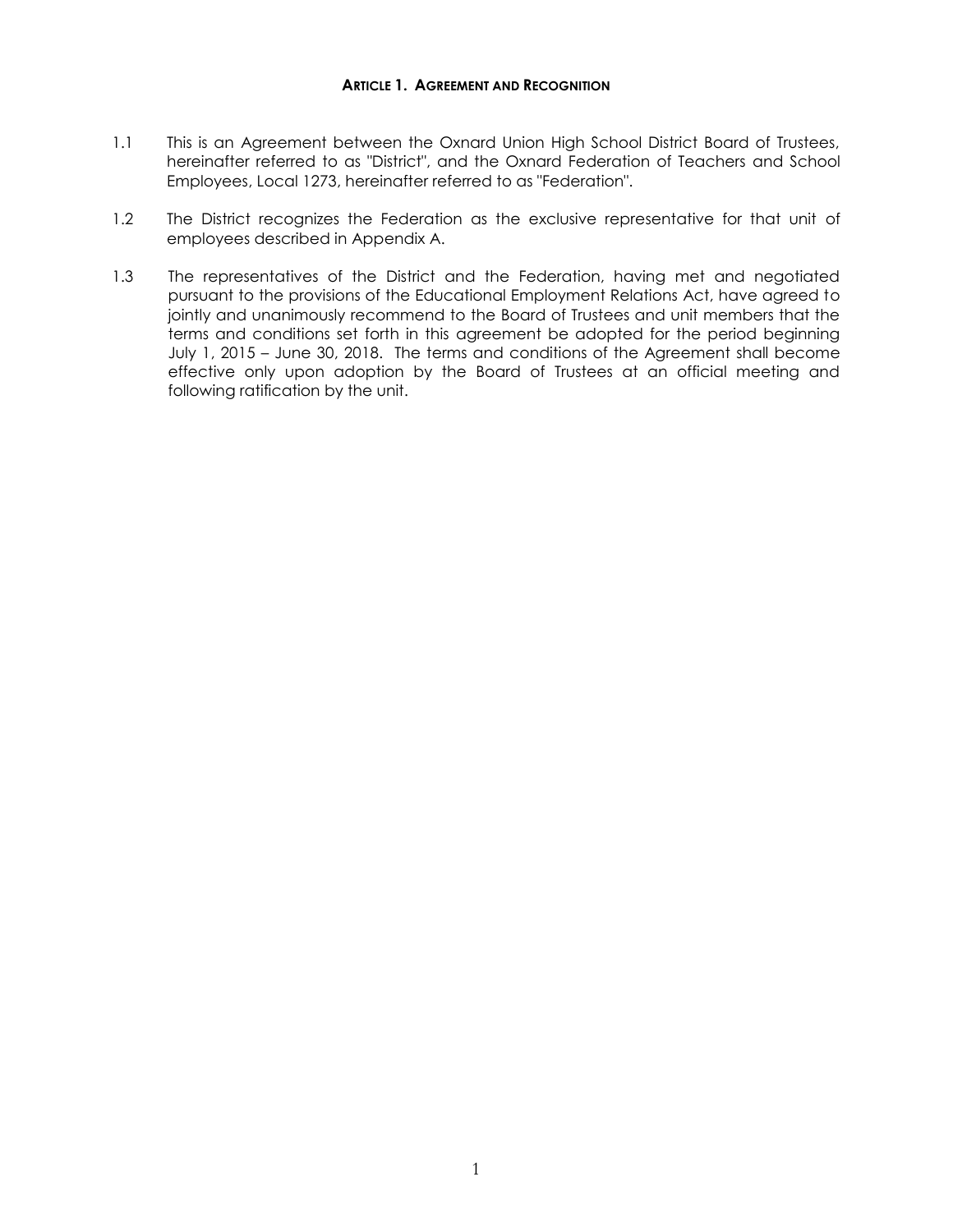- <span id="page-4-0"></span>2.1 **"Employee", "bargaining unit member", "unit member"** shall mean an employee who is included in the appropriate unit as defined in Article I and therefore covered by the terms and provisions of this Agreement.
- 2.2 **"Day"** shall mean a day on which the District office is open for business.
- 2.3 **"Immediate administrator", "immediate supervisor"**, **"principal"** shall mean the administrative or supervisory employee who is the immediate supervisor of the employee, or the supervisor's designee.
- 2.4 **"Workday"** shall mean a day on which employees are required to render service to the District.
- 2.5 **"Hourly Rate of Pay"** means the employees' daily rate of pay divided by eight (8).
- 2.6 **"Call Back Pay"** applies to either full or part-time employees who without previous scheduling are called back to work after already having been in attendance on that work day or are called in to work on a day when the employee would not be scheduled to work.
- 2.7 **"Board"** shall mean the Board of Trustees or its designated representative(s).
- 2.8 **"District"** shall mean the Oxnard Union High School District.
- 2.9 "**Disciplinary action**" includes any action whereby an employee is deprived of any classification or any incident of any classification in which he has permanence, including dismissal, suspension, demotion, or any reassignment to a lower classification, without his voluntary consent, except a layoff for lack of work or lack of funds. Disciplinary action does not include suspension pursuant to Education Code § 45304–i.e. when an employee is charged with a mandatory leave of absence offense or administrative leave.
- 2.10 **"Superintendent"** shall mean the chief administrative officer of the District, or designee.
- 2.11 **"Federation"** shall mean the Oxnard Federation of Teachers and School Employees.
- 2.12 **"Consultation"** shall be defined as an alternative to meeting and negotiating to include meetings between the District and the Federation on items of mutual or individual interest.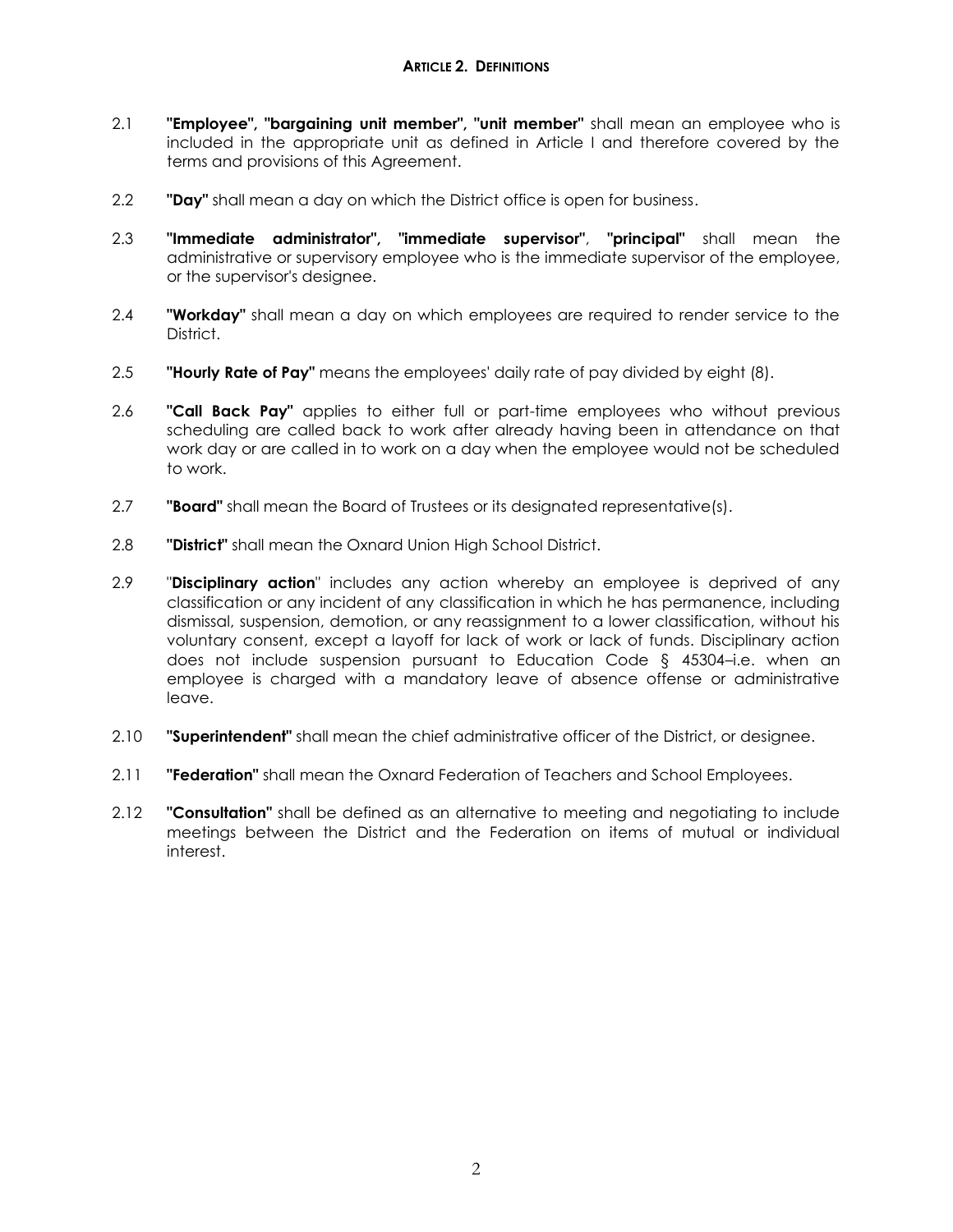- <span id="page-5-0"></span>3.1 **Facilities**. The Federation and its members shall have the right to use school facilities and equipment at reasonable times when not otherwise in use for the purpose of meetings concerned with the exercise of rights incorporated in the Agreement.
- 3.2 **Communications and Notices of Activities**. The Federation shall have the right to post notices of activities and matters of concern on a designated bulletin board at each of the schools; a copy of all materials to be filed with the principal within a reasonable period of posting.
	- 3.2.1 The District shall provide an individual mail box for each unit member.
	- 3.2.1.1 The District will provide the Federation with work e-mail addresses for all unit members. This list will be updated on a quarterly basis.
	- 3.2.2 A Federation representative shall be allowed to make brief announcements at unit member staff meetings, provided said announcements are not political in nature, nor dealing with the negotiations process status.
	- 3.2.3 The Federation President shall be allowed to make short, salutary remarks at the annual opening of school meeting for unit members and may designate the speaker.
- 3.3 **Federation Business**. The authorized representative of the Federation shall be permitted to transact official Federation business on school property at reasonable times not interfering with the educational process or District duties of the employee. The representative shall notify the school principal or site/program manager of his/her presence.
- 3.4 **Public Information**. The Board agrees to furnish, upon request of the Federation, all public information required by the Federation that is reasonably necessary for the Federation to fulfill its role as the exclusive bargaining representative.
- 3.5 **Membership List**. The district will provide to the Federation no later than the third week of each semester a membership list of all employee in the unit. This list will include names, home address, work location, classification, work phone number (if any) and whether the employee has elected to be a member of the Federation or agency payer.
	- 3.5.1 The District shall provide the Federation with updated lists of current employees upon written request (not to exceed three annually).
- 3.6 **Board Meeting Notices**. The District shall provide the Federation with an electronic copy of the Board agenda booklet, less the confidential items and those materials that relate to negotiations. An electronic copy of the Board agenda booklet will be made available on the District's website. The determination of confidential items and materials that relate to negotiations will be left to the judgment and discretion of the District.
- 3.7 Within thirty (30) days of ratification of this Agreement by the Board of Trustees, the District shall provide copies to each unit member and pay 100% of the cost of printing copies of the contract. The printer will be selected by mutual agreement. The District and the Federation agree to the goal of making the Agreement available for unit member access on the District Website within 90 days of the ratification of this Agreement by the Board of Trustees. All side letters of agreement that are intended to be effective during any term of the Agreement shall be incorporated into this Agreement.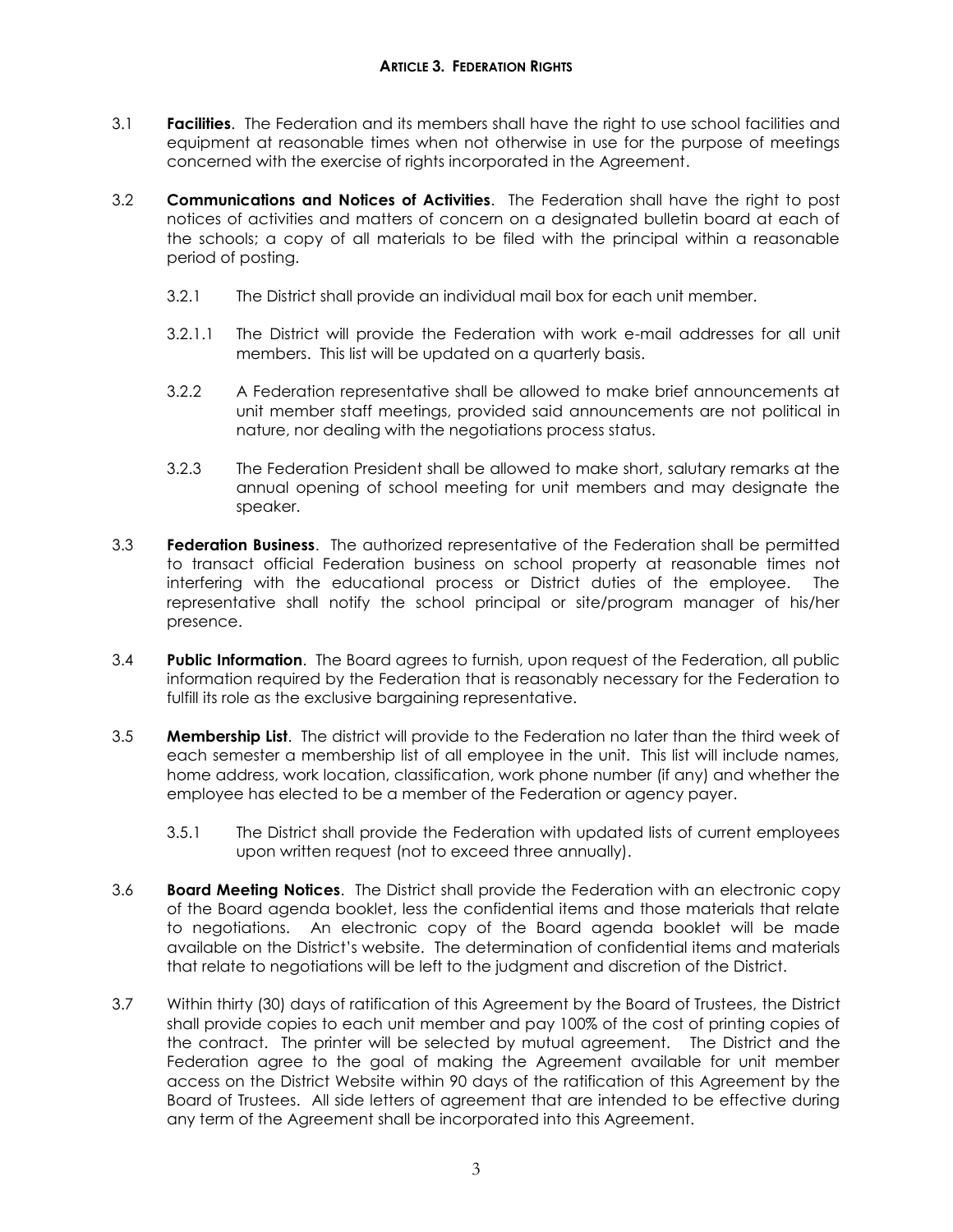3.8 The Federation President or designee shall be permitted a reduced daily work-load, at a prorated reduced salary, provided that the President can be adequately replaced. The duration of said work-load reduction shall be: a fall or spring semester if the President is a certificated employee; or the first or second half of a fiscal year if the President is a classified employee. The Federation shall submit its written request for a work-load reduction, pursuant to this section, to the Superintendent not less than sixty (60) days prior to the start of said reduced service request.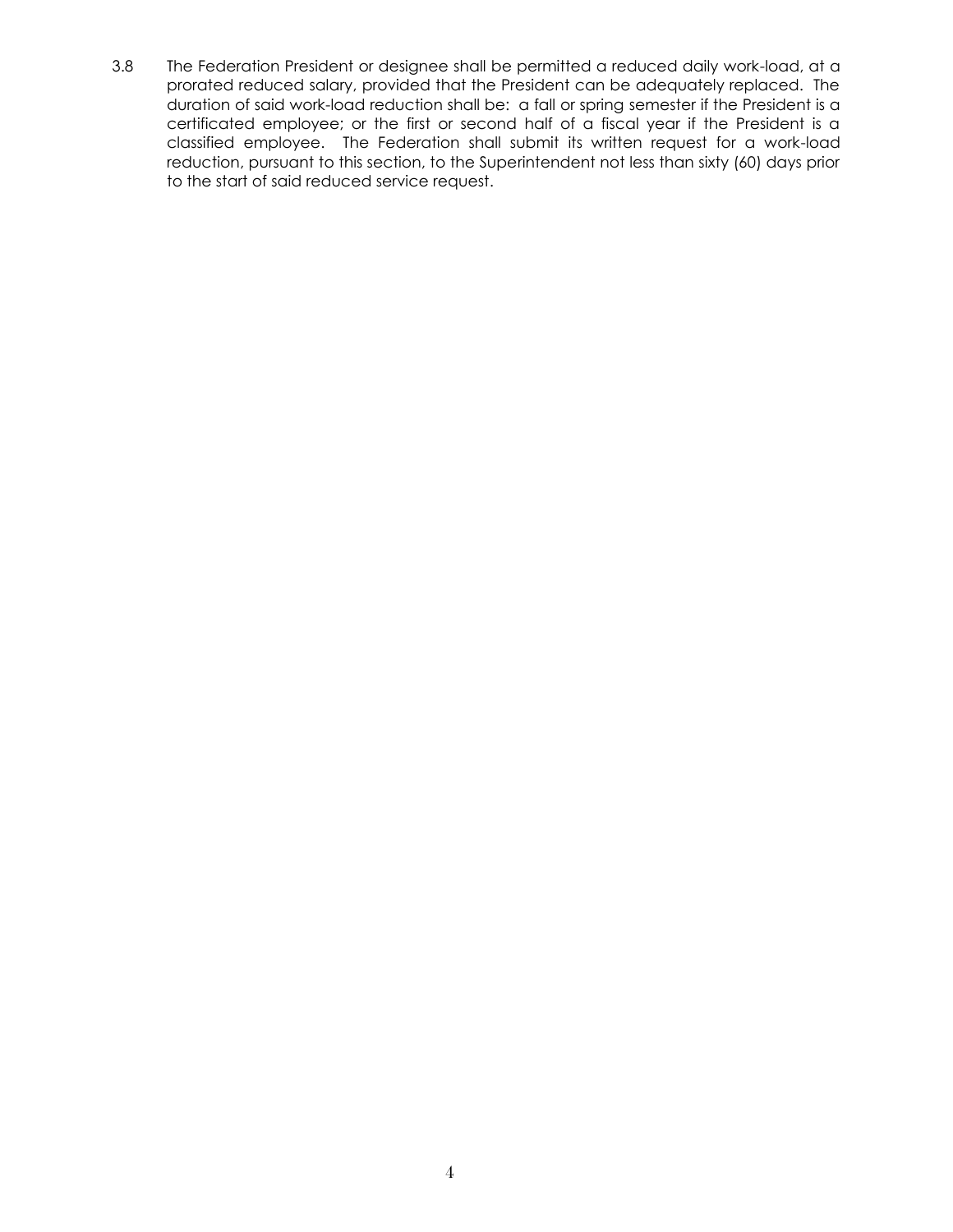#### **ARTICLE 4. DISTRICT RIGHTS**

- <span id="page-7-0"></span>4.1 It is understood and agreed that the District retains all of its powers and authority to direct, manage and control to the fullest extent of the law. Included in but not limited to those duties and powers are the exclusive right to: determine its organization; direct the work of its employees; determine the times and hours of its operation; determine kinds and levels of services to be provided, and the methods and means of providing them; establish its educational policies, goals and objectives; insure the rights and educational opportunities of students; determine staffing patterns; determine the number and kinds of personnel required; maintain the efficiency of District operations; determine the curriculum; build, move or modify facilities; establish budget procedures and determine budgetary allocation; determine the methods of raising revenue; contract out work; and take action on any matter in the event of an emergency. In addition, the Board retains the right to hire, classify, assign, reassign, transfer, evaluate, promote, terminate, and discipline employees.
- 4.2 The exercise of the foregoing powers, rights, authority, duties and responsibilities by the District, the adoption of policies, rules, regulations and practices in furtherance thereof, and the use of judgment and discretion in connection therewith, shall be limited only by the specific and express terms of this Agreement, or any other written agreement reached between the Federation and the Board, and then only to the extent such specific and express terms are conform with law.
- 4.3 The District retains its right to amend, modify or rescind policies and practices referred to in this Agreement in cases of emergency. Emergency shall be defined as an actual or threatened natural disaster, national emergency, act of God, epidemic, or concerted activity, as contemplated in Article 19.
- 4.4 The District will follow the requirements of the applicable Public Employment Relations Board cases on subcontracting should it wish in the future to contract out unit services, including but not limited to painting services.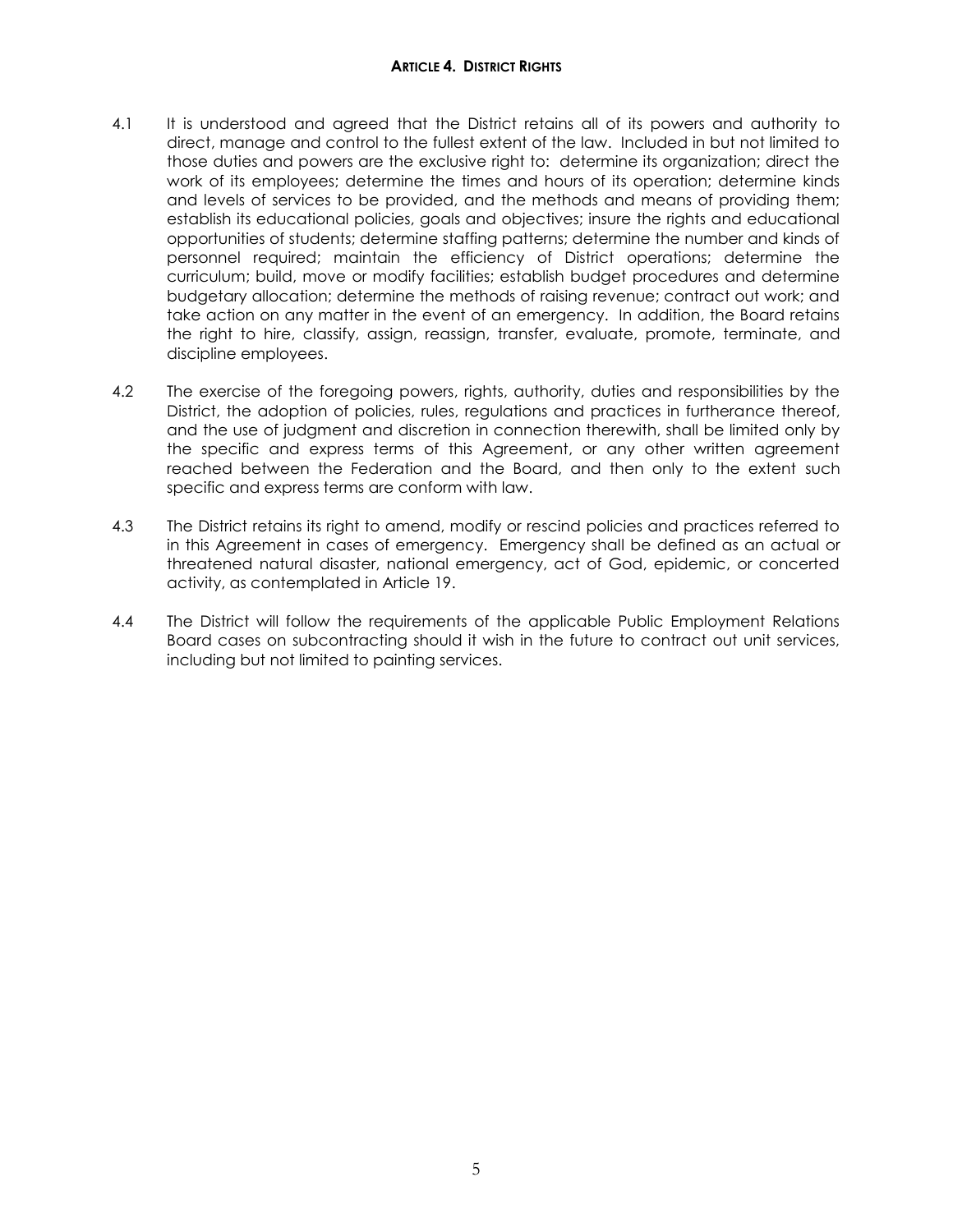<span id="page-8-0"></span>5.1 The District and Federation agree not to unlawfully discriminate against any unit employee on the basis of race, color, religion, national origin, sex, sexual orientation, age, politics, physical handicap, membership or participation in an employee organization. Alleged violations of this Article shall only be under the provisions of Article 19 (Grievance and Arbitration Procedures) of this Agreement if said violations involve a specific and express portion of this Agreement.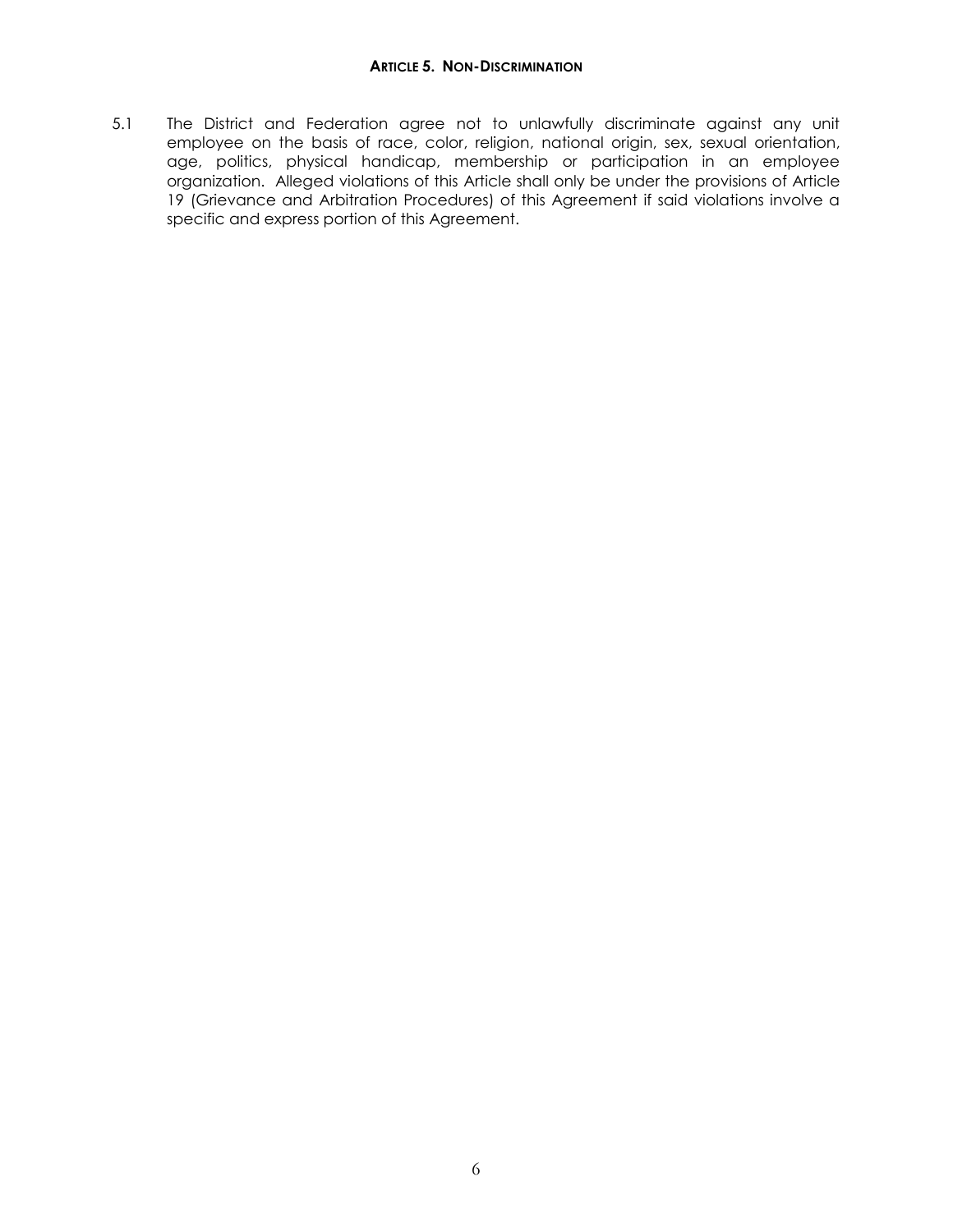- <span id="page-9-0"></span>6.1 The District and the Federation recognize the right of employees to form, join, and participate in lawful activities of employee organizations and the equal alternative right of employees to refuse to form, join, and participate in employee organizations. Neither party shall exert pressure on or discriminate against any employee for exercising nor not exercising the membership, participation or organizational activities rights guaranteed herein or for membership or non-membership in the Federation.
- 6.2 The District shall deduct from the pay of Federation members and pay to the Federation the normal and regular monthly Federation membership dues as voluntarily authorized in writing by the employee on the District form subject to the following conditions:
	- 6.2.1 Such deduction shall be made only upon submission of the District form to the District Payroll Department, duly completed and executed by the employee.
	- 6.2.2 The District shall not be obligated to implement any new Federation monthly dues deduction until the pay period commencing not less than thirty (30) workdays after such submission.
	- 6.2.3 The District shall, on a monthly basis, draw its order upon the funds of the District in favor of the Federation for an amount equal to the total of the dues deduction made during the month and shall furnish the Federation a list of all employees affected, together with the amount deducted for each.
	- 6.2.4 An employee may terminate Federation membership or voluntary dues deduction authorization at any time, but will still be subject to the service fee provision of 6.3. Said deduction cancellation shall be effective on the pay period commencing thirty (30) workdays after written submission.
	- 6.2.5 Upon appropriate written authorization from the employee, the District shall deduct from the salary of any employee and make appropriate remittance for credit union, savings bonds, charitable donations, or any other plans or programs approved by the District.
	- 6.2.6 The Federation agrees to indemnify and hold harmless the District, its members, and each member of the management against any and all costs, losses, or damages because of civil or other action arising from the administration and implementation of these provisions. Any clerical errors will be corrected by the party making the error, with the provision that if any such dues are deducted from the pay of any employee and remitted to the Federation, and the employee does not owe same, the Federation shall refund the same to the employee and the District shall not be liable for any refund. The Federation agrees to furnish any information needed by the District to fulfill these provisions.

#### 6.3 **Service Fee**

- 6.3.1 Any classified member who is not a member of the Federation, or who does not make application for membership within thirty (30) days of the effective date of this section or within thirty (30) days of the commencement of assigned duties shall pay a service fee to the Federation. A classified employee may become a Federation member at any time by following the procedure in 6.2 above.
- 6.3.2 The obligation to pay a service fee may be met by a monthly deduction from the classified employee's salary, by the classified employee's direct payment to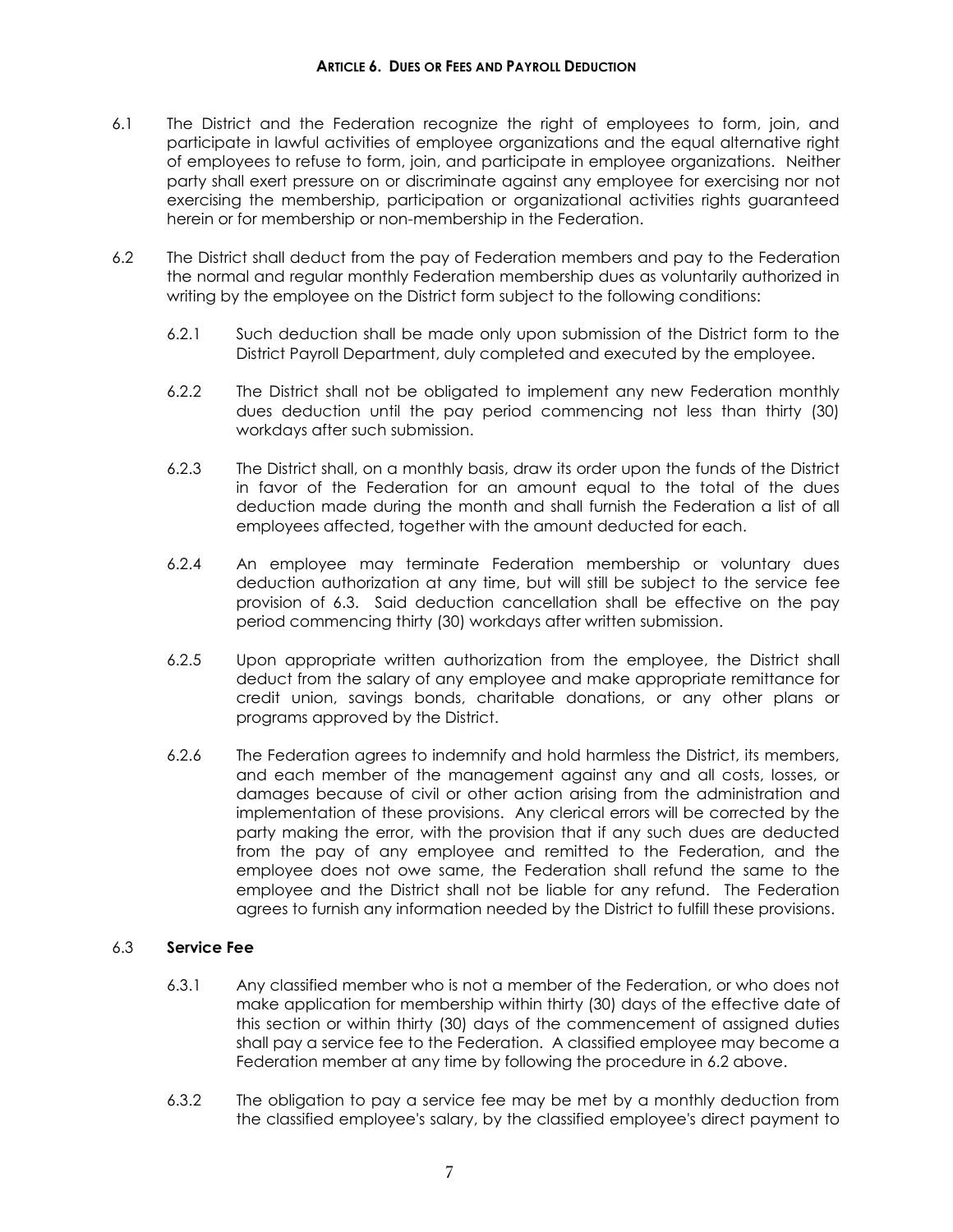the Federation using a method established by the Federation, or if the classified employee is a religious objector, by complying with 6.3.6 through 6.3.9.

- 6.3.3 If a classified employee does not make application for membership within the prescribed time, make arrangements with the Federation for direct payment of the service fee, or submit proof of payment to a charitable organization as provided herein below, the Federation has a responsibility to inform the classified employee of his or her contractual obligations. If after proper notice the classified employee does not comply with the provisions of this Article, then the Federation shall notify the District and supply the District with proof of notice to the unit member. Upon receipt of such notice and proof, the District shall withhold the service fee from the unit member's salary and submit such fee to the Federation as provided in 6.3.4 below.
- 6.3.4 The service fee shall equal an amount not to exceed the standard initiation fee, periodic dues and general assessments of the Federation and shall be used only for those purposes permitted by law.
- 6.3.5 Any classified employee choosing to challenge the manner in which the chargeable portion of the service fee has been calculated shall do so according to the Service Fee Appeal Procedure established by the Federation pursuant to the regulations of the Public Employment Relations Board.
- 6.3.6 Notwithstanding the above, any classified employee who is a member of a religious body whose traditional tenets or teachings include objections to joining or financially supporting employee organizations shall not be required to join or pay a service fee. However, any classified employee who qualified as a religious objector shall pay an amount equal to the service fee to one of the three following nonreligious, non-labor organization charitable funds:
	- 6.3.6.1 Oxnard Union High School Partnership Foundation
	- 6.3.6.2 American Cancer Society
	- 6.3.6.3 Special Olympics
- 6.3.7 A classified employee paying an amount equal to the service fee to one of the organizations listed above shall submit proof of such payments each year to the Federation. If such proof is not submitted in a timely manner, then upon receipt of notice and proof from the Federation, the District shall implement the provisions of 6.3.3 above.
- 6.3.8 It is recognized that the Federation, as exclusive representative of all classified employees, is required to represent all such employees fairly without regard to Federation membership or non-membership. However, any employee who holds religious objections pursuant to above, who requests the Federation to use the grievance procedure or arbitration procedure on his or her behalf, shall pay the Federation for such representation. The Federation shall charge the faculty member for the reasonable cost of using such procedure.
- 6.3.9 The Federation agrees that it will indemnify and hold harmless the District from attorney's fees, costs, charges, fees, awards and damages arising out of any matter commenced against the District due to compliance by the District with its obligations under this Article. The District agrees that in consideration of the Federation's obligation hereunder the District will notify the Federation in writing of any matter within seven (7) days of service thereof upon the District. The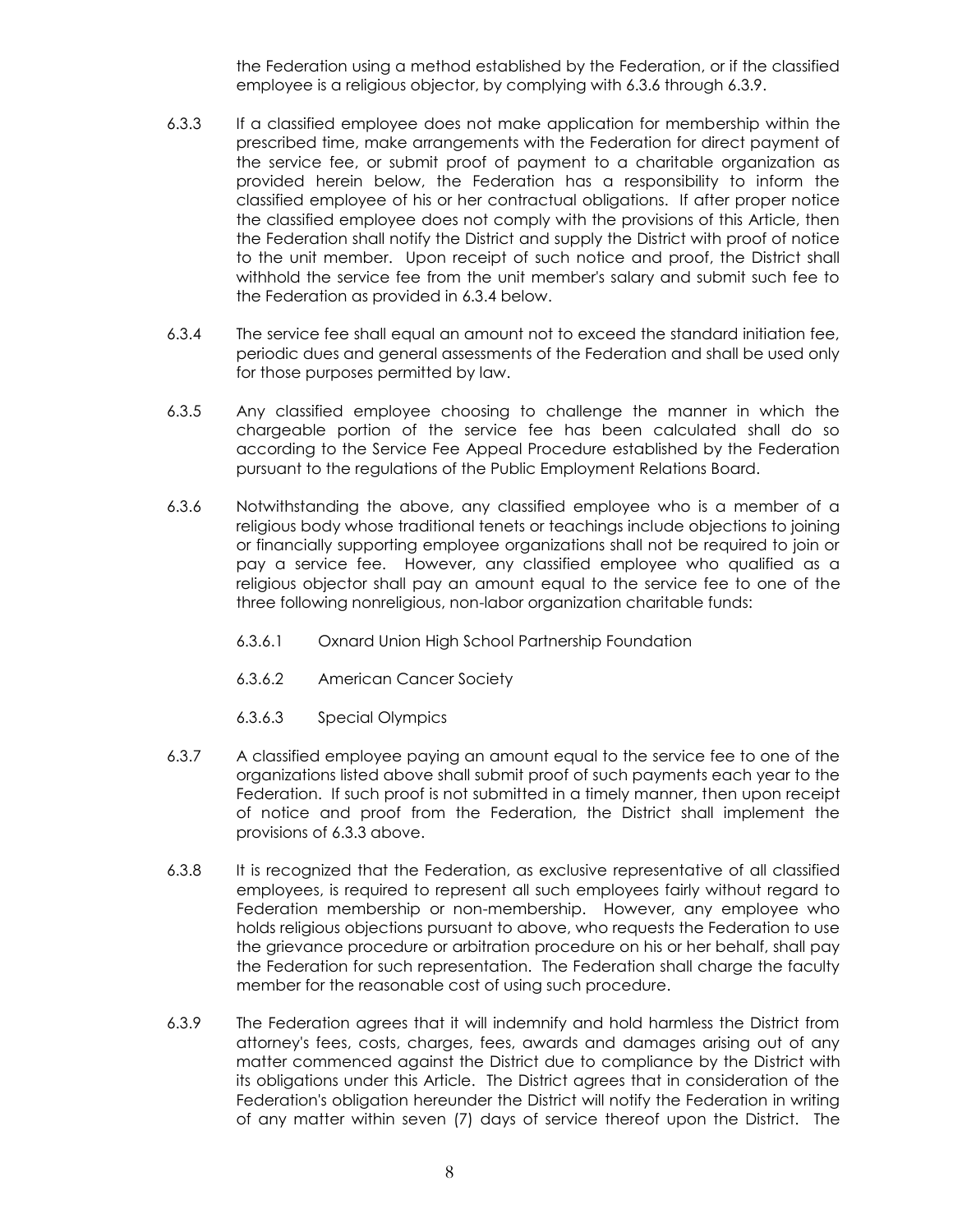District and the Federation shall both fully cooperate with each other on any matter commenced against the District. The Federation may, at its discretion, determine whether to defend, settle in whole or in part or appeal the matter.

#### 6.3.10 **Remittance of Funds**

- 6.3.10.1 Funds deducted on behalf of the Federation pursuant to this Article will be remitted to the Federation within five (5) working days of the close of the preceding pay period, provided the District shall not be responsible for delays beyond its control.
- 6.3.10.2 The District will provide the Federation with a statement accompanying the remittance indicating the amount of the deductions during the preceding pay period and the amount to be remitted to the Federation.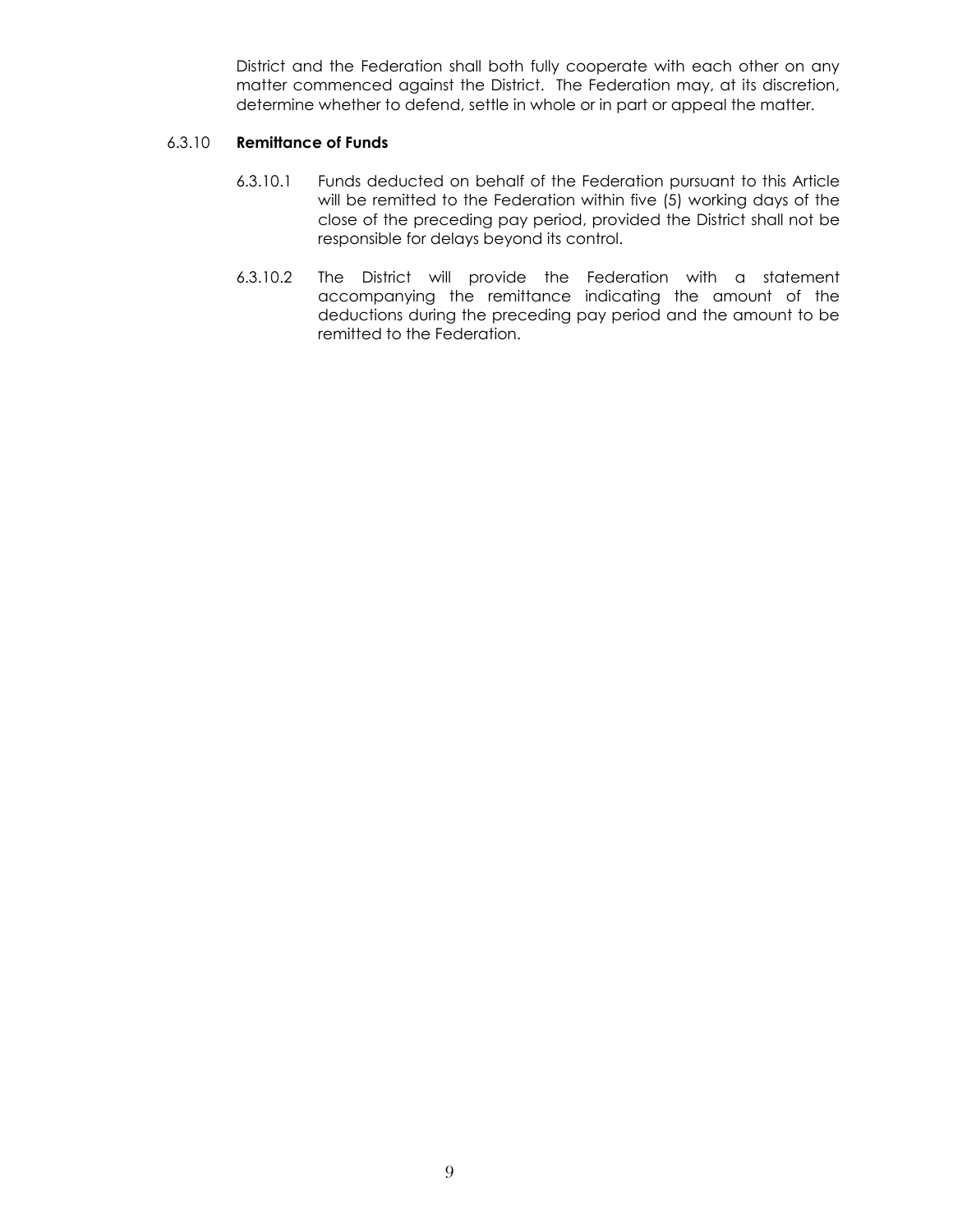- <span id="page-12-0"></span>7.1 The purpose of the program of evaluation is to rate and attempt to improve the competence of the staff (individual unit members).
- 7.2 The program of evaluation shall apply to all unit members.
- 7.3 Probationary Employee

Each permanent classified employee shall be rated by his/her immediate supervisor in March each year unless he/she has been rated since the preceding February 1. The ratings will be made during an interview using the form in Appendix B. Additional ratings may be completed at the request of the supervisor or employee. The employee's signature on the report indicates only that he/she has seen the report not that the employee agrees with the evaluation.

- 7.3.1 A probationary employee shall serve a twelve (12)-month probationary period and receive an evaluation on or about quarterly intervals. The probationary period will begin on the first day of regular status employment (not temporary, substitute, limited and/or short-term employment). If the probationary period ends between February 1 and April 1, the probationary rating will be considered as the annual rating also. If the probationary period ends after April 1, the evaluation will be provided approximately two (2) weeks prior to the end of the normal probationary period.
- 7.3.2 If the district fails to complete an evaluation of a probationary employee during the probationary period will result in the employee being considered to have received 'meet the requirements'.
- 7.3.3 Failure on the part of the District to complete quarterly evaluations of a probationary employee does not obligate the District to retain the employee at any point in the probationary period.
- 7.4 The employee may, within ten (10) working days, respond in writing to an evaluation with which the employee is not in agreement. This response shall be attached to the evaluation in question.
- 7.5 Evaluation of the competence of unit members under this program shall include, but shall not be limited to, consideration of:
	- 7.5.1 Quality of Work
	- 7.5.2 Work Habits
	- 7.5.3 Working Relations
	- 7.5.4 Meeting Work Commitments
	- 7.5.5 Demonstration of Initiative
	- 7.5.6 Dependability and Reliability
	- 7.5.7 Attendance
	- 7.5.8 Safety
	- 7.5.9 Communication Skills
- 7.6 Written evaluations and the summary assessment report of unit members shall include descriptions of unsatisfactory performance, if any, with specific recommendations for means of improvement and suggestions of available sources of assistance. Subsequently, one or more conferences shall be held with the employee to assist him/her in correcting deficiencies previously noted. A record of such conferences shall be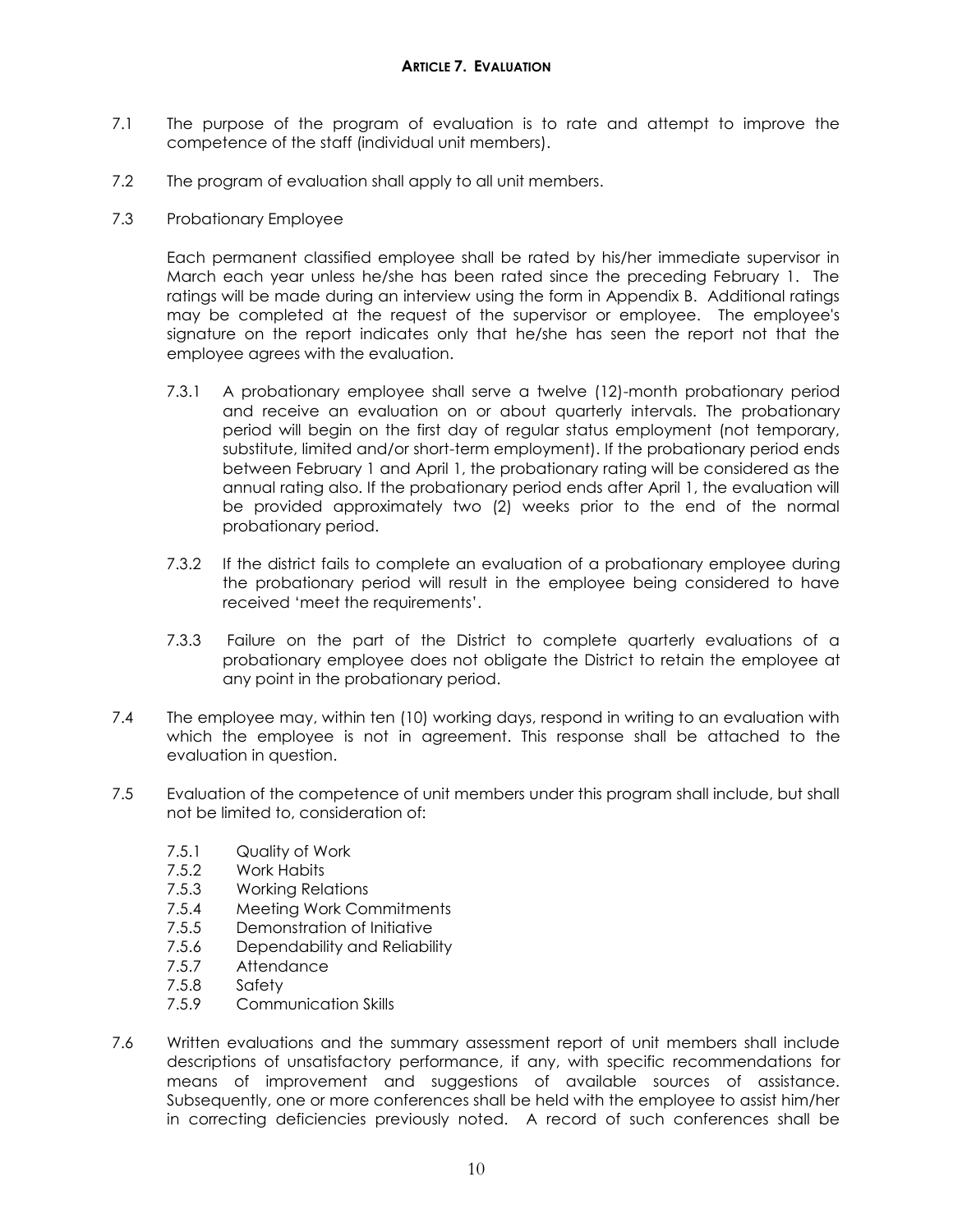prepared by the evaluator for the file on the employee and a copy submitted to him/her.

- 7.6.1 Summary comments which indicate performance problems require that the supervisor note in detail when the specific or general concerns were previously shared.
- 7.7 A copy of the evaluation form is attached in Appendix B. It reflects the performance factors identified in 7.5 above. The Evaluator's comments section shall be used for narrative commentaries to reflect whether the employee's performance exceeds expectations, meets expectations, needs improvement, or is unsatisfactory.
- 7.8 Article 19 of this Agreement (Grievance Procedure) shall apply only to the procedures of this Article, and not to supervisory judgments or recommendations.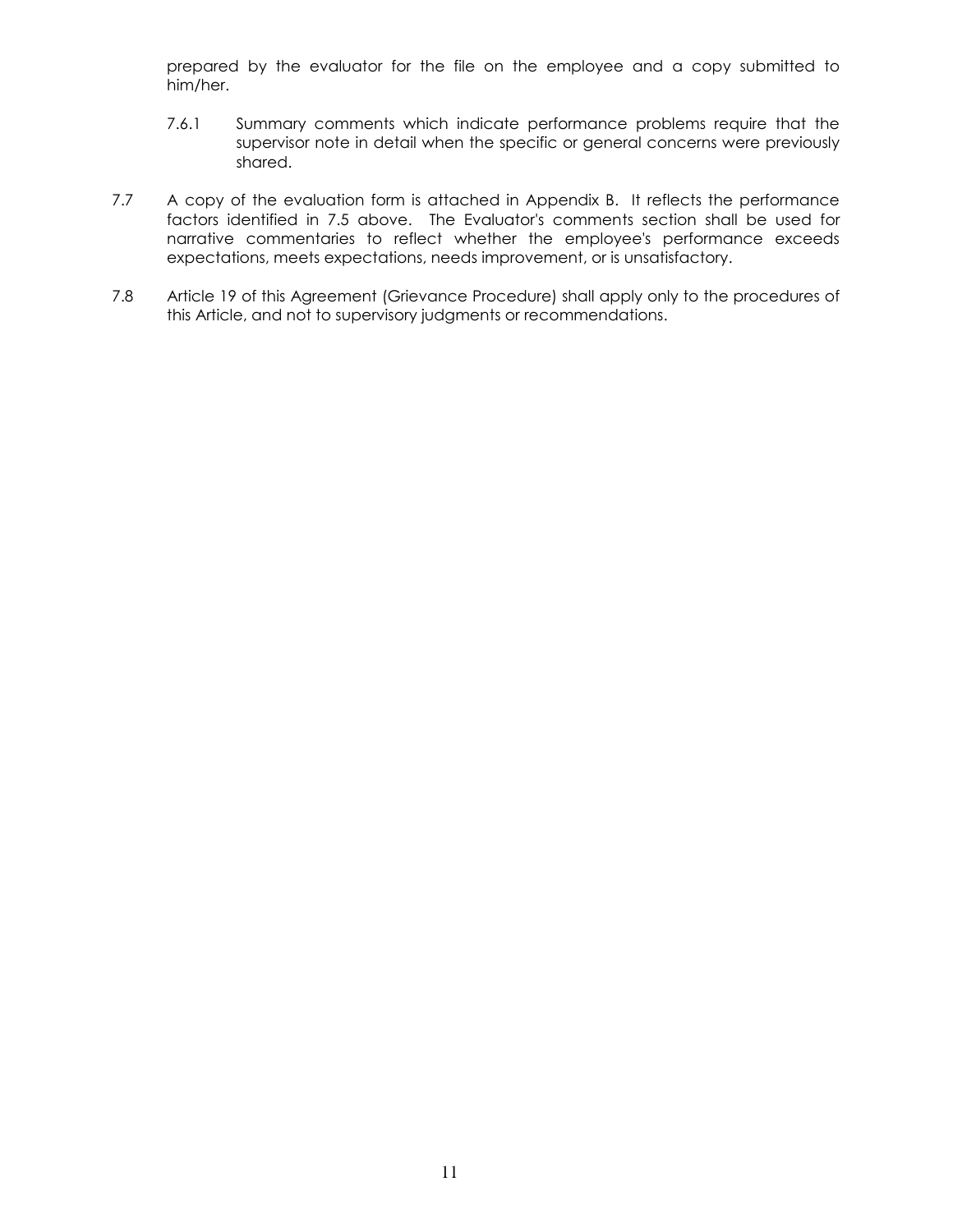- <span id="page-14-0"></span>8.1 Personnel File Contents and Inspection
	- 8.1.1 Materials in personnel files of employees that may serve as a basis for a affecting the status of their employment are to be made available for the inspection of the person involved. Materials not signed and dated will be removed from the employees file unless it is noted that the employee refused to sign (evaluations and/or disciplinary actions that requires a signature or the employee is/was absent).
	- 8.1.2 This material is not to include ratings, reports, or records which (1) were obtained prior to the employment of the person involved, (2) were prepared by identifiable examination committee members, or (3) were obtained in connection with a promotional examination.
	- 8.1.3 Every employee shall have the right to inspect these materials upon request, provided that the request is made at a time when the person is not actually required to render services to the employing district.
	- 8.1.4 Materials placed in the file should be signed and dated.
	- 8.1.5 Information of a derogatory nature, except materials mentioned in Section 8.1.2, shall not be entered or filed unless and until the employee is given notice, and an opportunity to review and comment thereon. An employee shall have the right to enter, and have attached to any such derogatory statement, his/her own comments thereon. The review shall take place during normal business hours, and the employee shall be released from duty for this purpose without salary reduction.
	- 8.1.6 Upon written authorization by an employee, a representative of the Federation shall be permitted to examine materials in said employee's personnel file.
	- 8.1.7 Letters of commendation shall upon request be placed in personnel files.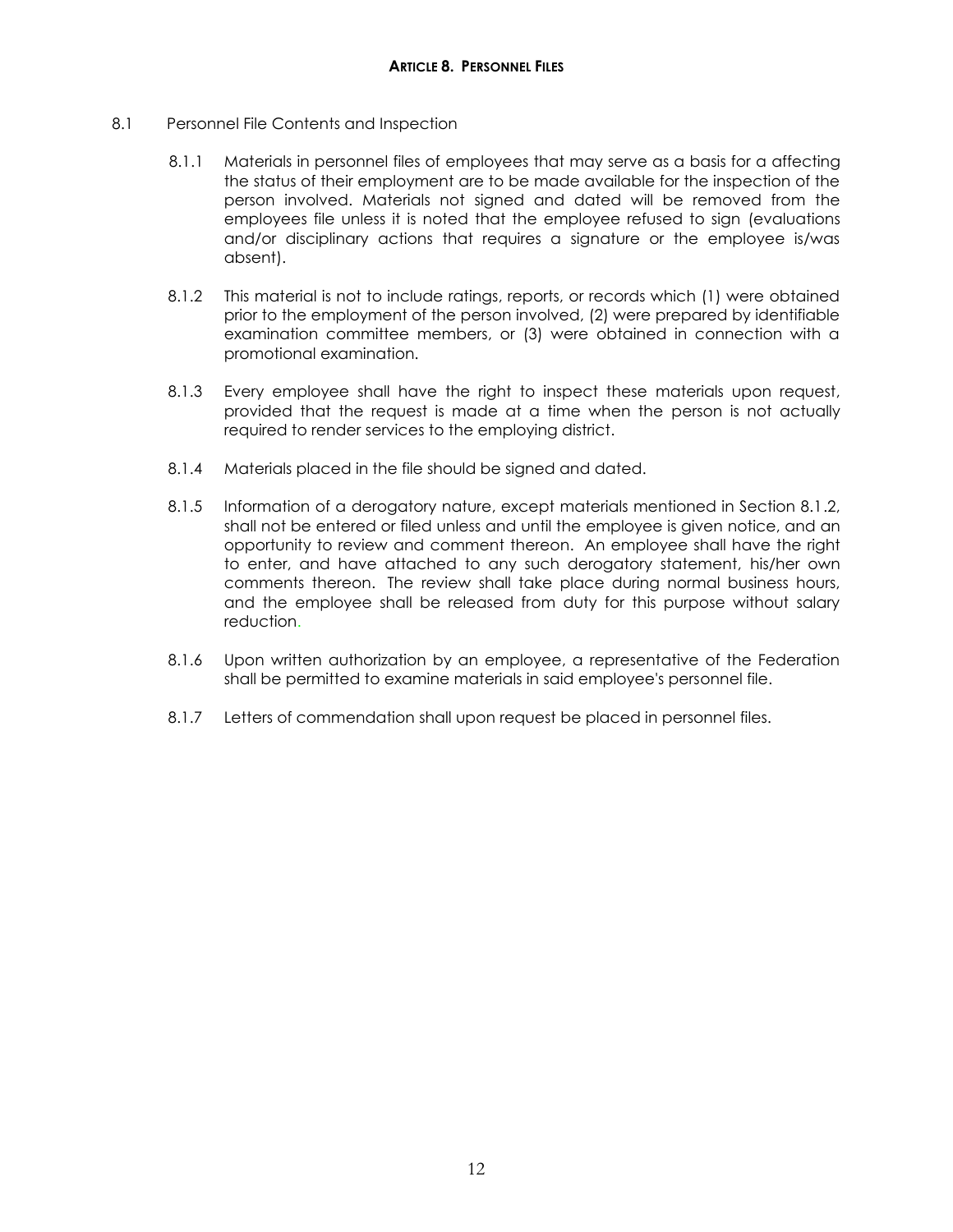<span id="page-15-0"></span>A public charge is an allegation of wrongdoing by a unit member made by someone other than a student or an employee of the Oxnard Union High School District. The District will provide an opportunity for an employee to explain or refute public charges before an administrator prior to incorporating public charges in a disciplinary action.

If the employee has a reasonable belief that discipline or other adverse consequences may result from what he or she says, the employees has the right to request union representation. Management is not required to inform the employee of his/her Weingarten rights; it is the employee' responsibility to know and request. (NLRB vs. Weingarten, Inc. 420 U.S. 251, 88 LRRM 2689)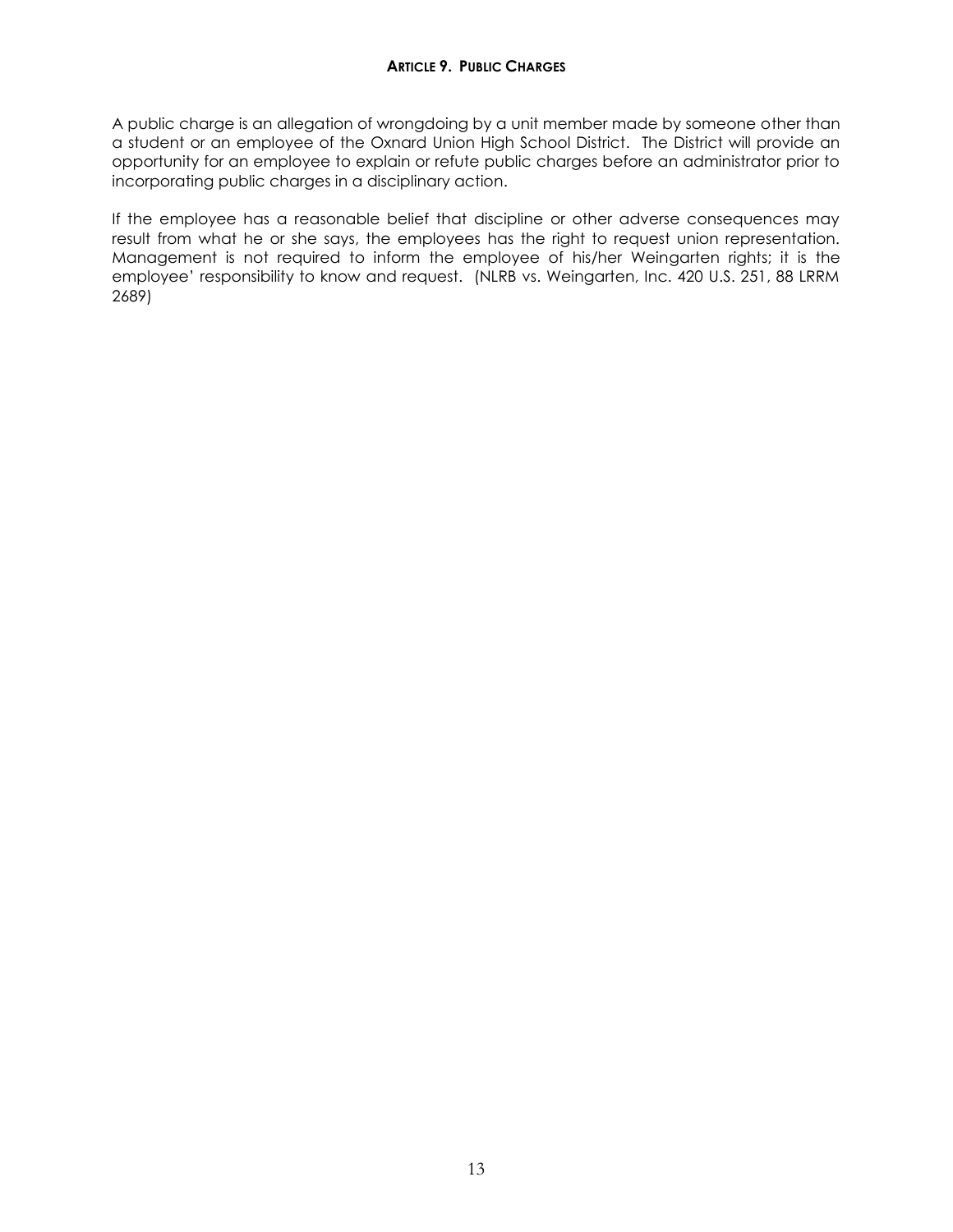- <span id="page-16-0"></span>10.1 The District and the Federation will regularly consult on the titles, duties and qualifications of all bargaining unit classes.
- 10.2 Unless mutually agreed to by the parties, the District shall make only "housekeeping" type changes in the existing bargaining unit description such as title changes or the dropping of titles if classes are abolished.
- 10.3 Unless mutually agreed to by the parties, the District shall not make substantive changes in the existing bargaining unit description such as the deletion of positions from the unit into confidential, supervisory or management status designations.
- 10.4 With regard to classifications created after ratification of this Agreement, the parties shall attempt to agree regarding unit inclusion or exclusion. If they are unable to agree, the issue may be submitted by either party to the Public Employment Relations Board for resolution. If the parties agree that a newly created classification is to be included in the unit, they shall meet and negotiate regarding the salary range of said class.
- 10.5 Classified employees shall not be required to perform duties which are inconsistent with duties of their classification for more than five (5) working days within a 15 calendar day period without a salary adjustment.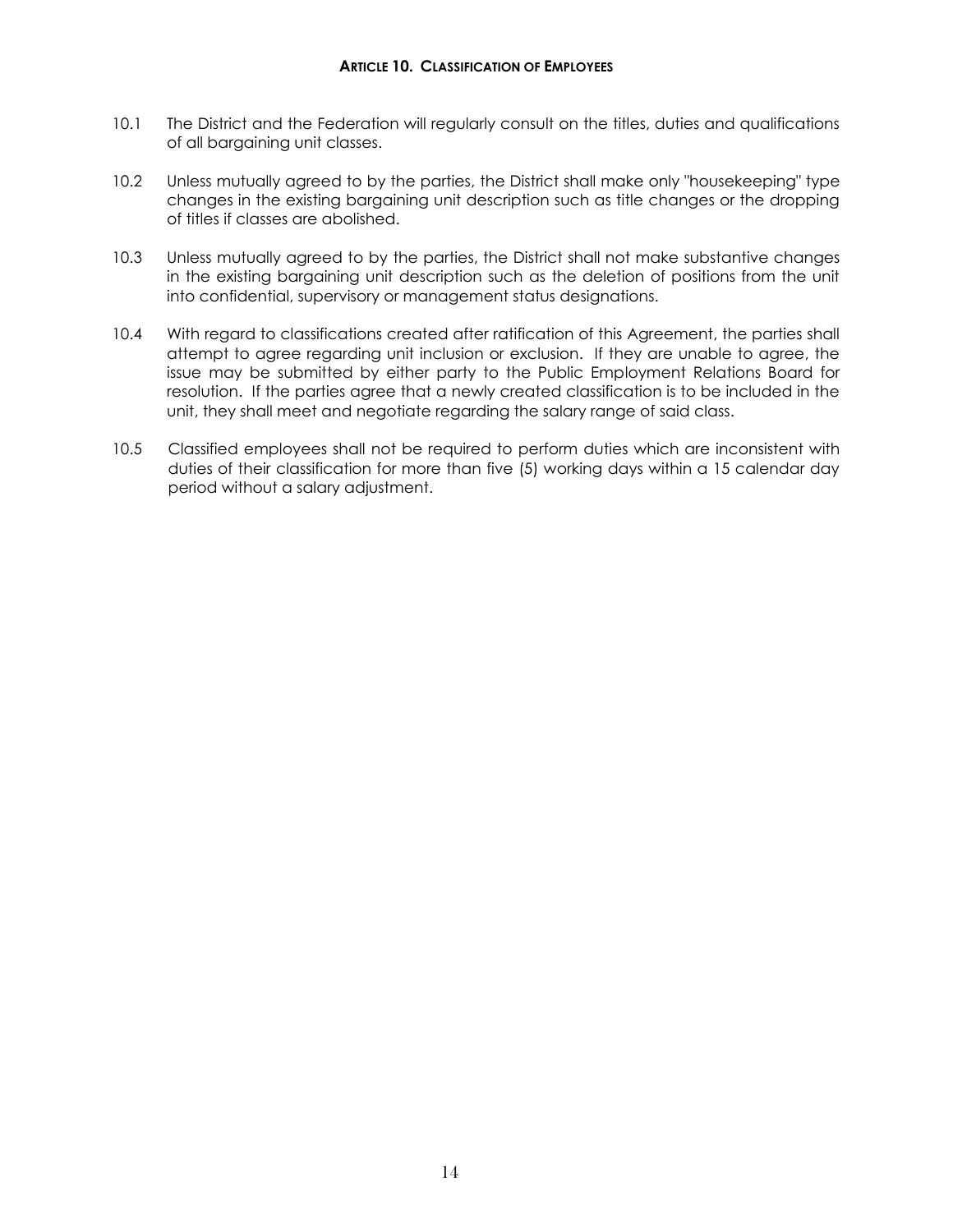# <span id="page-17-0"></span>11.1 **Work Schedules**

- 11.1.1 **Workweek:** The regular workweek of a unit member shall consist of not more than five (5) consecutive working days (normally Monday-Friday). Employees assigned four (4) or more hours shall be compensated for any work required to be performed on the sixth (6th) or seventh (7th) day at one and one-half  $(1/2)$ times the employees' regular rate of pay. All employees regardless of assigned hours shall be compensated at one and one-half  $(1\frac{1}{2})$  the employees regular rate of pay on the seventh  $(7<sup>th</sup>)$  day. All employees shall be compensated for any work required to be performed on holidays at two and one-half (2½) times the employees' regular rate of pay.
- 11.1.2 **Workday:** The length of a regular workday shall not exceed eight (8) hours. Each bargaining unit employee shall be assigned a fixed, regular, and ascertainable number of hours. Work schedules for employees shall be established, structured and directed by the District; said established schedule shall not be changed by the District without prior notice to the affected employee. Established work schedules shall be fixed by the District in order to meet its educational goals and objectives, and to function in an organized and efficient manner, as determined by the District.
	- 11.1.2.1 Nothing contained herein shall preclude the District from establishing a work schedule involving ten (10) hours per day for four (4) days per week for classifications and positions it may select.
	- 11.1.2.2 Established schedules may be changed after consultation with the Federation.
- 11.1.3 **Lunch Period:** Not less than a thirty (30) minute non-compensated lunch period shall be provided to employees who render service of at least six (6) consecutive hours per day. Said lunch period shall be assigned by the employee's immediate supervisor, normally to be taken at the conclusion of four (4) hours of daily service.
- 11.1.4 **Rest Period**: A fifteen (15) minute compensated rest period shall be provided to all employees within each four (4) hour period. The rest period described herein shall be taken according to an assignment schedule established by the employee's immediate supervisor. Under no circumstances are rest periods to be combined, accumulated, nor compensated for in lieu of utilization.
- 11.1.5 **Service Record:** Each employee shall prepare and sign a single monthly time report established by the District. Employees may retain a copy of these time sheets at the time the sheet is submitted. Employees will us the district's electronic absentee reporting system to record absences. If and when technology allows an electronic paperless means of recording time and attendance, the employee will use such medium for recording.
- 11.1.6 Bus Drivers will be allowed fifteen (15) minutes daily to be applied towards bus safety check-out.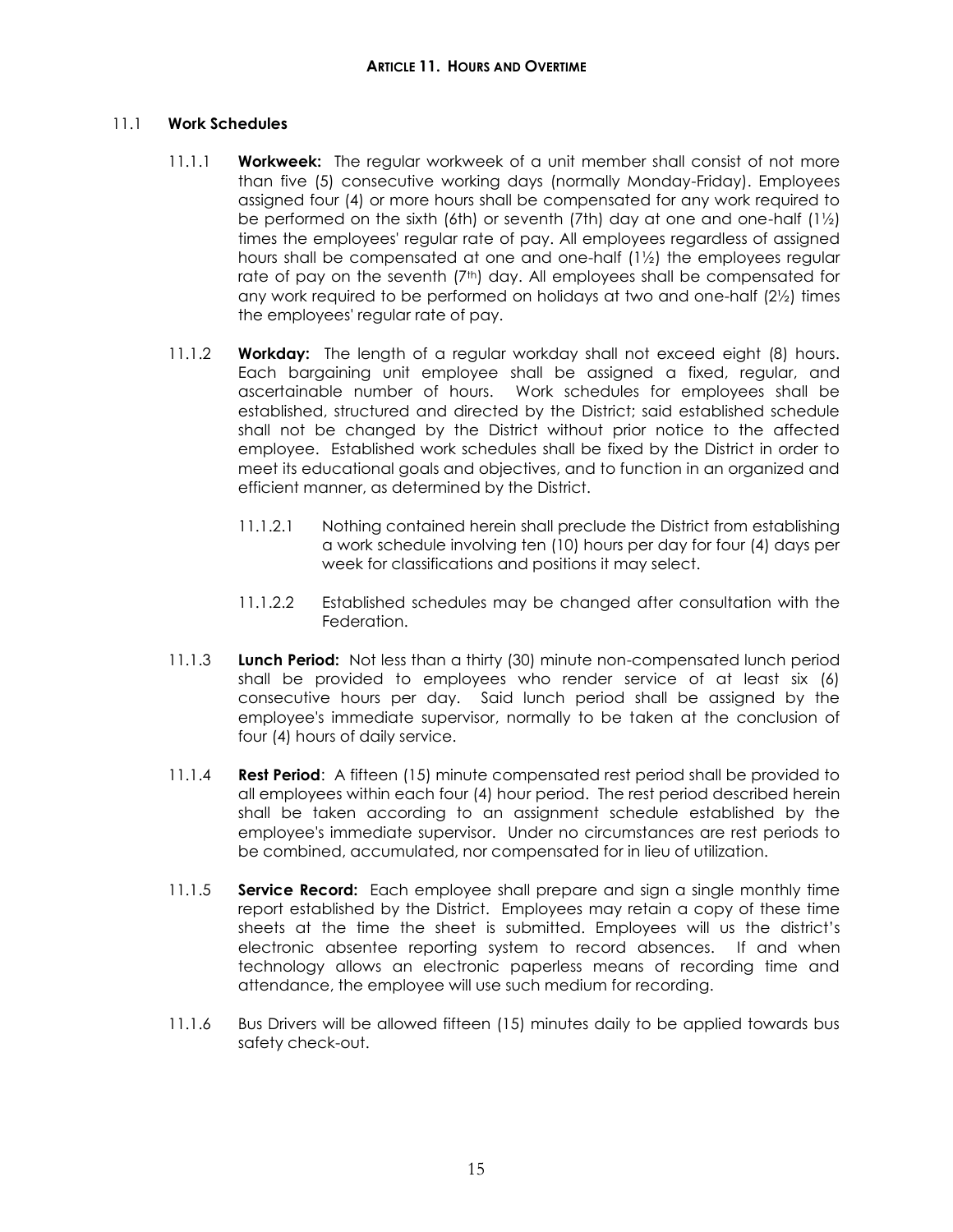11.1.7 Education Code § 45137 is applicable to classified employees who work a minimum of thirty minutes per day in excess of assigned time. This requirement is intended to give statutory benefits (holiday pay, vacation, sick leave) based on the higher amount of time. It intends to prevent an assignment of fewer than the regularly worked hours to restrict statutory benefits.

# 11.2 **Overtime**

- 11.2.1 **Overtime Rate:** The District agrees to compensate bargaining unit employees at the rate of one and one-half  $(1/2)$  times the employees' regular rate of pay for each hour of work in excess of eight (8) hours per day or forty (40) hours per week, and for the first eight hours worked on the seventh consecutive day of work in a workweek; and double the employee's regular rate of pay for all hours worked in excess of 12 hours in any workday and for all hours worked in excess of eight on the seventh consecutive day of work in a workweek.
- 11.2.2 Whenever it is necessary for employees to work overtime as determined by the appropriate manager, such overtime shall be distributed as equally as is reasonable on the basis of those qualified employees assigned to a particular site or work station and pay shall be commensurate with overtime assignment. The District will post overtime assignments monthly and attempt to equalize overtime at the end of each semester. Except in emergency situations (defined as less than twenty-four (24) hours' notice), an employee may decline to work the offered overtime. If the overtime is offered with at least twenty-four (24) hours advance notice, an employee who declines said overtime shall have his overtime account credited with the declined hours, even though he/she shall not be paid for the credited hours.
	- 11.2.2.1 Part-time employees may be assigned hours from potential overtime hours up to the point at which they would reach overtime**.**
	- 11.2.2.2 Although the District performs contracted services including but not limited to payroll for the Associated Student Bodies at each of our comprehensive high schools, the Associated Student Bodies are separate employers from the District.
- 11.2.3 The system of assignment of overtime to be allocated to either custodial or grounds classification shall be done by Director, MOT or Operations Manager (whomever is the immediate supervisor) serving as the final vote in the event of a disagreement grievances concerning these matters shall be filed with the appropriate manager.
- 11.2.4 **Comp Time:** When compensatory time off is requested by the employee in lieu of cash compensation, such time off is to be computed at the going overtime rate of pay and may not be accumulated beyond forty (40) hours, year to date. In cases of compensatory time off, the District and the affected employee shall make a mutual and reasonable effort so that the employee can take the compensatory time off within twelve (12) months of the worked overtime. If the compensatory time is not utilized within twelve (12) months of when it was earned, it shall be paid for in cash upon the submission of an appropriate time sheet by the employee. No employee will be required to take Compensatory time off in lieu of a cash compensation.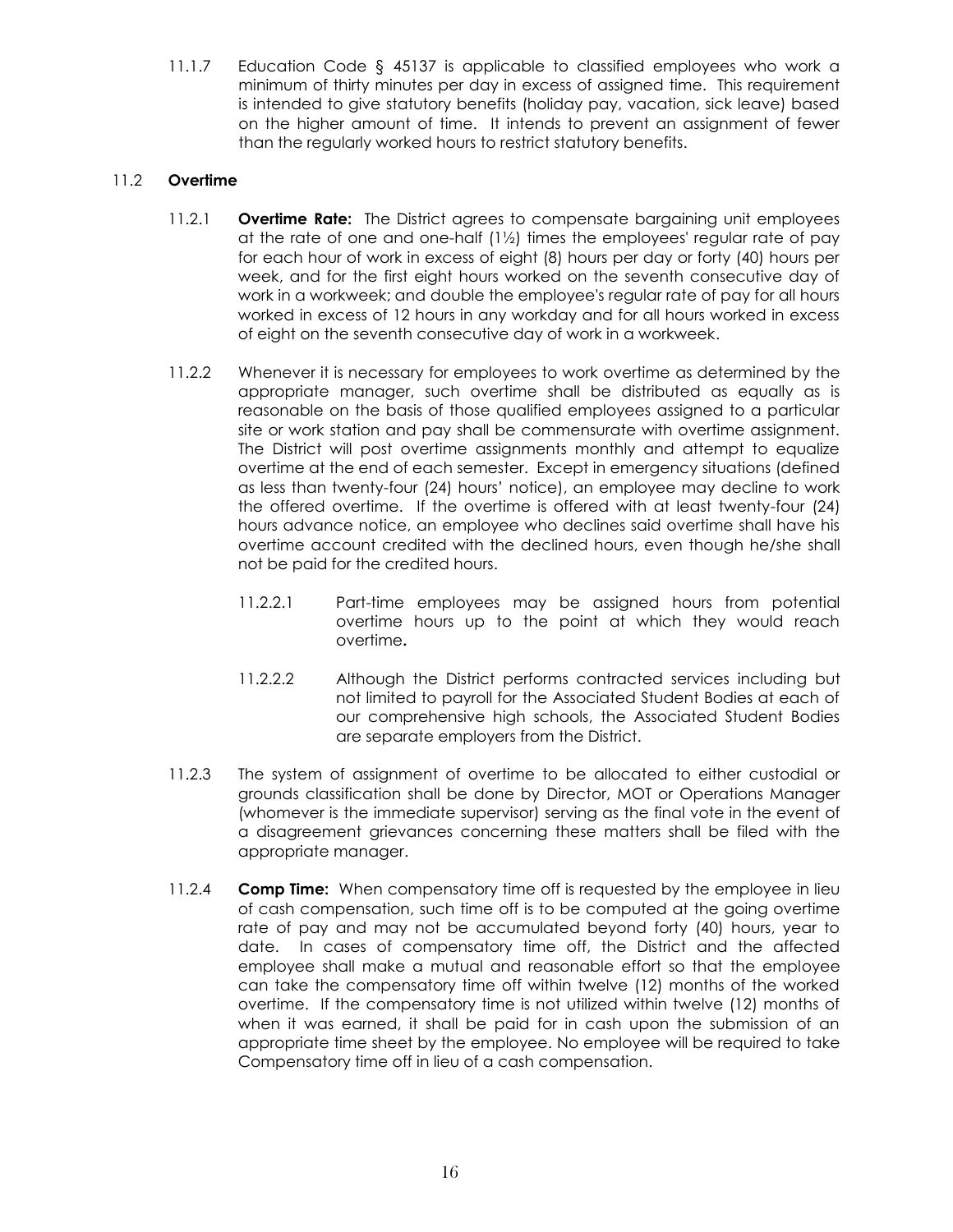- 11.3 **Shift Differential**. Any employee in the bargaining unit who works fifty percent (50%) or more of their shift between 4:00 p.m. and 6:00 a.m. or regularly assigned on Saturday or Sunday, shall be compensated with a shift differential of five percent (5%) An employee who receives a shift differential premium on the basis of his/her shift shall suffer no reduction in pay, including differential, when assigned temporarily to a day shift during winter and spring recess periods.
- 11.4 **Call Back**. An employee called back to work after completion of the regular assignment shall be compensated for not less than two (2) hours at the current overtime rate and given mileage reimbursement at the current rate.
- 11.5 **Standby Time**: Standby Time is defined as a period of time other than the unit member's normal work time when the unit member is requested by the District to remain at home or other suitable location where the unit member will be available for call in by telephone to respond to emergencies or other District needs. To be placed on Standby Time requires the consent of the unit member. Once consent is granted, the unit member is required to provide a telephone number for purposes of contact and commits to arrive at work within thirty (30) minutes of receiving a call to come to work. For each full day that a unit member is assigned to standby time, the unit member shall be compensated \$20.00 per day, with a seven (7) day minimum. If called to report to duty, Article 11 will be implemented accordingly.
- 11.6 **Work Calendar**. The District shall annually establish work calendars for the various durations of annual employee assignments (e.g., 10 month, 11 month and 12 month); said calendars shall not be established or modified without prior consultation with the Federation.
	- 11.64.1 The Federation shall have the right to negotiate the calendar upon request.
	- 11.64.2 Individual employee variations from these work calendars may be established by mutual agreement between the employee and the employee's immediate supervisor.
- 11.7 **Part-Time Employee Workday, Workweek**. A part-time employee work week shall consist of less than: forty (40) hours of District service per week, exclusive of any District designated lunch period; eight (8) hours of District service per day, exclusive of any District designated lunch period; or less than the prescribed annual work calendar for his/her classification established by the District.
	- 11.74.1 The District reserves to its sole and exclusive discretion the right to determine the duration, frequency and nature of part-time employee service within the boundaries of existing law. Should OFT feel that the issue of part-time employee service is an issue, the matter shall be referred to consultation.
	- 11.74.2 Vacant positions in nutrition services, which allow for additional hours, will be filled by those employees within the same classification with satisfactory evaluations and the most district-wide seniority.
	- 11.74.3 The District will employ substitutes for positions of lesser hours, allowing the District employee to fill the absent position of greater hours. This too is subject to the District employee being qualified to fill the vacant position and subject to the site restrictions.

# 11.8 **Impact Days for Bus Drivers**

 Within ten (10) days of the ratification of this agreement, the District shall cease assigning bus drivers a low impact schedule that provided extended lunch in the driver's work schedule. The District may in the future reinstitute a low impact schedule upon sixty (60)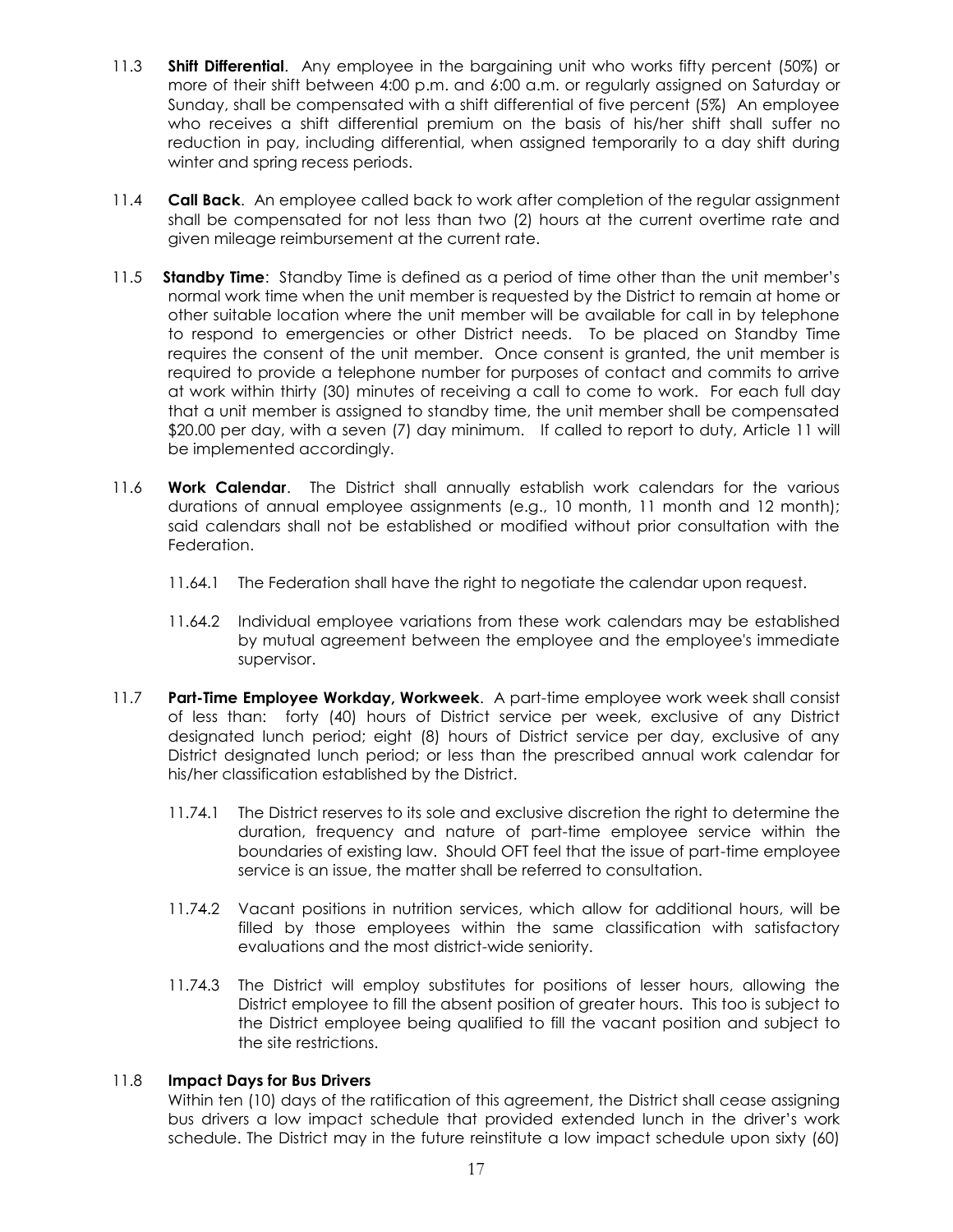days written notice to the Federation provided that the District's Reserve for Economic Uncertainty is projected within the current fiscal year to fall below the state required minimum (currently 3%). Low impact will be lifted immediately when the District's Reserve for Economic Uncertainty rises above the state minimum.

11.9 The District will centrally advise ten (10) month classified employees of their work year prior to its beginning by May 31.

#### 11.10 **Bus Driver Meal Reimbursement**

- 11.10.1 Bus Drivers shall be entitled to a meal reimbursement for dinner when a bus driver's normal assignment (currently commences at 6:30am) is extended past 6:30pm with no break in the assignment.
- 11.10.2 Bus Drivers shall be entitled to a meal reimbursement for lunch when a bus driver's assignment takes the driver out of Ventura County and the driver is required during their lunch period to stay with the students transported.
- 11.10.3 When a bus driver is entitled to reimbursement, in lieu of actual reimbursement, bus drivers shall be paid a meal stipend in the amount of \$15 for dinner and \$12 for lunch without the need to submit documentation.
- 11.10.4 The District and Federation acknowledge and agree that payment of the stipend called for above satisfies the District's obligations under Education Code section 44032 to provide meal reimbursement.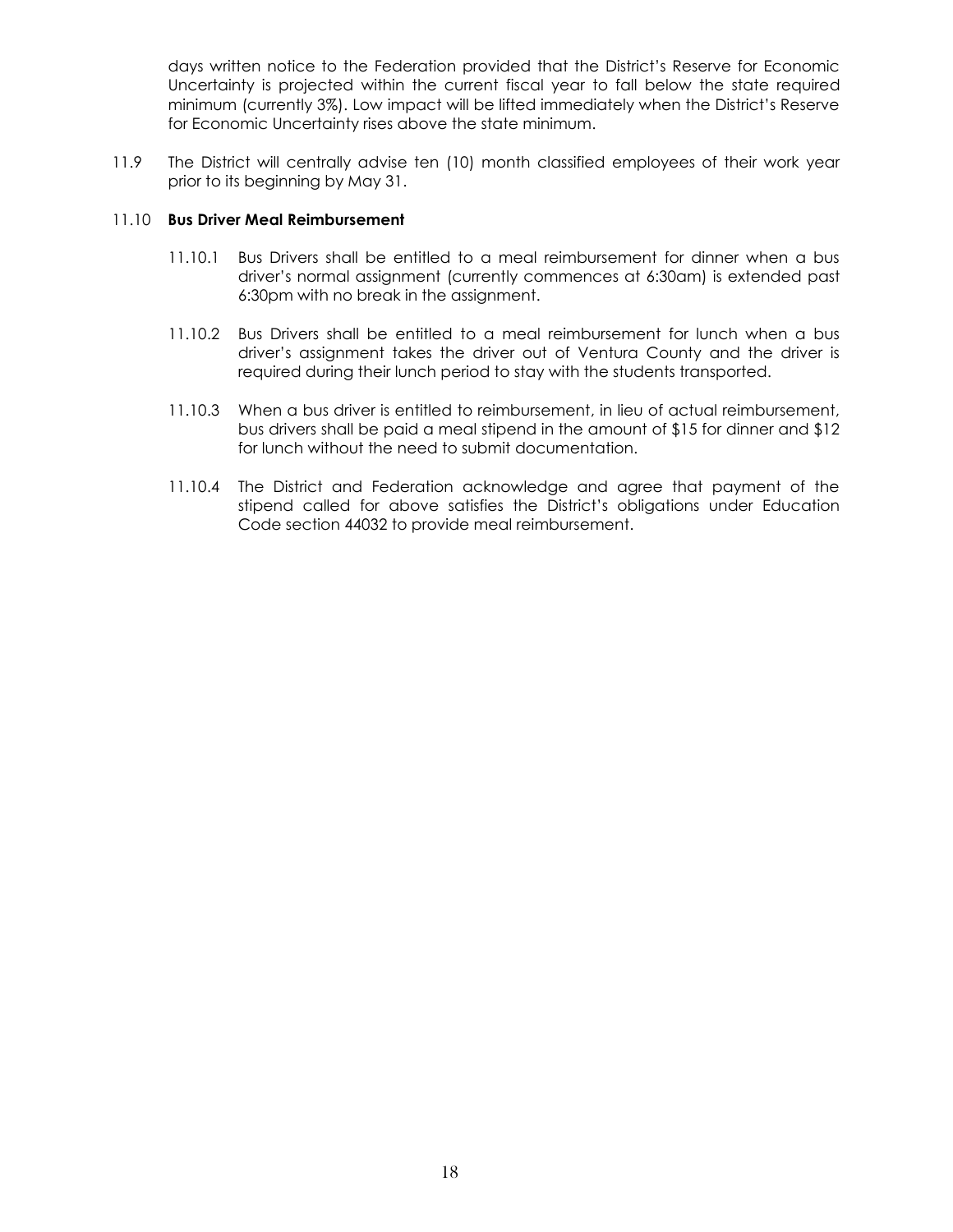# <span id="page-21-0"></span>12.1 **Vacations**

- 12.1.1 All regular classified employees shall be granted a vacation with pay, as provided for herein.
- 12.1.2 Vacation shall be earned from the anniversary date of employment in accordance with the following schedule:

| Amount of Service* Amount of vacation entitlement |          |        |        |        |
|---------------------------------------------------|----------|--------|--------|--------|
|                                                   | Vacation |        |        |        |
| Years                                             | Hours    | 10 mos | 11 mos | 12 mos |
| $0 - 2$                                           | 6.67     | 66.70  | 73.37  | 80.04  |
| $3 - 4$                                           | 8.00     | 80.00  | 88.00  | 96.00  |
| $5 - 10$                                          | 10.00    | 100.00 | 110.00 | 120.00 |
| 11                                                | 10.67    | 106.70 | 117.37 | 128.40 |
| 12                                                | 11.33    | 113.30 | 124.63 | 135.96 |
| 13                                                | 12.00    | 120.00 | 132.00 | 144.00 |
| 14                                                | 12.67    | 126.70 | 139.37 | 152.04 |
| 15-22                                             | 13.33    | 133.30 | 146.63 | 159.96 |
| $23 - 24$                                         | 14.00    | 140.00 | 154.00 | 168.00 |
| 25 or more                                        | 15.34    | 153.40 | 168.74 | 184.08 |

\*See section 12.1.5 below

- 12.1.3 Employees working less than full time will earn vacation in proportion to the time worked.
- 12.1.4 Requests for extended vacation without pay may be approved only for emergencies and at the sole and exclusive discretion of the District.
- 12.1.5 Employees in their initial six (6) months are not, upon separation, entitled to vacation pay;
	- 12.1.5.1 To be credited for vacation entitlement, a year of service shall mean a full and complete year of District employment, either ten (10), eleven (11) or twelve (12) months service depending on the nature of the assignment.
- 12.1.6 Ten (10) and eleven (11) month employees shall take their accumulated vacation during their period of annual employment. Except when the district deems that its work requires deviation, vacation for such employees shall be taken during the winter and spring holiday period.
	- 12.1.6.1 Efforts will be made to enable vacation to be taken at times requested by and convenient to the employee consistent with the need of the District. An attempt will be made to approve and assign vacation periods in a manner which is fair to all employees. If a scheduling problem exists because of either the demands of District work or the number of employees preferring a particular time period, a rotating allocation will be used.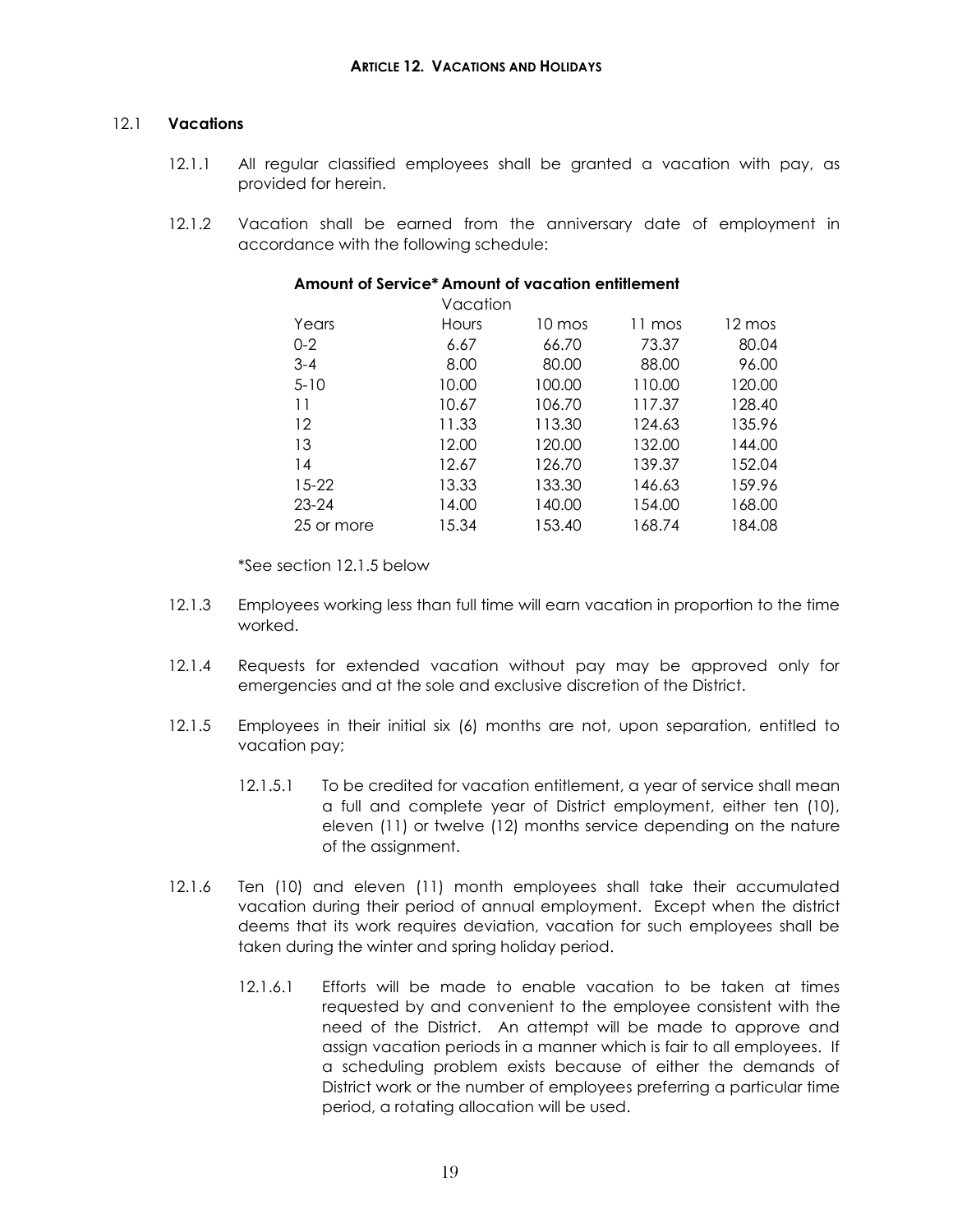- 12.1.6.2 Employee vacation requests shall be in writing and approved or disapproved by the supervisor within ten (10) working days.
- 12.1.7 Employees, with a minimum of five (5) years in the District may, with approval of the supervisor and consistent with District work requirements, accumulate no more than 240 hours. Any issues arising due to employees accumulating over 240 hours, will be handled on a case by case basis.
- 12.1.8 If an employee's properly scheduled vacation is delayed by serious illness or injury, that employee may, with proper medical verification, reschedule the vacation with the supervisor's approval. If a vacation in progress is interrupted by serious illness or injury, those days may, with medical verification, be charged to accumulated sick leave.

#### 12.2 **Holidays**

- 12.2.1 Regular classified employees shall have the following listed holidays when they fall within their work year. Employees must be in a paid status on the day before or after the holiday in order to qualify for the holiday pay:
	- Independence Day Labor Day Admission Day Veteran's Day Thanksgiving Day Day after Thanksgiving (In lieu of Admissions Day) Christmas Eve Day Christmas Day New Year's Eve Day New Year's Day Martin Luther King Day Lincoln's Day Washington's Day Spring Recess Memorial Day
- 12.2.2 When one of the specified holidays falls on a Saturday, it shall be celebrated on the preceding Friday; when one of the specified holidays falls on a Sunday, it shall be celebrated on the following Monday.
- 12.2.3 Maintenance and operations personnel assigned to specialized work schedules shall be granted the same number of holidays as those working a regular Monday through Friday week. Working a four (4) day ten (10) hour day will not cause an employee to lose the holiday.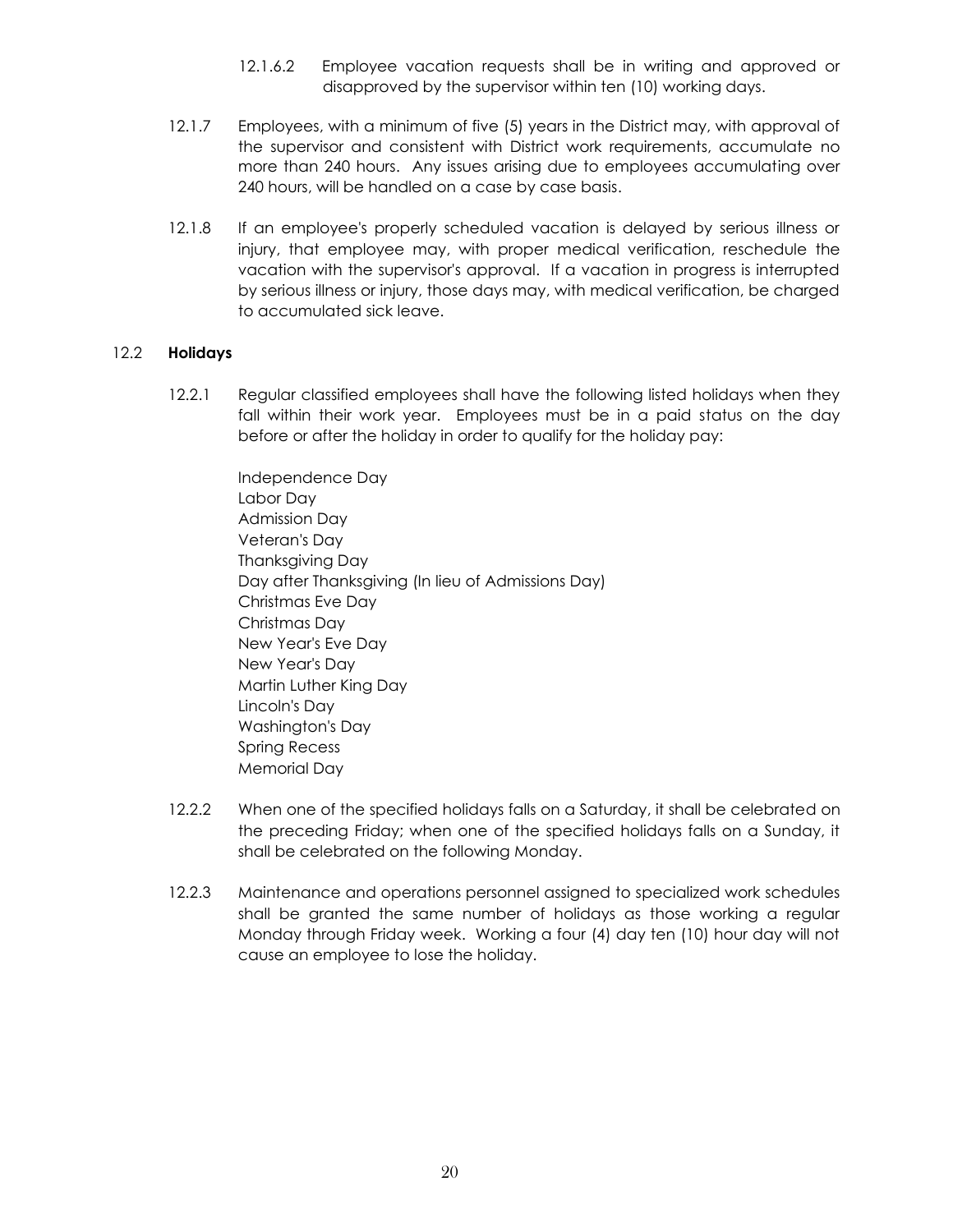#### <span id="page-23-1"></span><span id="page-23-0"></span>**13.1 Sick Leave**

- 13.1.1 Members of the bargaining unit absent due to illness or injury must follow procedures established by their immediate supervisor and record absence in the district's electronic absentee system to notify their department of intent to be absent, the nature of the illness or injury, and the anticipated duration of the illness. Except in the case of emergency, said notification shall be made not later than one-half hour prior to the start of the work shift.
- 13.1.2 Sick leave benefits will be granted to all regular classified employees without pay deduction, on the basis of one day's leave for each month of service. Sick leave may be used only for personal illness, injury or quarantine. Sick leave may also be utilized in order to allow the employee to care for the illness or injury of a child, spouse, or parent of the employee up to a maximum of 15 days annually including any personal necessity days taken under paragraphs 13.2.3 and 13.2.5.
- 13.1.2 Sick leave may be granted for absences due to medical or dental appointment, eye examinations or any professional medical services. An employee is to make an effort to schedule the appointment during off hours.
- 13.1.3 Employees working less than full time shall be entitled to sick leave in the same ratio that his/her employment bears to full-time employment.
- 13.1.4 If a member of the bargaining unit does not take the full amount of sick leave allowed in any year, the amount not taken shall be accumulated from year-toyear.
- 13.1.5 The employee shall provide, upon District request, verification of the use of these leave provisions. In instances of Sick Leave absence of six (6) consecutive days or more, an employee shall, upon completion of the District's absence form, attach a statement from his/her attending physician certifying the cause of absence.
- 13.1.6 An employee anticipating a future sick leave absence due to surgery or other predictable cause shall notify the District in writing as far in advance as possible of said absence, including appropriate medical verification.

#### <span id="page-23-2"></span>**13.2 Personal Necessity Leave**

- 13.2.1 A maximum of seven (7) days of sick leave may be used in any school year for Personal Necessity Leave, including:
- 13.2.2 Death of a member of his/her immediate family, household member, close personal friend or a non-immediate family member (extension of bereavement leave).
- 13.2.3 Accident involving his/her person or property, or the person or property of a member of his/her immediate family or household member.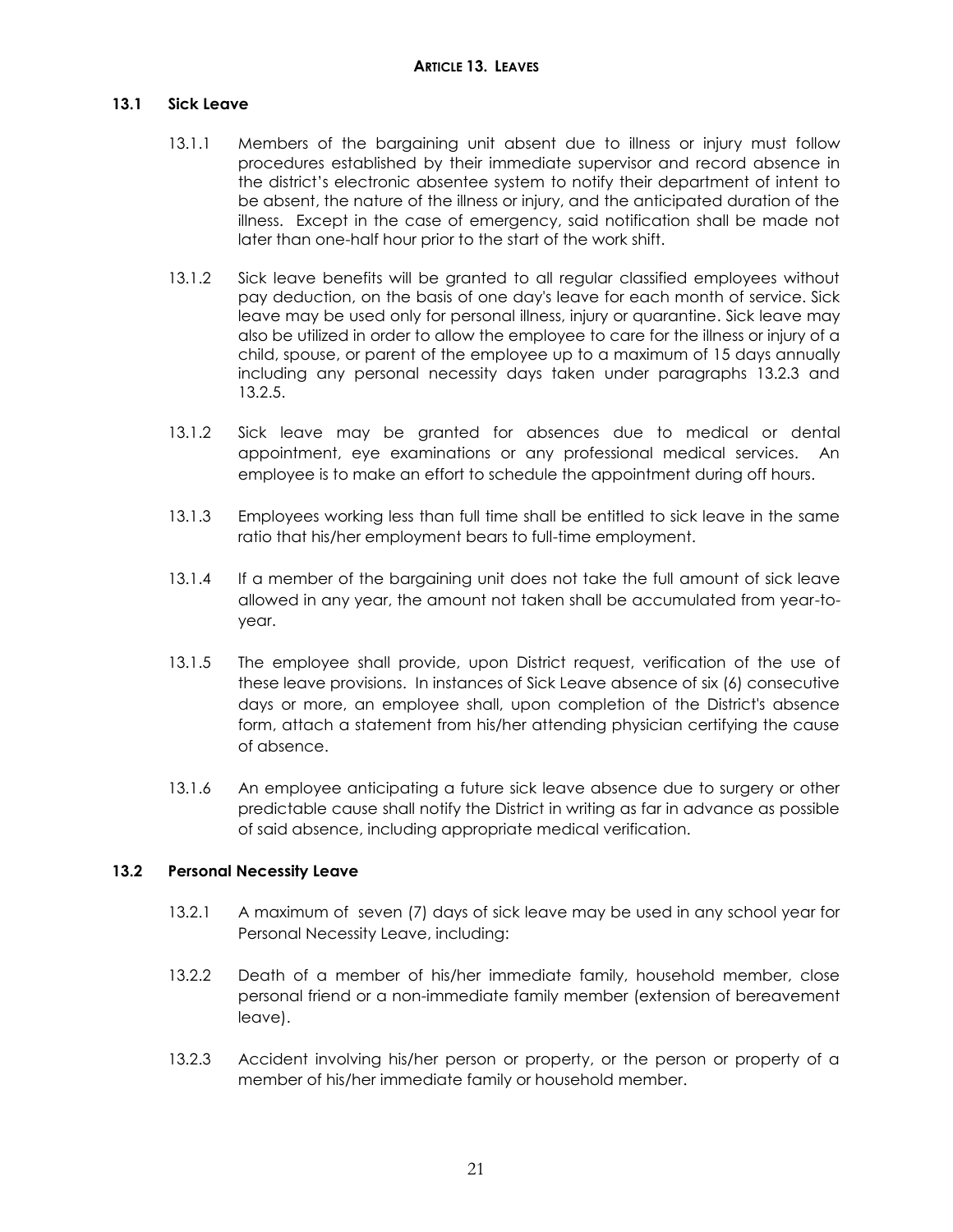- 13.2.4 Appearance in court as a litigant. (Leaves of absence for court appearance as a witness, pursuant to subpoena, will be granted with pay pursuant to Section 13.7.1 and shall not be deducted from Personal Necessity Leave.)
- 13.2.5 Serious illness or accident to an immediate family member that requires the employee's absence from service (as restricted in 13.2 above.)
- 13.2.6 Personal Necessity Leave may also be utilized for compelling personal circumstances or business which cannot be expected to be disregarded, which cannot be dealt with during off-duty hours, which represent an imminent danger to the employee's immediate family/personal property, and which are not directly or indirectly related to any individual employee or Federation concerted activity (as referred to in Article 19 in this District or any other governmental or private agency).
- 13.2.7 Approval shall be obtained prior to the absence if at all possible. Upon return from an absence for personal necessity, as outlined above, the employees shall upon request file a written statement verifying the use of these leave provisions and record absence in the district's electronic absentee system.
- 13.2.8 Two of the seven (7) annual days of personal necessity may be used without prior approval and without written or verbal justification for said leave.

# <span id="page-24-0"></span>**13.3 Extended Sick Leave**

- 13.3.1 A regular classified employee who is absent because of illness or accident beyond his/her accumulated sick leave shall be paid at the rate of fifty percent (50%) of his/her daily rate of pay for those days beyond his/her accumulated sick leave. This additional paid sick leave, when added to his/her accumulated sick leave, shall not exceed 100 working days in the fiscal year. It shall not be cumulative and shall be exclusive of any other paid leave, holiday, vacation or authorized compensatory time to which the employee may be entitled. Absence because of accident or illness beyond the 100 working days shall be without pay.
- 13.3.2 The extended sick leave described above shall be granted to all regular classified employees on July 1 of each year. It shall be prorated for employees working less than a full year.
- 13.3.3 Upon the approval of the District, an employee may return to his/her work classification on a limited day basis following an extended sick leave, for a period of up to one (1) year, provided that said employee produces written verification from his/her attending physician which states that the employee can perform said limited day duties without impairment and without any increased susceptibility to industrial accident injury or illness.
- 13.3.4 An employee who is unable to return to work with a medical release at the termination of sick leave shall be placed on a 39 month re-employment list or may request an unpaid medical leave.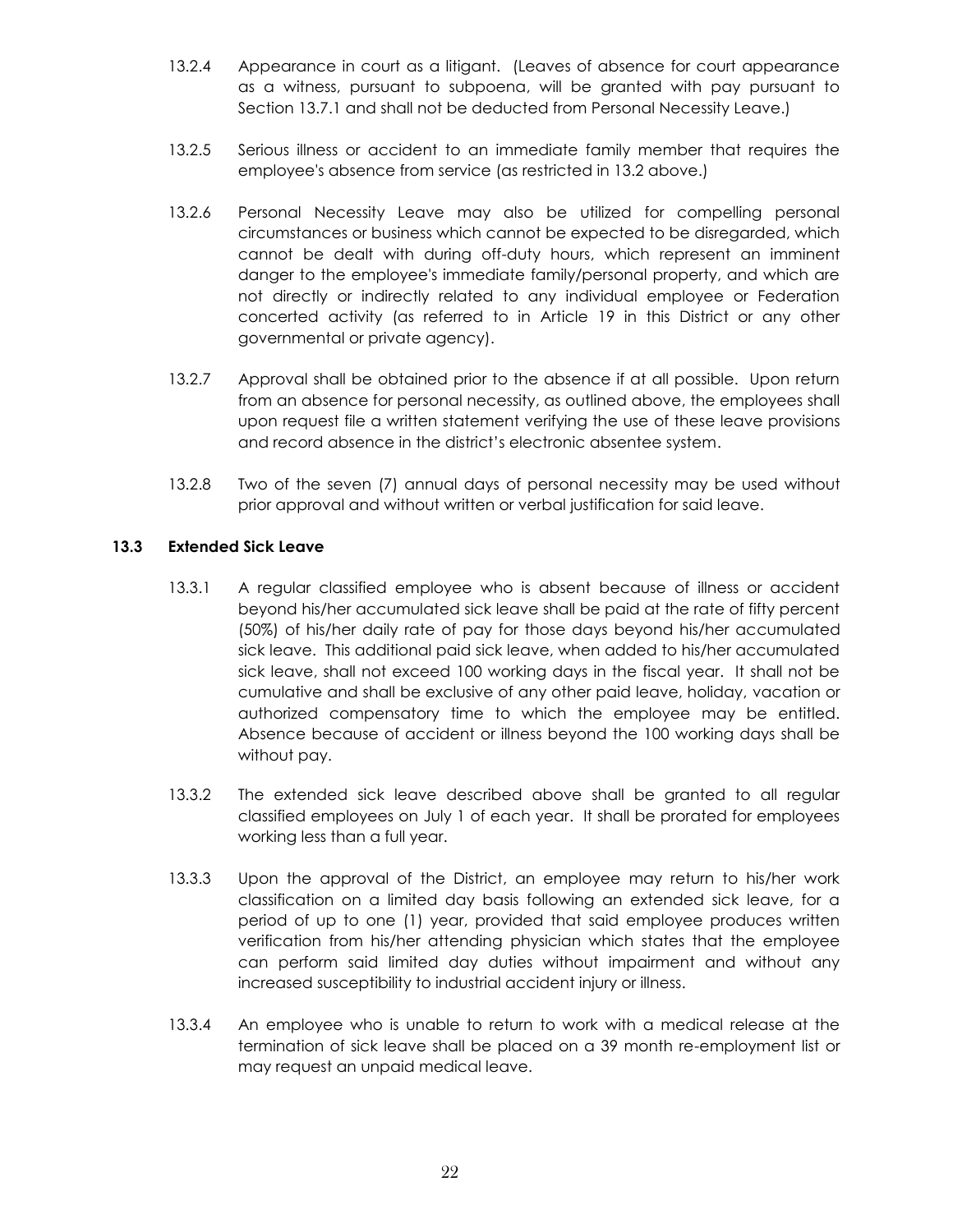#### <span id="page-25-0"></span>**13.4 Catastrophic Leave**

- 13.4.1 An employee who is suffering from a catastrophic illness or injury may request that eligible leave credits be donated for his/her use.
	- 13.4.1.1 "Catastrophic illness" or "injury" means an illness or injury that is expected to incapacitate the employee for an extended period of time, or that incapacitates a member of the employee's family, which incapacity requires the employee to take time off from work for an extended period of time to care for that family member, and taking extended time off work creates a financial hardship for the employee because he or she has exhausted all of his or her sick leave and other paid time off.
	- 13.4.1.2 An employee who is suffering from a catastrophic illness or injury must request the donation of eligible leave credits in writing.
	- 13.4.1.3 An employee suffering from a catastrophic illness or injury shall provide verification by means of letter, dated and signed by the ill or injured person's physician, indicating the incapacitating nature and probable duration of illness or injury.
	- 13.4.1.4 A committee composed of two (2) members appointed by OFT and two (2) members appointed by the District shall determine that the employee is unable to work due to catastrophic illness or injury or has exhausted all accrued paid leave credits. When verification and determination have been made, the committee may then approve the transfer of vacation credit.
	- 13.4.1.5 The maximum benefit to be received by any employee for any single catastrophic illness or injury is two (2) consecutive semesters.
	- 13.4.1.6 Any employee who receives paid leave pursuant to this program shall use any paid leave credits that he/she continues to accrue on a monthly basis before receiving paid leave pursuant to the Catastrophic Leave Program.
- 13.4.2 Catastrophic illness or injury is also defined as an illness or injury which incapacitates a member of the employee's immediate family as defined in Education Code § 44985.
	- 13.4.2.1 The catastrophic illness or injury must require that the employee take time off from work for an extended period of time to care for the immediate family member.
	- 13.4.2.2 The employee must exhaust all accrued paid leave credits before using donated leave credits.
	- 13.4.2.3 An employee whose immediate family member who is suffering from a catastrophic illness or injury must request the donation of eligible leave credits in writing.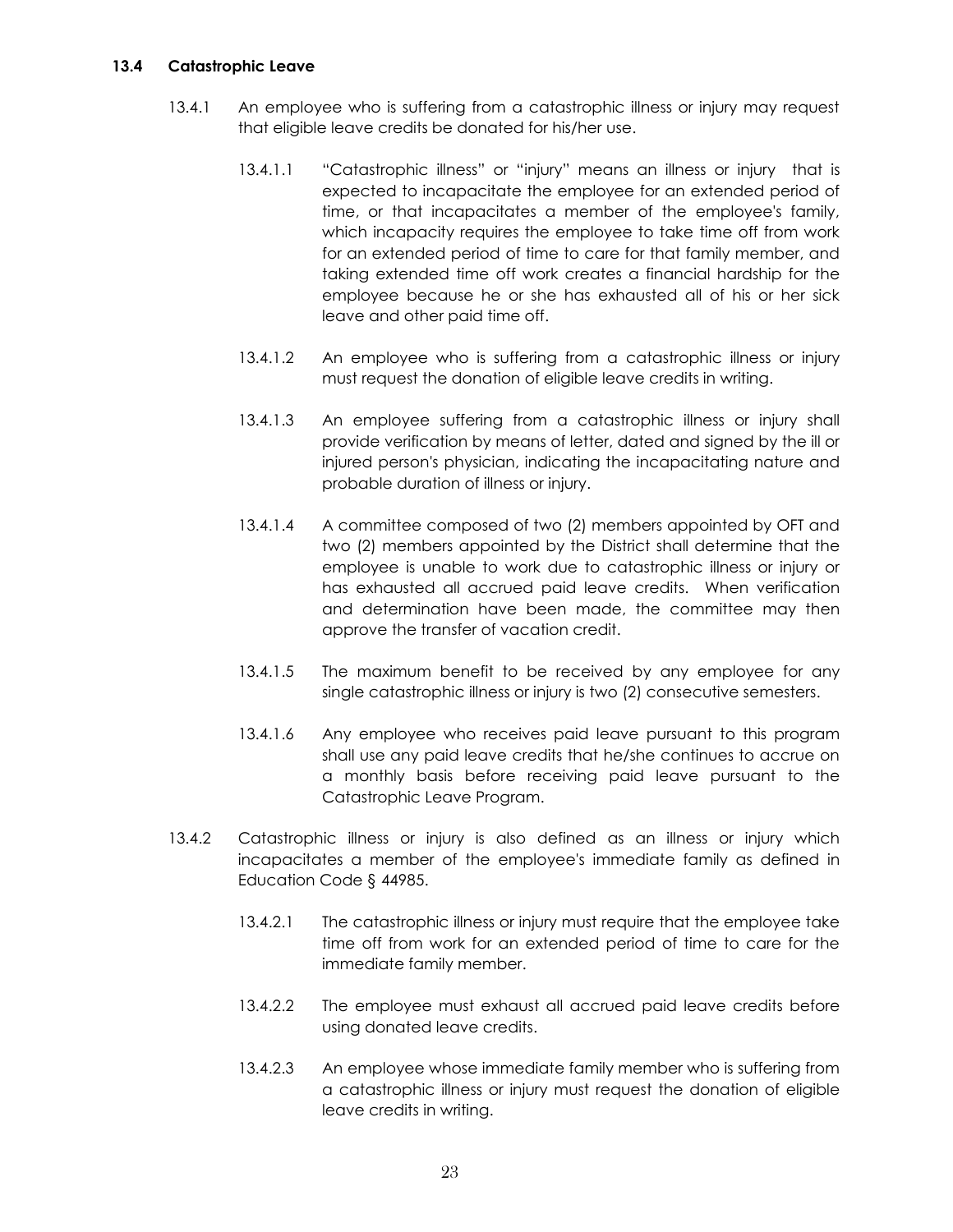- 13.4.2.4 The employee shall provide verification of catastrophic illness or injury for his/her immediate family member by means of a letter, dated and signed by the ill or injured person's physician, indicating the incapacitating nature and probable duration of the illness or injury.
- 13.4.2.5 The Superintendent or designee shall determine that the employee is required to take time off work for an extended period of time to care for the immediate family member and has exhausted all accrued paid leave credits. When verification and determination have been made, the committee may then approve the transfer of accrued vacation credits.
- 13.4.2.6 The maximum benefit to be received by any employee for any single catastrophic illness or injury of an immediate family member is one year.
- 13.4.2.7 Any employee who receives paid leave pursuant to this program shall use any paid leave credits that he/she continues to accrue on a monthly basis before receiving paid leave pursuant to the Catastrophic Leave Program.
- 13.4.3 Employees may donate vacation credits to a specific employee when that employee or a member of his/her immediate family suffers from a catastrophic illness or injury, the employee is unable to work, and the employee has exhausted all accrued paid leave credits.
	- 13.4.3.1 Eligible leave credits are defined as vacation time.
	- 13.4.3.2 Eligible leave credits are to be donated in full one-day increments.
	- 13.4.3.3 An employee wishing to donate accrued vacation to a specific employee under this agreement shall complete, sign, and deliver a form designating the number of vacation days to be donated; acknowledging that his/her transfer of used leave credits is irrevocable.
	- 13.4.3.4 The committee shall inform employees of the means by which donations may be made in response to the employee's requests.
	- 13.4.3.5 Vacation donations will be time and date stamped as received by the Human Resources Office. All vacation donations will be used in order of receipt. In the event that more vacation is donated than is needed, the vacation will be returned to donors in reverse order of receipt of donation.

#### <span id="page-26-0"></span>**13.5 Maternity Leave**

13.5.1 Absences due to maternity leave are treated in the same manner as other illness or disability.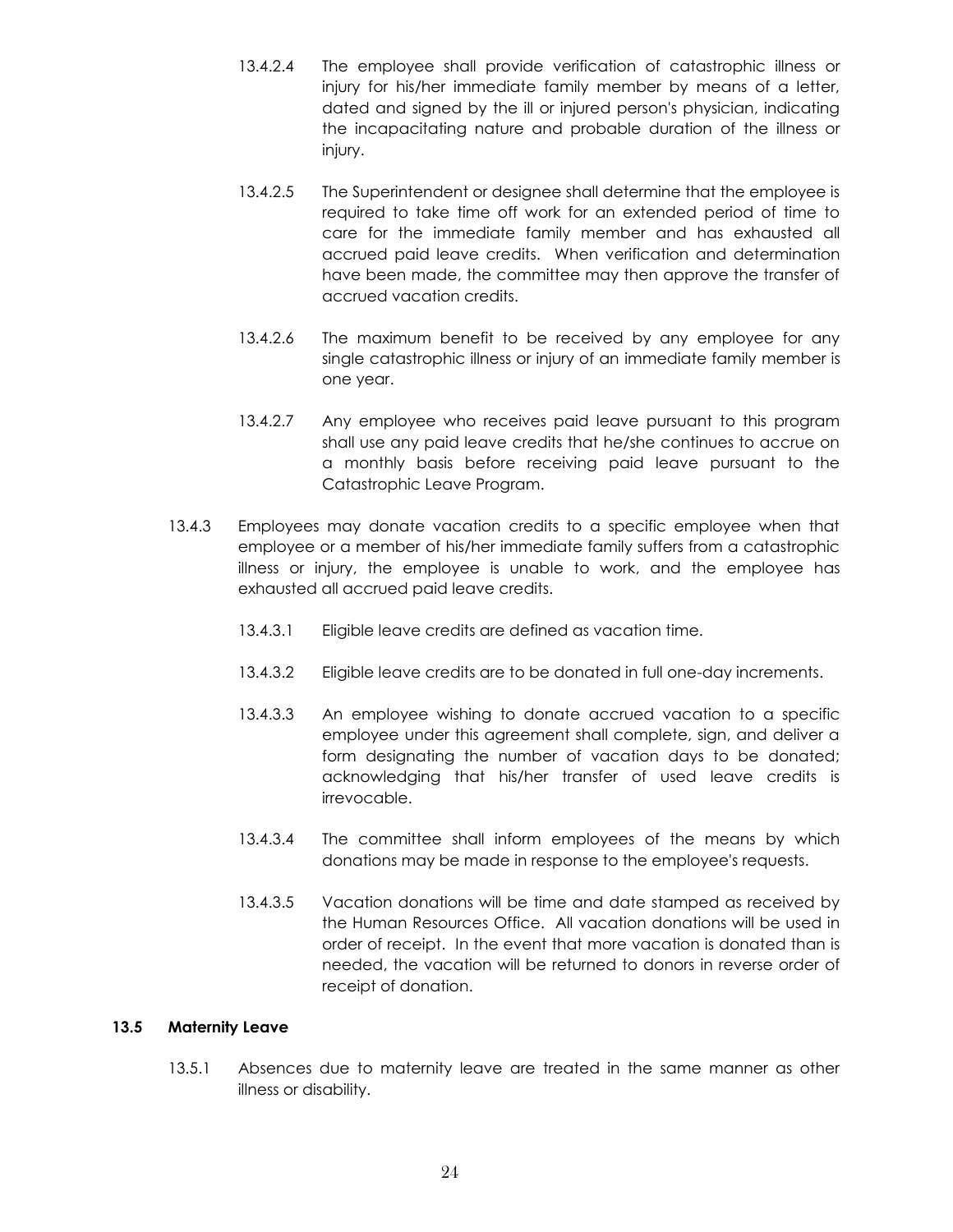- 13.5.2 When an employee is in active service to the District, at the onset of said illness or disability, accumulated sick leave may be used during that period of illness or physical disability as established and verified by the attending physician.
- 13.5.3 Not later than two (2) months prior to the expected date of delivery, notice of the anticipated absence shall be given to the supervisor in writing; such notice to be accompanied by a written statement from the physician establishing the dates of anticipated delivery and disability.
- 13.5.4 In the event the employee does not return to work when released from disability status by the physician, she shall request a child rearing leave.
- 13.5.5 No paid sick leave shall be allowed for absence beyond that disability period authorized by the physician.
- 13.5.6 Written requests for leave of absence without pay to begin at a period prior to the onset of disability related to birth, or following the end of the disability period after delivery, are to be made to the Superintendent as far in advance as possible, and in no event less than sixty (60) days in advance.

#### <span id="page-27-0"></span>**13.6 Child Rearing Leave**

- 13.6.1 An unpaid leave of absence shall be granted to an employee following the birth or adoption of an infant child.
- 13.6.2 An employee giving birth to, or adopting an infant child, may submit a request for an unpaid leave of absence for the purpose of child rearing. Said request shall be submitted in writing to the Superintendent or designee as far in advance of the requested commencement of the leave as possible.
- 13.6.3 Unpaid child rearing leave shall be for not more than six (6) months including the disability time period, if applicable.

#### <span id="page-27-1"></span>**13.7 Jury Duty**

- 13.7.1 The District agrees to grant to members of the bargaining unit regularly called for jury duty in the manner provided by law, leave of absence without loss of pay for time the employee is required to perform jury duty during the employee's regularly assigned working hours.
- 13.7.2 Employees, so called for jury duty, must notify the immediate supervisor of the service dates upon receiving said notice from officers of the court.
- 13.7.3 The District shall grant full compensation. Fees received by the employee, excluding travel and subsistence expenses, shall be remitted to the District.
- 13.7.4 Employees are required to return to work during the day, or portion thereof in which jury duty services are not required. An employee whose regular assigned shift commences at 4:00 p.m., or later, shall be relieved from work with pay in direct proportion to hours served that day on jury duty as verified in writing by officers of the court.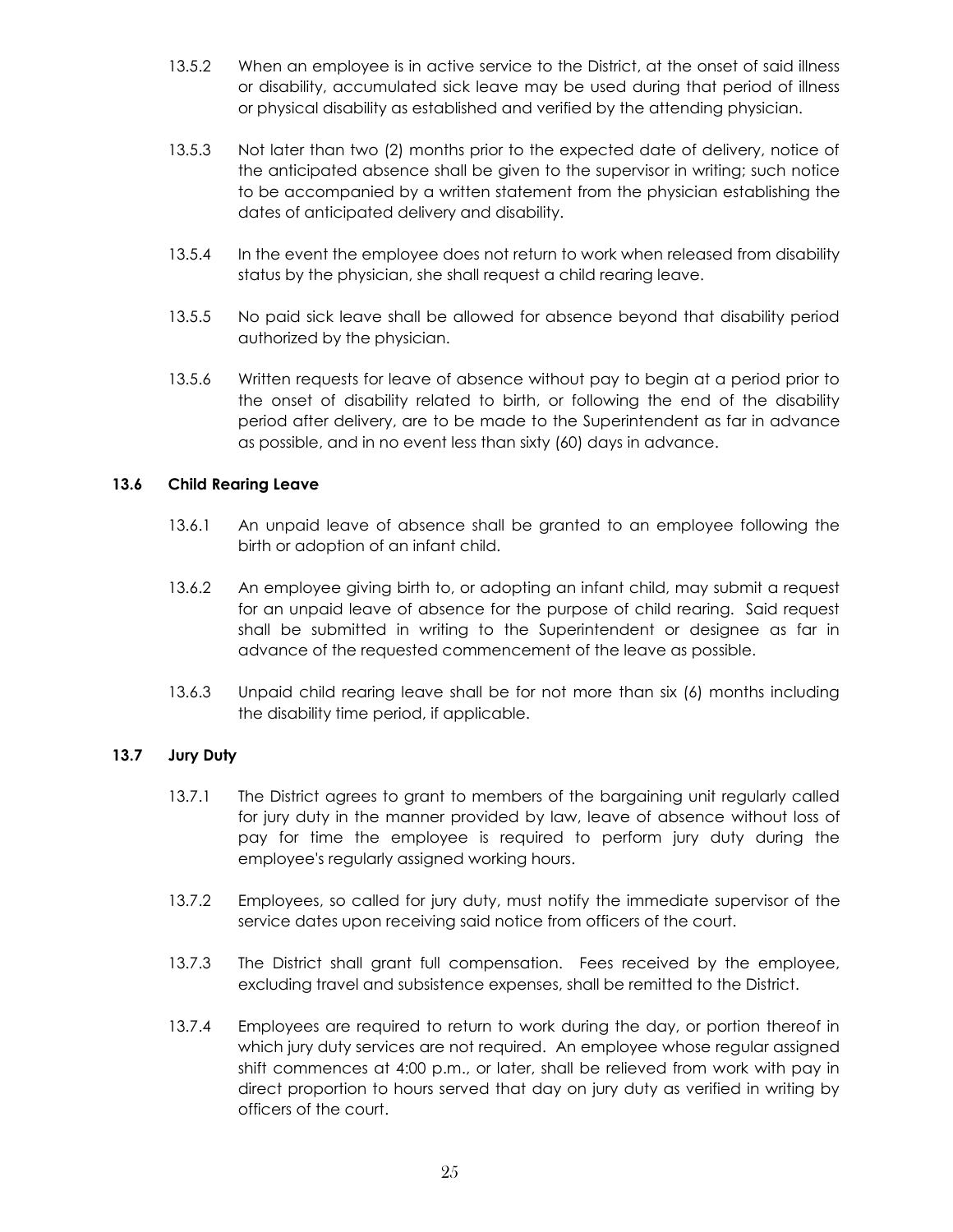13.7.5 The District may require verification of jury duty time prior to, or subsequent to, providing jury duty compensation.

# <span id="page-28-0"></span>**13.8 Extended Leave**

- 13.8.1 A medical leave of absence without pay may be granted to a permanent employee who, because of extended illness or temporary disability, is unable to perform his/her assigned duties. A written request for medical leave of absence shall be submitted to the District Office through the immediate supervisor for approval by the Board of Trustees. An employee who has exhausted medical leave of absence shall be placed on a reemployment list for a period of thirtynine (39) months. During the thirty-nine (39) months, when released for work, he/she must be employed over all other eligible candidates for positions in the classification of his/her previous assignment.
- 13.8.2 An employee who has been placed on a reemployment list who has been medically released for return to duty and who fails to accept an assignment in the classification held immediately prior to the start of extended leave shall waive the right to future notification of available openings.
- 13.8.3 An employee on an approved unpaid medical leave of absence may continue coverage under District insurance programs by making the necessary premium payments.

# <span id="page-28-1"></span>**13.9 Legislative Leave**

- 13.9.1 A leave of absence shall be granted employees who are elected to the California State Legislature.
- 13.9.2 An employee covered by this Agreement who has achieved permanent status within the District is eligible.
- 13.9.3 An employee elected to the California State Legislature may request a legislative leave of absence to fill the term of office. Said requests shall be submitted not later than fifteen (15) days after being elected to office.
- 13.9.4 During the terms of Legislative Leave of absence, the employee may be employed by the District to perform less than full-time service requiring certification qualifications, for such compensation and upon such terms and conditions, as may be mutually agreed upon between the District and the employee on legislative leave.
- 13.9.5 Except as provided above, an employee shall receive no District compensation while on legislative leave.
- 13.9.6 The employee shall, within six (6) months of the expiration of the term of office, be entitled to return to the position held at the time of election. Return to service after leave except as otherwise noted in this agreement will entitle the employee to placement at the site and in the department from which the employee left, provided that a position exists at the site and in the department. If no position exists, then the involuntary transfer language will be used to determine who must be transferred. Reinstatement shall be made at the salary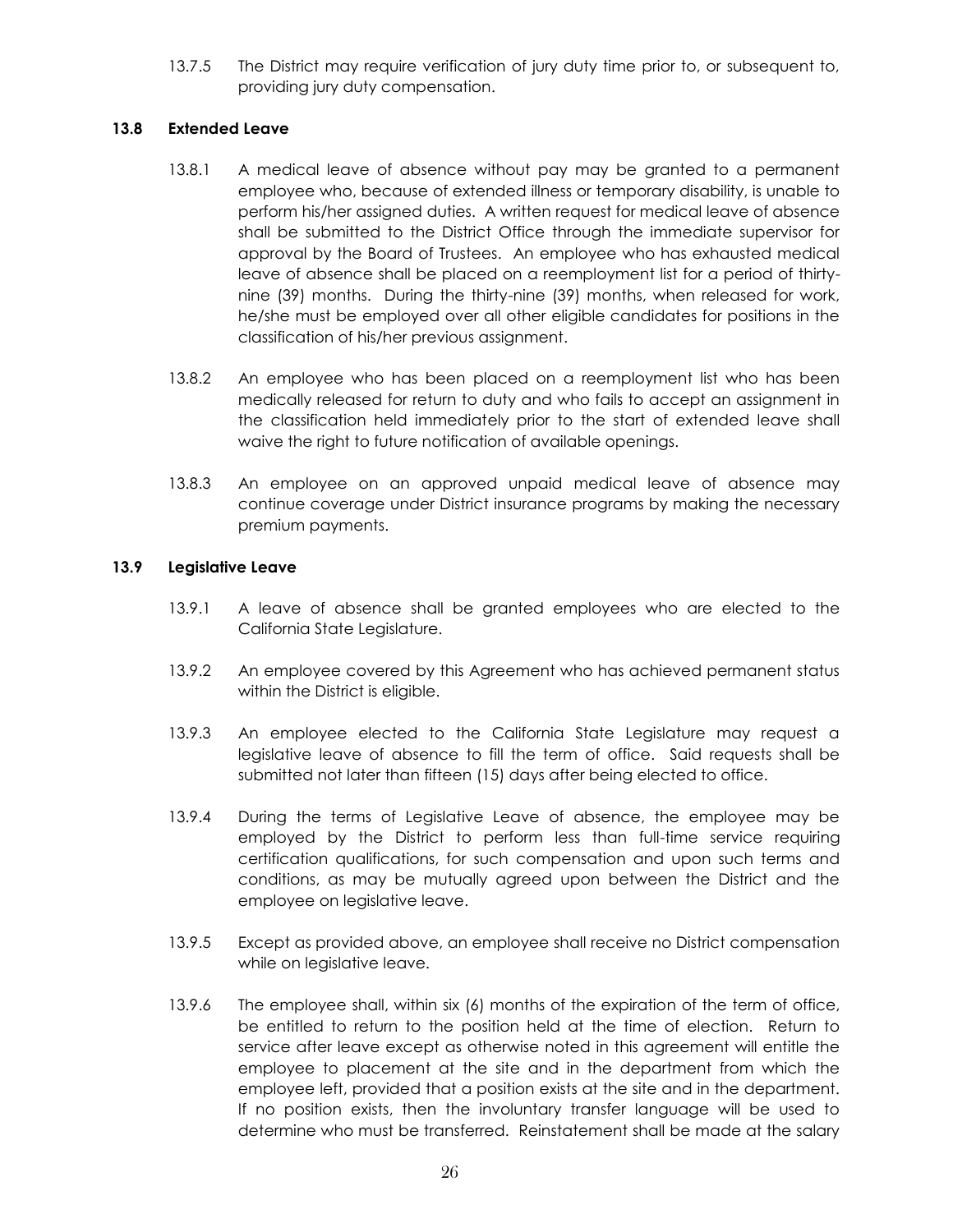to which the employee would have been entitled had legislative leave not been utilized.

#### <span id="page-29-0"></span>**13.10 Military Leave**

- 13.10.1 Members of the bargaining unit shall be granted any military leave to which they are entitled under law. Employees shall be required to request the District for military leaves in writing, including appropriate military orders, as far in advance as possible.
- 13.10.2 Employees expecting to receive such orders shall attempt to request service dates that will cause a minimum disruption to District operations.
- 13.10.3 Upon return to this position in the District the employee shall have all the rights and privileges which he or she would have enjoyed had he or she not been absent from the District. He will advance on the salary schedule as if he had been working full time.

#### <span id="page-29-1"></span>**13.11 Bereavement Leave**

- 13.11.1 Purpose. The purpose of Bereavement Leave utilization shall be for the death of a member of the employee's immediate family, a domestic partner, or the death of a relative. Immediate family shall mean: mother, father, grandmother, grandfather or grandchild of the employee or spouse of the employee, and the spouse, son, son-in-law, daughter, daughter-in-law, brother, brother-in-law, sister or sister-in-law of the employee, or any relative living in the immediate household of the employee. Any state or federal law applicable to the Oxnard Union High School District, which expands this definition, will supersede this definition.
- 13.11.2 Employees exercising this leave of absence provision shall notify their immediate supervisor as soon as possible as to expected duration of the absence and, except by special arrangement; the days are to be taken at the time of the family member's death.
- 13.11.3 An employee shall be granted one (1) day of fully paid leave to attend the funeral of a close personal friend or of a relative, other than a member of his/her immediate family or household. A unit member may use personal necessity leave for the deaths of other than immediate family as listed above without prior approval.
- 13.11.4 An employee shall be granted up to five (5) days of fully paid leave for a death in the employee's immediate family. In addition, the District may grant the following bereavement leave benefits for a death in the employee's immediate family: for the sixth (6th) through the tenth (10th) consecutive day, half pay shall be granted if personal necessity leave is not used; for the eleventh (11th) consecutive day or more, the employee will receive no compensation.
- 13.11.5 Employees shall provide, upon District request, additional verification of the use of this leave provision.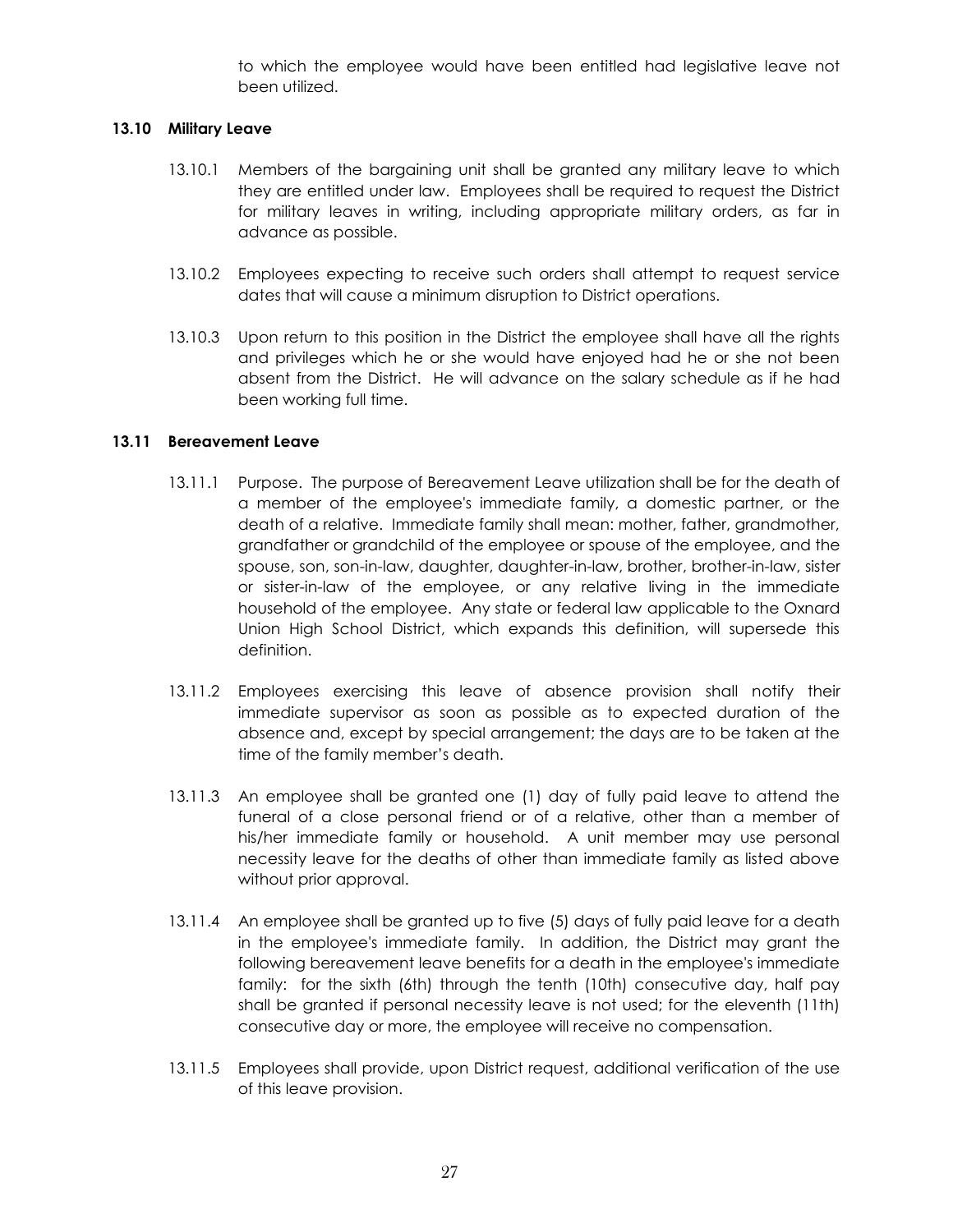#### <span id="page-30-0"></span>**13.12 Industrial Accident and Illness Leave**

- 13.12.1 Notwithstanding any other provision of this Article, only permanent employees of the District shall be eligible for Industrial Accident or Illness Leave as provided herein.
- 13.12.2 An employee who has sustained a job-related injury shall report the injury on the appropriate District form to the immediate administrator if physically able to within twenty-four (24) hours of knowledge that the illness is an alleged industrial illness.
- 13.12.3 Allowable leave shall be for not more than sixty (60) working days in any one fiscal year for the same illness or accident.
- 13.12.4 Allowable leave shall not be accumulated from year-to-year.
- 13.12.5 Industrial Accident or Illness Leave shall commence on the first day of absence.
- 13.12.6 Industrial Accident or Illness Leave shall be reduced by one (1) day for each day of authorized absence regardless of a temporary disability indemnity award.
- 13.12.7 When an Industrial Accident or Illness Leave overlaps into the next fiscal year, the employee shall be entitled to only the amount of unused leave due for the same illness or injury.
- 13.12.8 Any employee receiving benefits as a result of this section shall, during periods of injury or illness, remain within the State of California unless the Board of Trustees authorizes travel outside the state.
- 13.12.9 During any industrial paid leave of absence, the employee shall endorse to the District the temporary disability indemnity, checks received on account of his/her industrial accident or illness. The District, in turn, shall issue the employee appropriate salary warrants for payment of the employee's salary and shall deduct normal retirement, other authorized contributions, and the temporary disability indemnity, if any, actually paid to and retained by the employee for periods covered by such salary warrants. Upon conclusion of this industrial paid leave, an employee may utilize any available Sick Leave benefits providing that any Sick Leave utilization, when combined with any temporary disability indemnity shall not exceed one hundred percent (100%) of the employee's normal compensation.
- 13.12.10 An employee shall be permitted to return to service after an industrial accident or illness only upon the presentation of a release form the authorized Workers' Compensation physician certifying the employee's ability to return to his/her position classification without restrictions or detriment to the employee's physical and emotional well-being.
- 13.13 **Family Leave**. The District agrees to comply with the State and Federal laws on Family Medical Leaves. The FMLA provides, among other things, that eligible employees (those who have worked 1250 hours in the previous year) may have unpaid leave of up to 12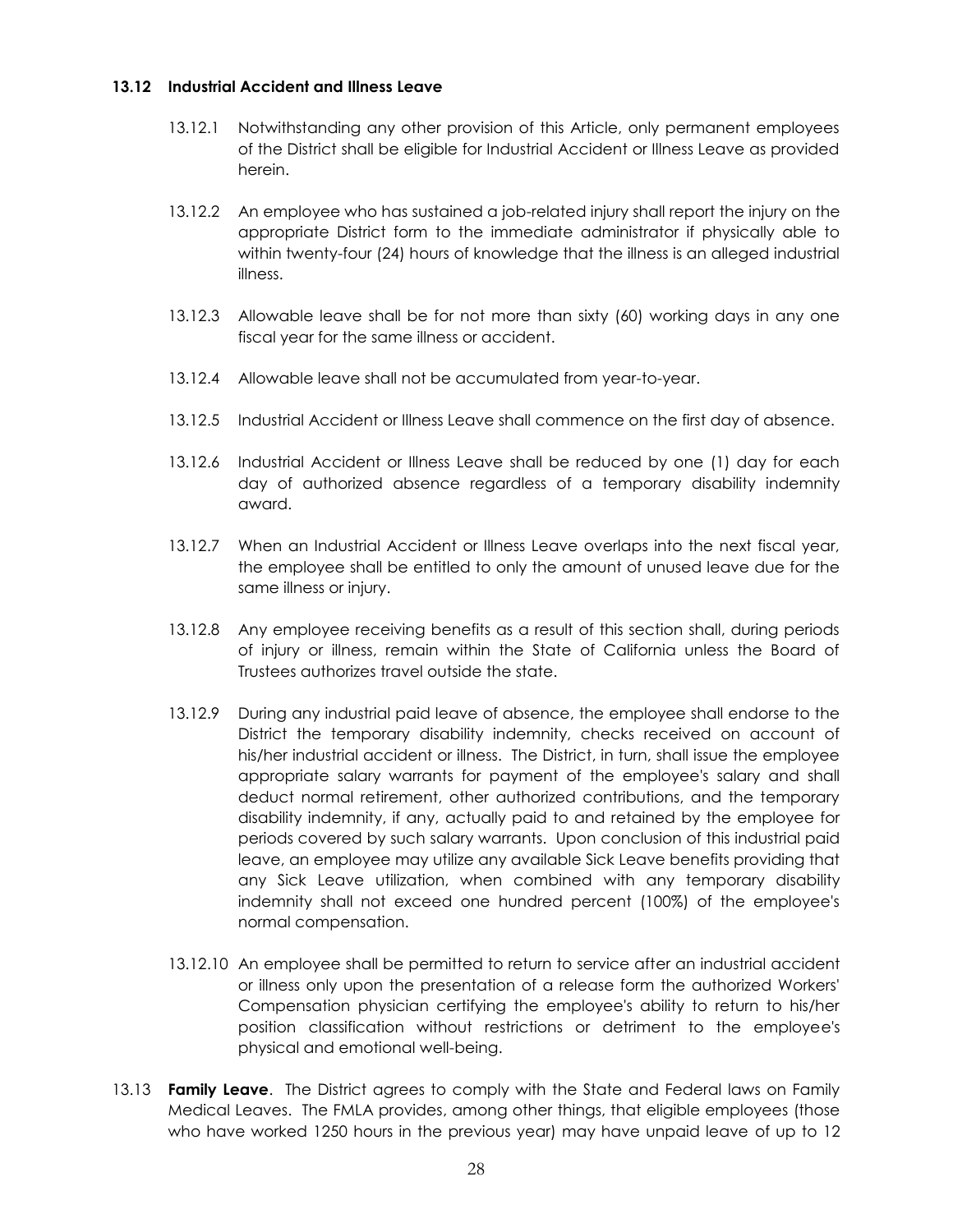workweeks for specific reasons without losing health benefits. Other paid leaves may be offset against the 12 week period.

# <span id="page-31-0"></span>**13.14 Leave of Absence without Pay**

- 13.14.1 After completion of three (3) years of continued employment, a leave of absence without pay shall be granted to a permanent employee for up to one (1) year. This leave is not to be confused with employees who are either laid off or placed on a 39-month reemployment list for medical reasons.
- 13.14.2 An employee requesting such an extended leave of absence shall submit the request in sufficient time for the Superintendent's consideration and presentation to the Board of Trustees.
- 13.14.3 The granting of a leave of absence without pay gives to the employee the right to return to a position within their classification at the expiration of his/her oneyear leave of absence.
- 13.14.4 When an employee returns to duty following a leave of absence without pay, he/she is entitled to all previously accumulated sick leave benefits. The employee shall return to the appropriate salary schedule placement based on the number of years of service not counting the time spent on unpaid leave.
- 13.14.5 The District will consider part-time unpaid leave to allow employees to enhance their educational background. However, this option will only be available when the work of the District can be accomplished as determined by the employee's immediate manager.

# <span id="page-31-1"></span>**13.15 Federation Leave**

- 13.15.1 As defined and limited herein, up to eight (8) days per year of paid leave of absence shall be granted to the Federation President, or designee, for legitimate Federation purposes. Said leave may not be used for matters contemplated in Article 19 of this Agreement that involve the Oxnard Union High School District or any other public agency. Except in extenuating circumstances, two (2) days written and advance notice to utilize Federation Leave shall be submitted to the Superintendent.
- 13.15.2 In addition to the provisions in 12.12.1 above, the Federation may request eight (8) additional days of leave of absence per year for legitimate Federation business. Said leave may not be used for matters contemplated in Article 19 of this Agreement that involve the District or any other public agency. For days of leave granted pursuant to this subsection, the Federation shall promptly reimburse the District for substitute salary costs.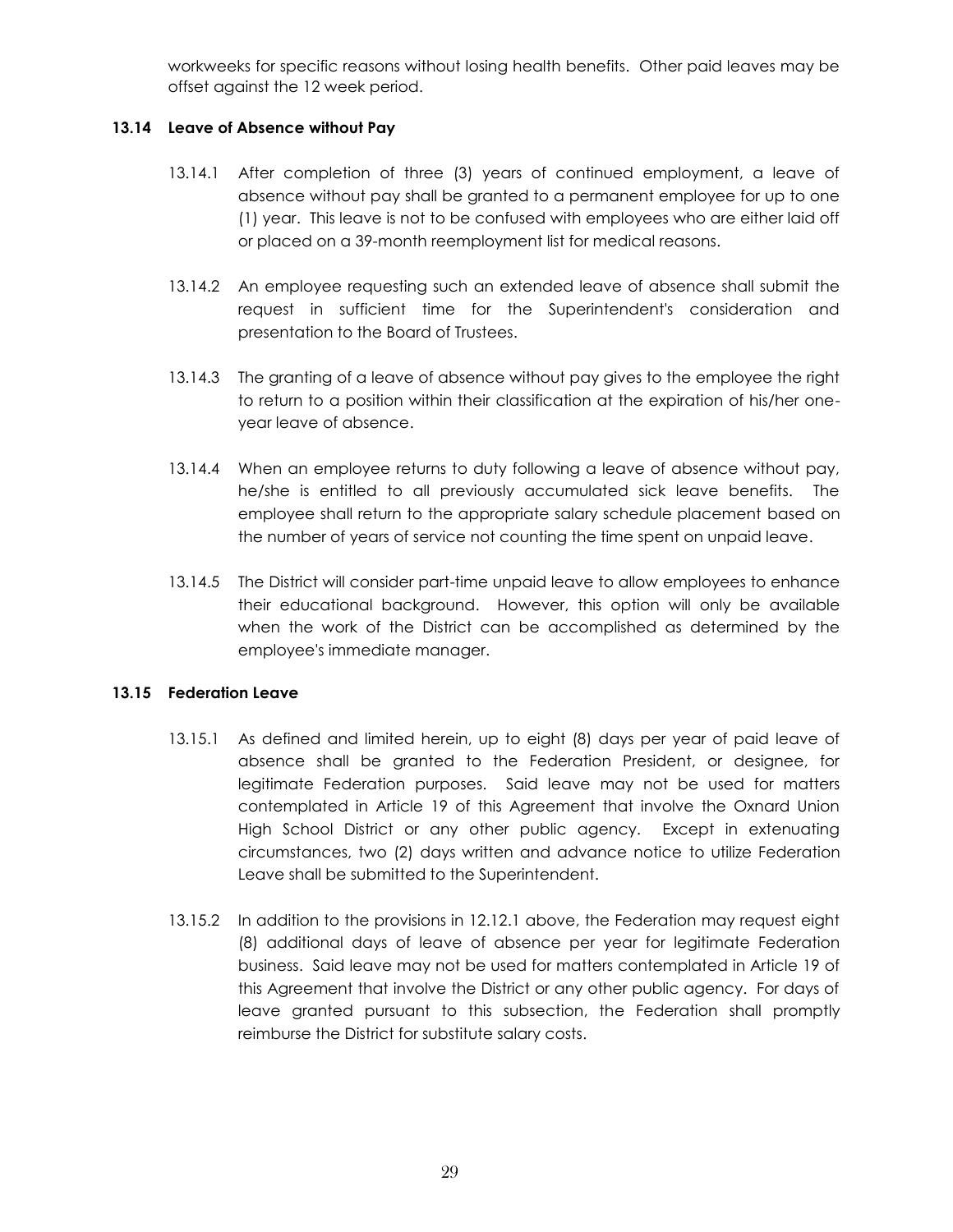13.16 **Return to Service.** Notwithstanding any other provisions of sections 13.1, 13.2, 13.4, and 13.7 of this Article, an employee who has experienced an extended illness or injury absence, paid or unpaid, shall be permitted to return to service after said absence only upon presentation of a release from the attending physician certifying the employee's ability to return to his or her position classification without restriction or detriment to the employee's physical and emotional well-being.

In the event the District needs additional information to verify that the return to his/her position classification and the ability to perform the essential functions of the classification would not cause harm to the employee's physical or emotional well-being, the District may request the employee to provide or authorize the employee's Doctor to provide the District the information supporting the Doctor's release, which release shall be based upon the medical conditions supporting the ability to perform the essential functions of the position.

Should the employee decline to provide the information or authorize the employee's Doctor to provide the information, the District may at its expense require the employee to be examined by a District appointed physician. In the event that there is a disagreement between the District's doctor and the employee's doctor, the District and the Federation will work together to resolve the in accordance with past practice.

- 13.17 **Association Leave.** Classified Bargaining members will be granted leave "to attend any important organizational activity," but only if all of the following circumstances exist:
	- 1. Federation makes the request for the leave;
	- 2. The Federation has authorized the use of leave for that organizational activity;
	- 3. The Federation provided "reasonable notification" when it requested the leave; and
	- 4. Only a "reasonable number" of Classified Bargaining members are on this type of leave at a time.

The Federation-must reimburse the employer District for "all compensation," including retirement contributions, paid to any classified bargaining member on account of his or her use of association leave and must do so within ten days of the District's receipt of the District's certification of payment to the classified bargaining member.

Furthermore, association leave used for classified bargaining members s to serve as elected officers will only result in those classified bargaining members getting full service credit in PERS if the classified bargaining members/Federation officer made "a written request to the District for a leave of absence for the period of the elected-officer service" and the Federation reimbursed the employing District for its retirement contributions to PERS for the classified bargaining members during the association leave period.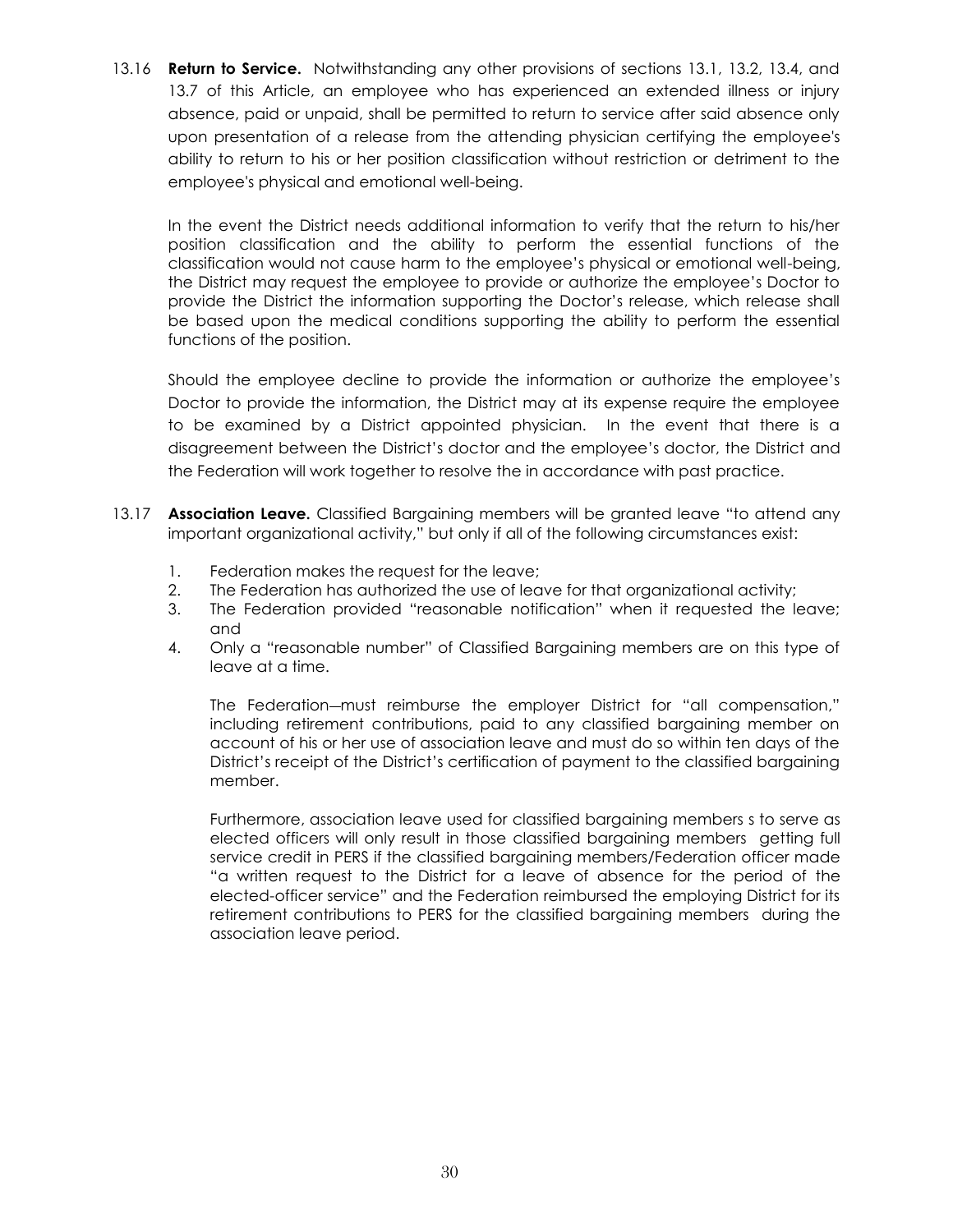- <span id="page-33-0"></span>14.1 **Definition.** A transfer is defined as a change of job site but within the same position classification.
- 14.2 **Criteria for Transfer**. The following criteria shall be used in consideration of transfer requests:
	- 14.2.1 The needs and efficient operation of the District.
	- 14.2.2 The qualifications including the experience and recent training of the staff member, compared to those of other candidates, for both the position to be filled and the position to be vacated.
	- 14.2.3 The length (seniority) of the service rendered to the District by the employee.
	- 14.2.4 Quality of service. Quality of service will be indicated by the most recent evaluation which cannot contain either a rating of needs improvement or unsatisfactory.
	- 14.2.5 The preference of the employee.
- 14.3 **Employee Initiated Transfer Requests**. Any permanent employee covered by this Agreement shall have the privilege of requesting a transfer to any job location within the same position classification, subject to the following conditions:
	- 14.3.1 Submission of a request for transfer on the appropriate District form. Properly filed transfer requests shall be valid for one (1) year and shall be granted according to the transfer criteria in 14.2.
	- 14.3.2 An employee's request for transfer shall bear the signature of that employee's present immediate supervisor.
	- 14.3.3 The filing of a request for transfer is without prejudice to the employee and shall not jeopardize the present assignment. A request for transfer may be withdrawn by the employee in writing at any time prior to official notification of transfer approval.
	- 14.3.4 An employee may request transfer to a vacancy within his/her classification that represents a longer work schedule, and such requests shall be given priority consideration.
	- 14.3.5 Voluntary transfer requests shall not be processed in situations that might impede the recall of laid-off employees.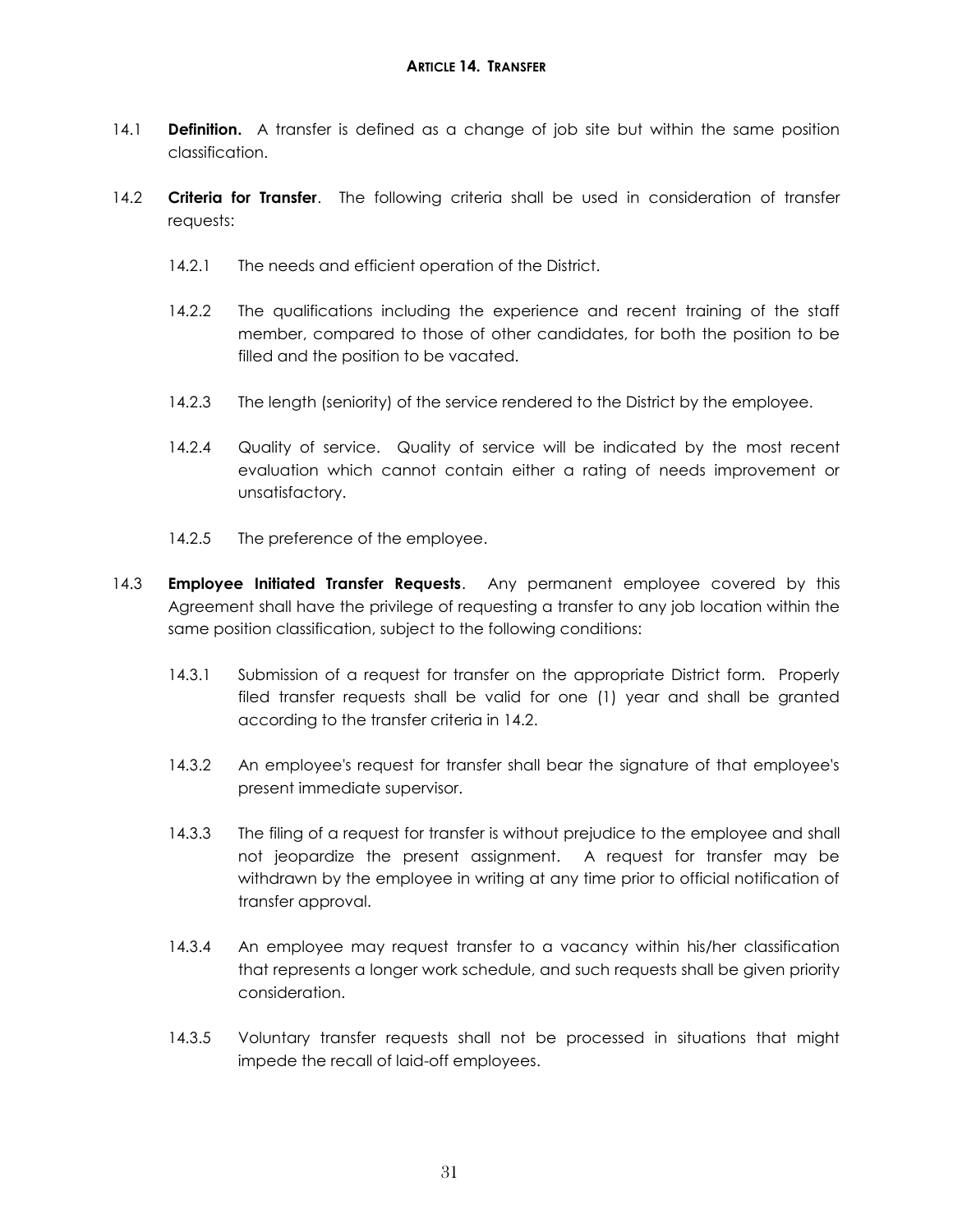#### 14.4 **Employer Initiated Transfers**

- 14.4.1 After consultation with the Federation, a transfer may be made by the District at any time for any of the following reasons:
	- 14.4.1.1 A change of enrollment or workload necessitating transfer of classified staff.
	- 14.4.1.2 Improved efficiency of the District.
- 14.4.2 Except in cases where a particular employee must be transferred involuntarily, when all transfer criteria are judged equal by the District, and when there is no suitable volunteer, the least senior employee within a given classification at a particular job site shall be involuntarily transferred.
- 14.4.3 An employee may request of the Superintendent or his/her designee a conference or a written statement regarding reasons for the involuntary transfer.
- 14.4.4 In the exercise of this right of involuntary transfer, the District shall not act in a manner that is arbitrary, capricious or discriminatory.
- 14.4.5 An involuntary transfer that results in additional travel for an employee of more than fifteen (15) miles per day round trip between either home and the new job site, or the old job site and the new job site (whichever is less), shall be paid a flat mileage rate of \$200.00 per year, or proportional fraction thereof for less than a full year of additional travel, as described herein; said mileage reimbursement shall not last more than two (2) full school years following the involuntary transfer.
- 14.5 Notice of all job vacancies available to candidates from within the District shall be posted on bulletin boards in prominent locations at each District job site and when the system is available also on the Website. Vacancies which occur at a result of filling the first vacancy internally shall be filled from that applicant pool. Vacancies occurring after the first applicant pool is exhausted shall be posted.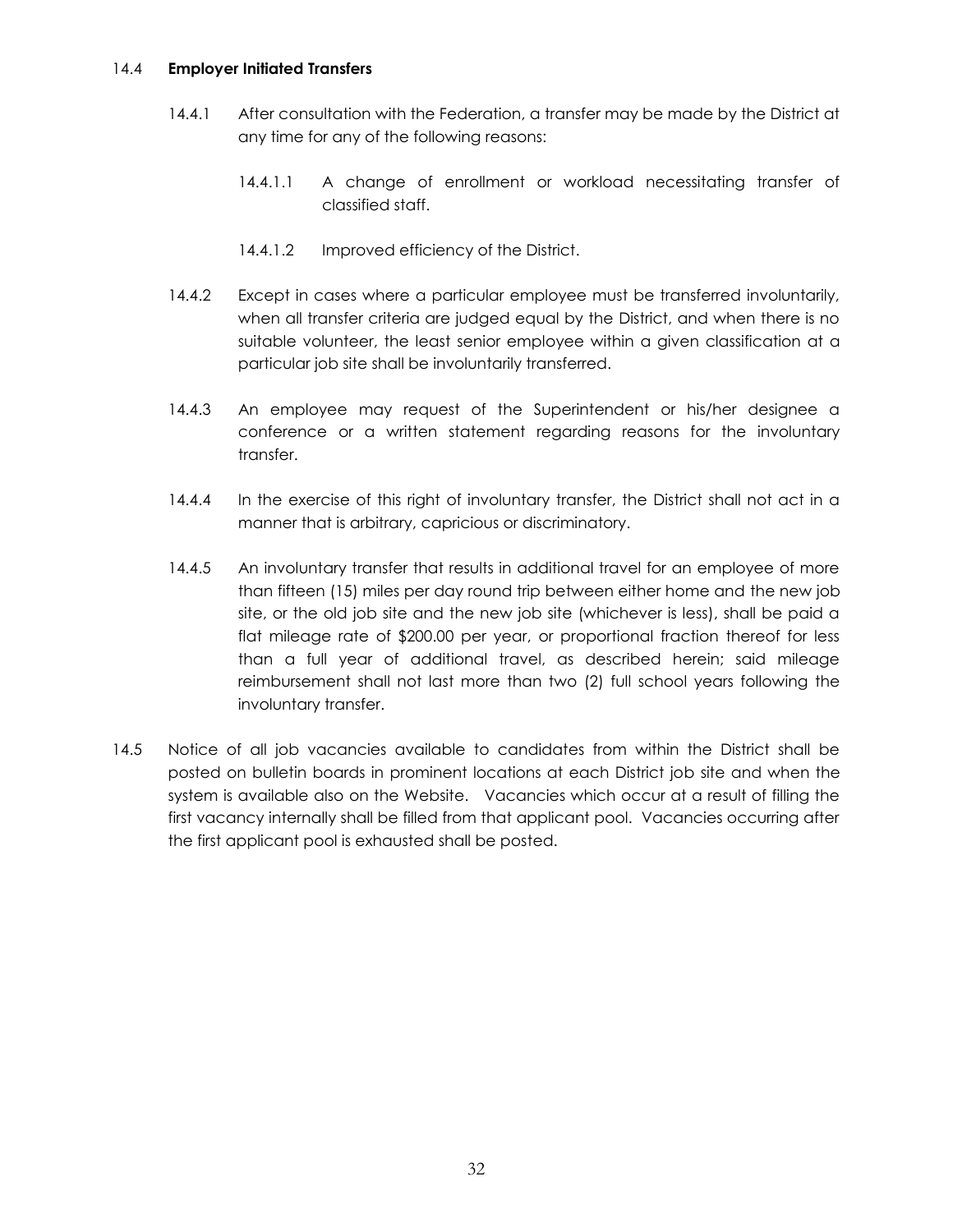#### **ARTICLE 15. PAY AND ALLOWANCES AND FRINGE BENEFITS**

- <span id="page-35-0"></span>15.1 All employees shall receive checks, electronic/direct deposits and/or electronically sent paystubs on the last business day of the month. Payroll changes are made during the pay period following the one in which they occurred. Ten and eleven month employees, at their discretion, may elect to have their pay prorated over a twelve (12) month period dependent on the ability of the County to perform such service.
- 15.2 The District shall pay the full cost of the purchase, lease rental, maintenance or replacement of uniforms required by the District to be worn by bus drivers.
- 15.3 District will provide coveralls for those positions requiring them (mechanics, plumbers).
- 15.4 In positions where the safety of an employee could be enhanced by steel toed shoes, the District will provide the shoes annually or as needed. However, it will be necessary for all employees within those classifications to wear the appropriate equipment or it will become a disciplinary incident.
- 15.5 Compensation for meals and mileage while away on duty shall be compensated as established by Board policy. If the I.R.S. is greater, the Board will review the rate and provide a response and/or justification to OFTSE.
- 15.6 Except as provided for in Section 15.7 below for the duration of this Agreement, the District shall maintain the current fringe benefit program for all current and retired employees, except as modified by mutual agreement.
	- 15.6.1 Ten (10) years of service required for 100% payment at six to seven (6-7) hours. Fifty percent (50%) payment at four (4) hours.
	- 15.6.2 The District will fund one hundred percent (100%) of the health and welfare benefits to classified employees who complete ten (10) years of service with at least six (6) full years in a six (6) hour position.
- 15.7 The fringe benefit program shall include: Dental, Medical, Life and Vision insurance.
- 15.8 A classified employee of the District hired with an effective date of July 1, 2004 or later including all those who will be hired on probationary, substitute or temporary contracts for the 2004-05 year or later will not be eligible for post-retirement health benefits. Those permanent or probationary employees hired earlier will be eligible when he or she reaches the age of fifty-five (55), has worked a minimum of fifteen (15) years in the District, and retires from the District. The health policy shall be the same as that supplied to active employees in OUHSD.
- 15.9 The Classified Unit shall have representation on any committee that is in existence or is established to study/review/or propose changes to the health benefit program, i.e. coverage and/or carrier.
- 15.10 **Salary Schedule Parity Agreement**. The District agrees for the duration of this agreement to provide the percentage amounts generated from the certificated formula. If the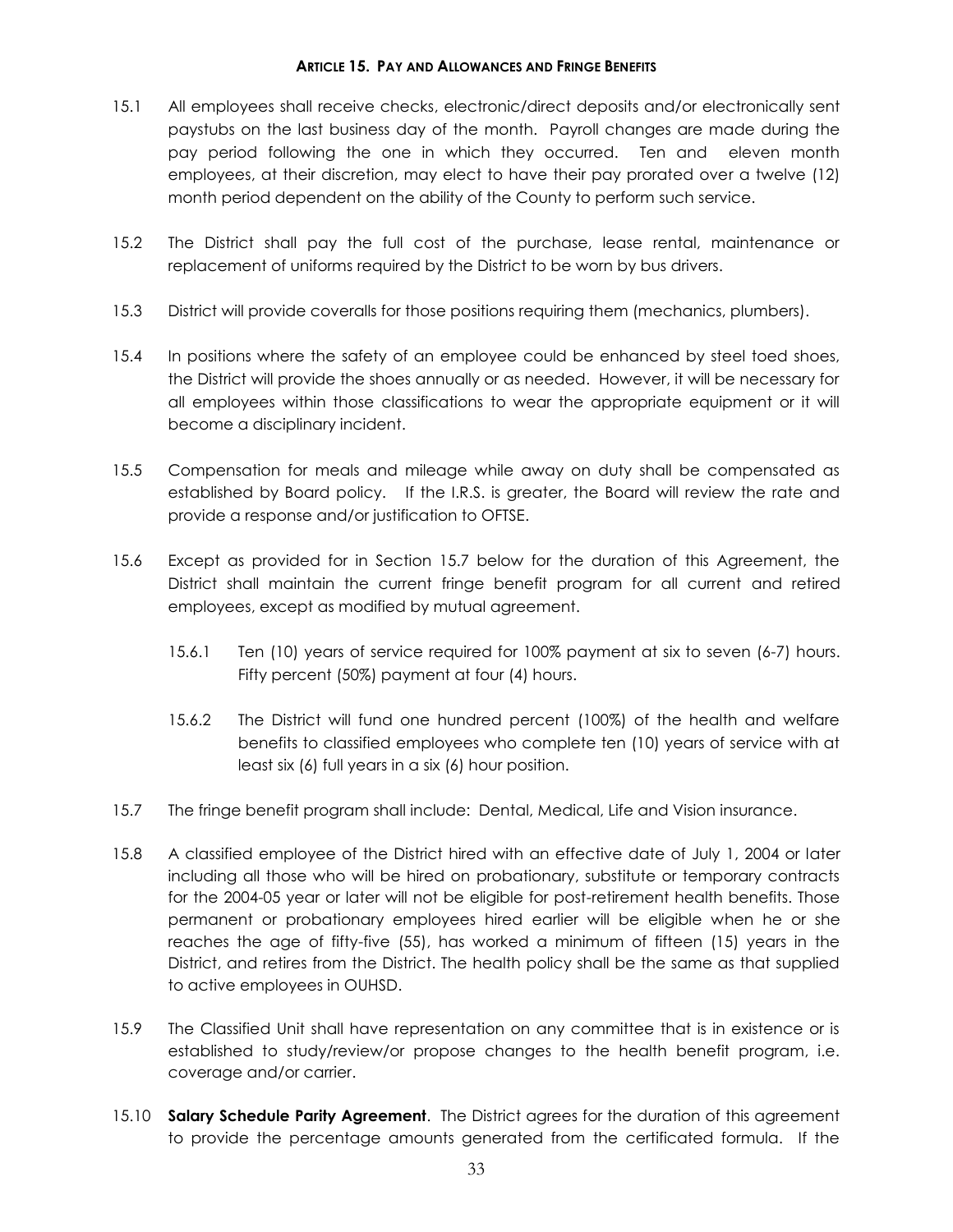certificated formula indicates that reductions are necessary, the District agrees to meet with OFT and consider mutual alternatives prior to implementing any layoffs or reductions in hours. Should the certificated salary formula be discontinued, classified employees shall receive the same salary adjustments as certificated employees.

- 15.11. Monthly longevity benefits will be \$75 after five (5) years; \$200 after ten (10) years; \$300 after fifteen (15) years; \$400 after twenty (20) years; and \$525 after twenty-five (25) years, \$650 after thirty (30) years, and \$750 after thirty-five (35) years. These calculations will be prorated and made according to past practice. Longevity increments shall be increased by the percentage of the salary adjustment in any given school year.
- 15.12 The District believes that all classified employees shall be paid competitively when compensation is compared with school districts and the labor market in Ventura County. The consultation process will continue to be the vehicle for the cooperative exploration of classification issues. Those classifications which have been reclassified will not be eligible for reconsideration for (3) years. The reclassification requirement will be suspended until June 30, 2011 and resume for the 2011-12 school year.
- 15.13 Those employees (other than current drivers) who obtain and or maintain a bus driver's license will be paid \$50 monthly provided that those employees drive when called upon by the District. Additionally, an employee who elects to obtain a bus driver's license will receive no payment for time spent in the training process. The District may restrict the numbers of those receiving compensation for holding these licenses to five or greater.
- 15.14 The District agrees to institute an IRC 125 program which would allow pretax contributions for child or elder care expense.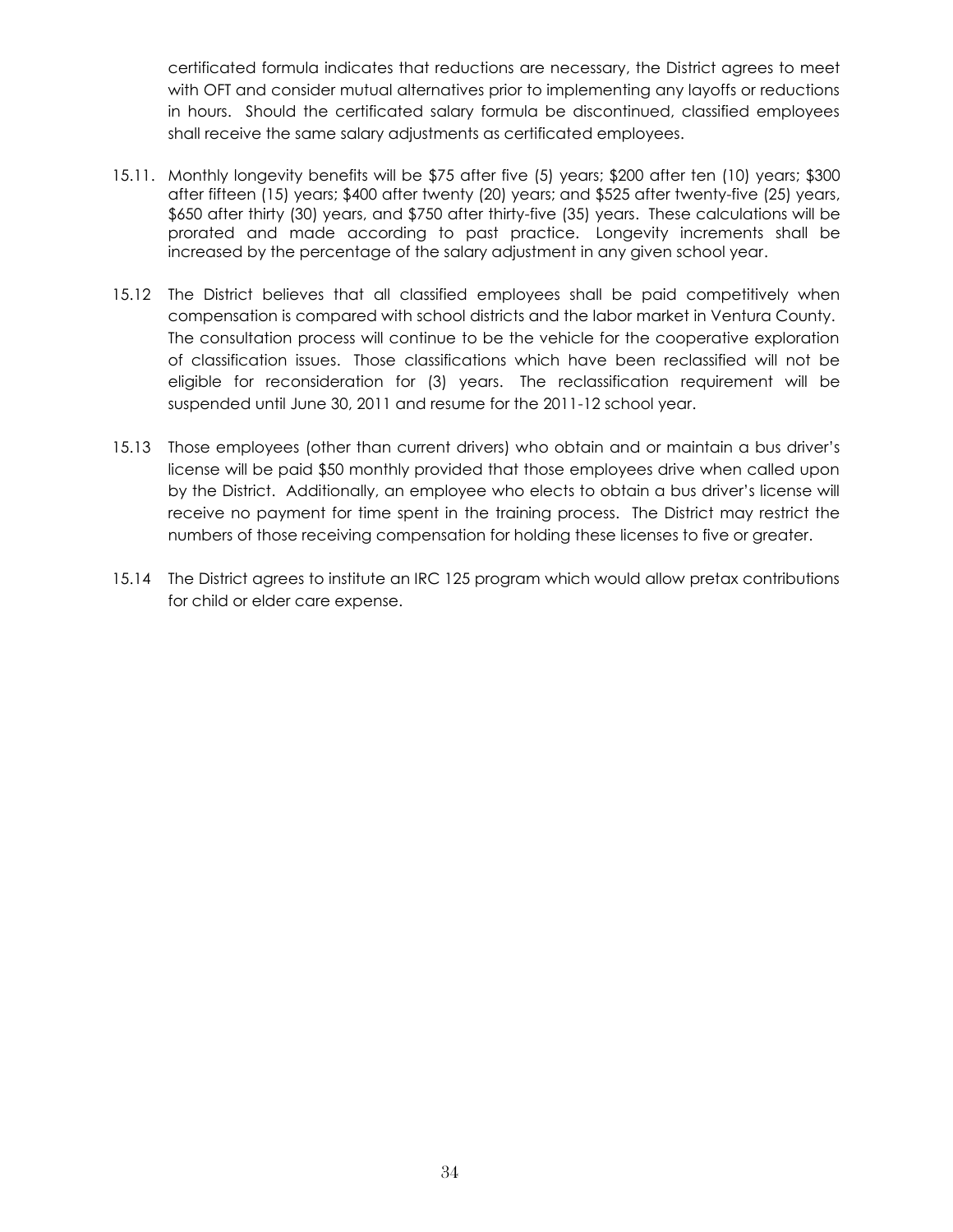- <span id="page-37-0"></span>16.1 It shall be the employee's responsibility to report to the principal or designee any observed unsafe physical conditions in the buildings or on the school premises.
	- 16.1.1 After verbal notification to the supervisor, the employee shall file an OPRA request.
	- 16.1.2 Validated OPRA requests shall be done within a reasonable period of time.
- 16.2 It shall be the employer's responsibility to: investigate employee reports, as described herein, and assess the physical condition reported; and to take appropriate action and correct unsafe conditions whenever financial resources allow and when it is administratively practical following appropriate safety condition regulations as set forth by the California Occupational Safety and Health Act, Board policy and administrative regulations of the District.
- 16.3 It shall be the obligation of each employee to work in a safe manner and not create hazards.
- 16.4 It shall be the responsibility of any employee who is the victim of an assault or battery in connection with his/her employment to:
	- 16.4.1 Verbally report the incident to the principal and/or immediate supervisor at the earliest possible time.
	- 16.4.2 Submit a written report of the incident to the principal and/or immediate supervisor at the earliest possible time.
- 16.5 It shall be the responsibility of the principal and/or the immediate supervisor to report the incident to the Superintendent's office and such other authorities as deemed appropriate with the least possible delay.
- 16.6 It shall be the responsibility of the District to provide, upon request by the involved employee(s), appropriate non-confidential information relating to an incident of assault and/or battery.
- 16.7 Except in disaster or emergency situations, the District shall not require an employee to work in a life-endangering condition.
- 16.8 In the event that unhealthful conditions cause the dismissal of students and certificated staff members, classified personnel shall be dismissed from their duties, without loss of pay for the remainder of the day, after safe departure/delivery of students.
- 16.9 Classified personnel shall be allowed to participate in all disaster and earthquake drills, including leaving the campus or work locations for the remainder of the day if students and certificated personnel are allowed to do so.
- 16.10 To the extent required by law or otherwise in the absolute discretion of the District, when an employee is included in litigation which asserts liability for non-intentional or non-willful acts occurring within the course and scope of employment, the District will provide a defense if the employee gives the District control of the litigation including but not limited to the right to compromise and settle the matter on terms acceptable to the District.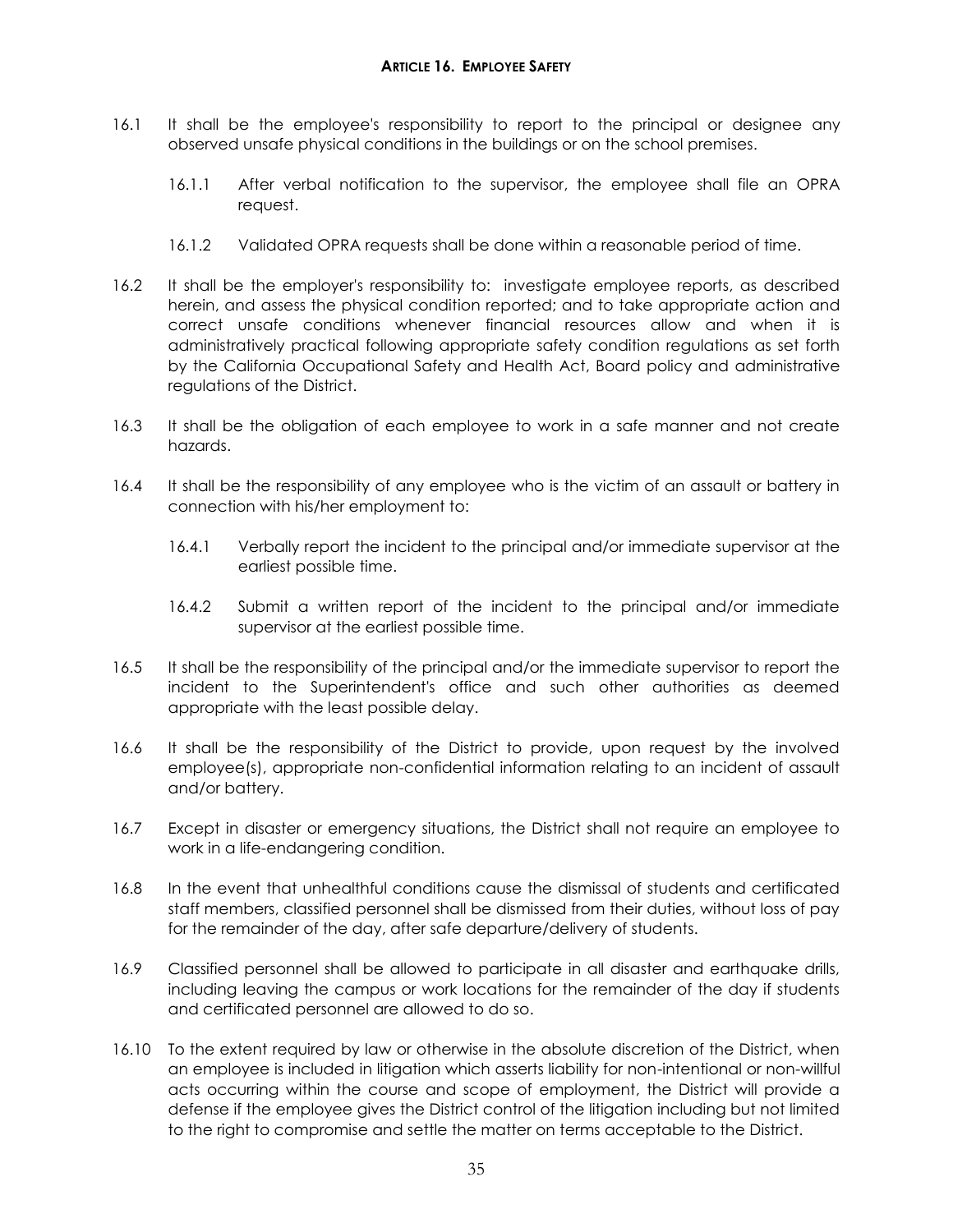- 16.11 District management will annually review work sites for safety considerations.
- 16.12 Employees may be reimbursed for personal equipment, vehicle or clothing damaged or stolen to a maximum amount of \$500. This amount will be reimbursed only if the employee has registered the personal equipment with the principal. It will be the responsibility of the unit member to report the vandalism immediately, so that a reasonable determination may be made that the vandalism occurred at that time on District property. It will also be the responsibility of the unit member to file and provide a copy of a police report to the District as a condition of reimbursement. The amount of reimbursement to the unit member will be limited to the amount of the unit member's insurance deductible or five hundred dollars whichever is less. No unit member may receive reimbursement for vehicle damage more than once every six (6) months.
- 16.13 OFTSE will be included in a meeting of the District principals to review how best to include District maintenance personnel in the site and District readiness notification plans.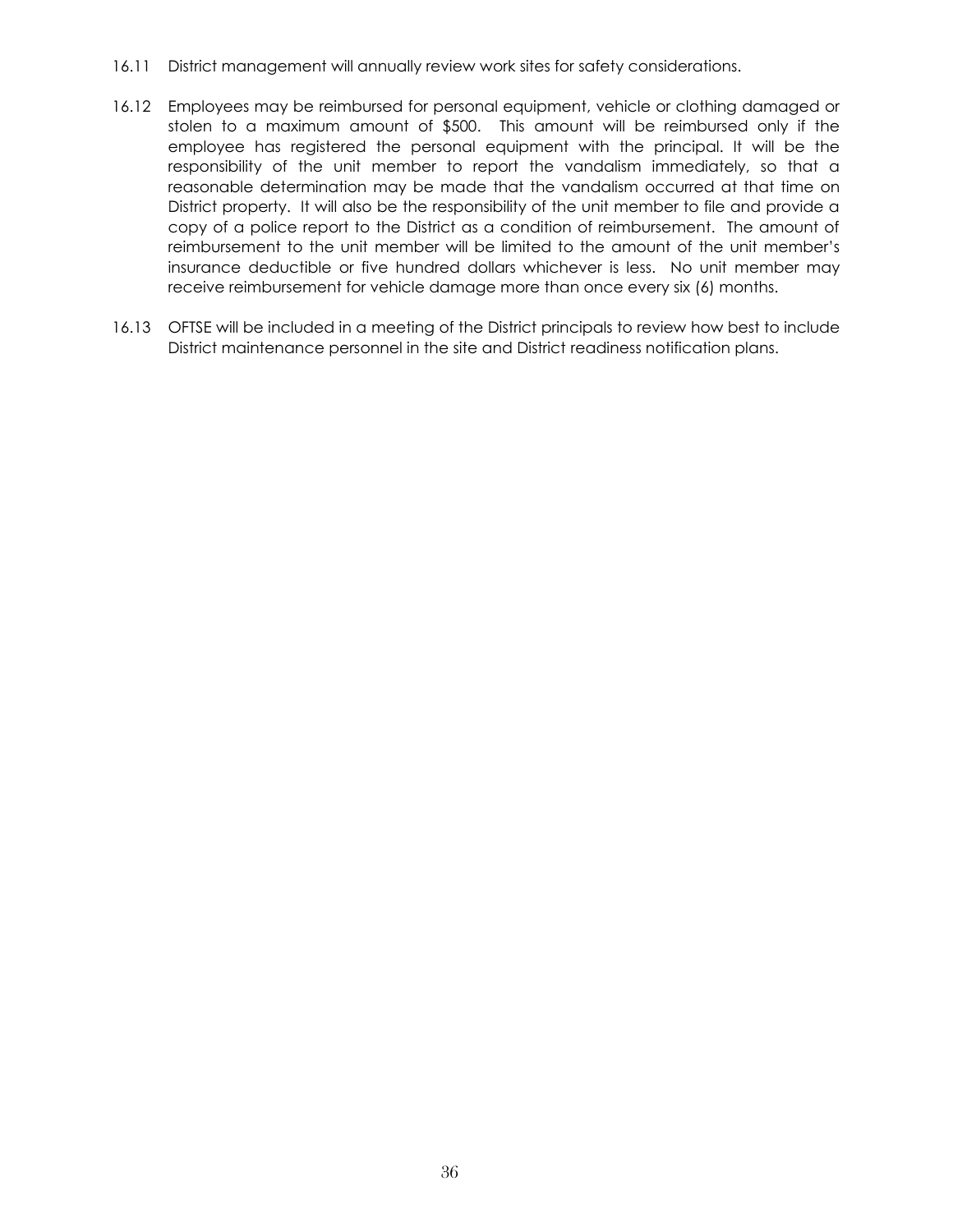# <span id="page-39-0"></span>17.1 **Layoff and Reemployment**

- 17.1.1 **Reason for Layoff**. The District will notify the Federation of any contemplated layoff due to lack of funds or lack of work. The only reason for layoff or a reduction of assigned hours shall be lack of funds or lack of work.
	- 17.1.1.1 Length of service shall mean all hours in paid status, exclusive of overtime.
- 17.1.2 **Notice of Layoff**. Consistent with Education Code section 45117, any layoff shall take place upon sixty (60) calendar days written notice. Any notice of layoff shall specify the reason for layoff, the identity by name and classification of the employee designated for layoff and information on his/her displacement rights, if any, and reemployment rights.
- 17.1.3 **Order of Layoff**. Layoff or a reduction in assigned hours will be based on seniority which shall be determined by the date of hire and the first date of service within a classification. Those laid off would be eligible for reemployment for a period of thirty-nine (39) months in inverse order of layoff.
	- 17.1.3.1 When a laid off employee exercises his or her right to bump into a classification or position which the employee currently or previously has served, the least senior employee within a classification is bumped regardless of the number of hours associated with that position.
- 17.1.4 **Equal Seniority.** If two (2) or more permanent employees subject to layoff have the same date of hire within the classification, the layoff determination of rights shall be by lot.
- 17.1.5 **Reemployment Rights**. Permanent laid-off employees are eligible for reemployment in the class from which laid off for a thirty-nine (39) month period and shall be reemployed in the reverse order of layoff. Their reemployment shall take precedence over other employment in the classifications affected by the layoffs.
- 17.1.6 **Notification of Reemployment**. An employee who is laid off and is subsequently eligible for reemployment as provided for herein shall be notified in writing by the District.
- 17.1.7 **Employee Notification to the District**. An employee shall notify the District in writing of his/her intent to accept or refuse employment within ten (10) working days following receipt of the reemployment notice. Failure by the employee to tender the written notice to the District within ten (10) days as provided for herein, shall be deemed a refusal of employment by said employee. The laidoff employee may decline two (2) offers of employment before relinquishing his/her position on the list. If an employee on a reemployment list refuses the second offer of employment, no additional offers will be made, and the employee shall be considered unavailable for work and have waived any and all reemployment rights.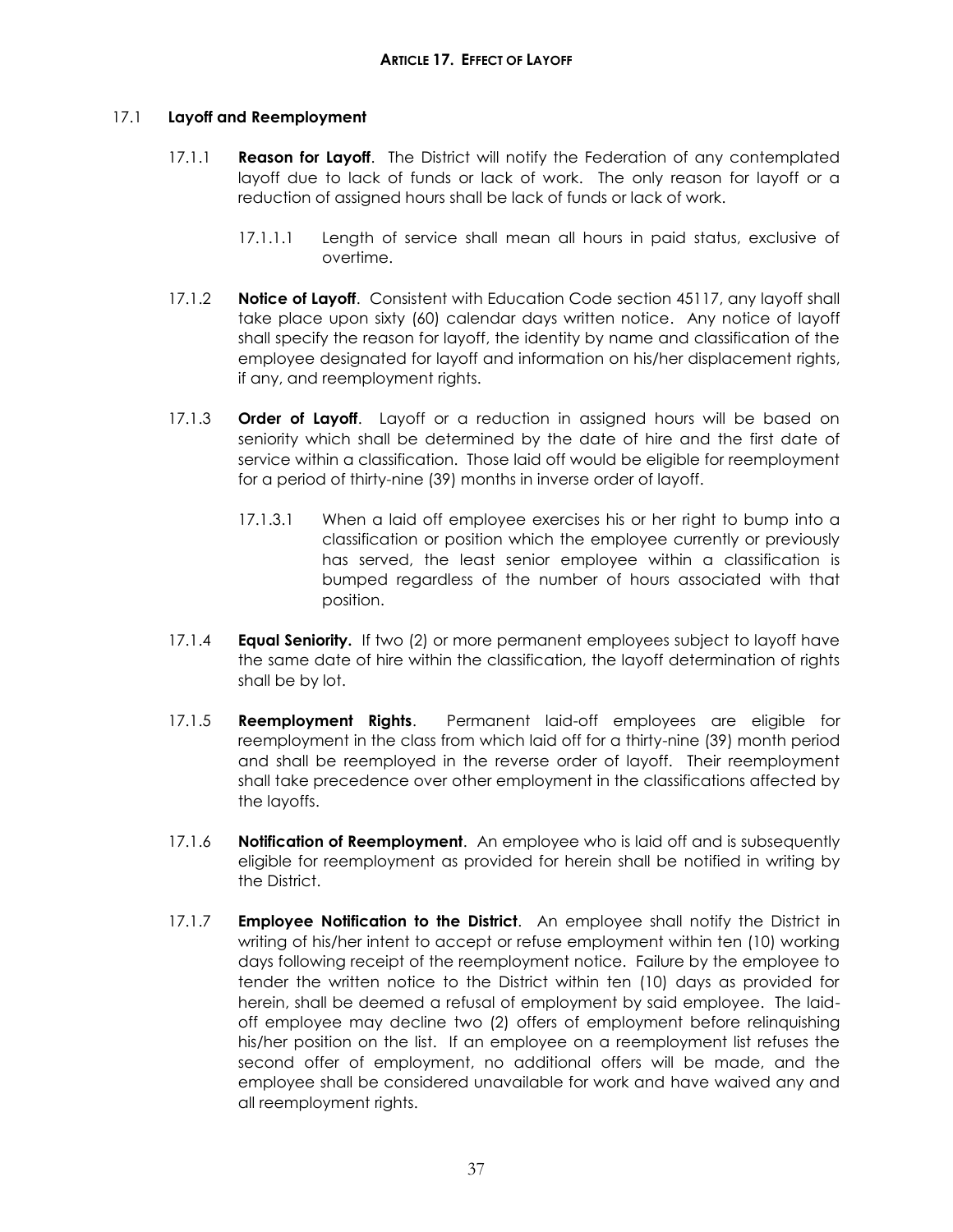- 17.1.8 **Reemployment.** Employees who accept a position lower than their highest former class shall retain their original thirty-nine (39) months rights to the higher position.
- 17.1.9 Layoff, as used herein, shall refer to separation from service or reduction in assigned time.
- 17.1.10 Subject to insurance carrier approval, fringe benefit coverage, if currently provided, shall continue for thirty (30) days for those unit permanent members who have worked a full school year and who are given layoff notice as a result of a reduction in force action by the Board on or before June 1 of the previous school year, provided said employee does not accept gainful employment elsewhere during the thirty (30) day period.
- 17.1.11 Employees given a notice of intended non-reemployment shall be entitled to use three (3) days of available personal necessity leave for purposes of bona fide job interviews with other prospective employers.
- 17.2 The District and the Federation each voluntarily and unqualifiedly waives the right, and each agrees that the other shall not be obligated to bargain collectively with respect to any subject or matter related to reduction in force actions and effects related thereto even though such subject or matter may not have been within the knowledge or contemplation of either or both of the parties at the time they negotiated or signed this Agreement.
- 17.3 The District agrees in those instances where technology causes the elimination or reduction of positions to address alternatives to layoff with OFT. Such alternatives will include but not be limited to retraining or transfer to other positions in which the impacted employee meets the minimum qualifications.
- 17.4 The District will not oppose unemployment benefits for any unit member who is no longer employed by the District as a result of layoff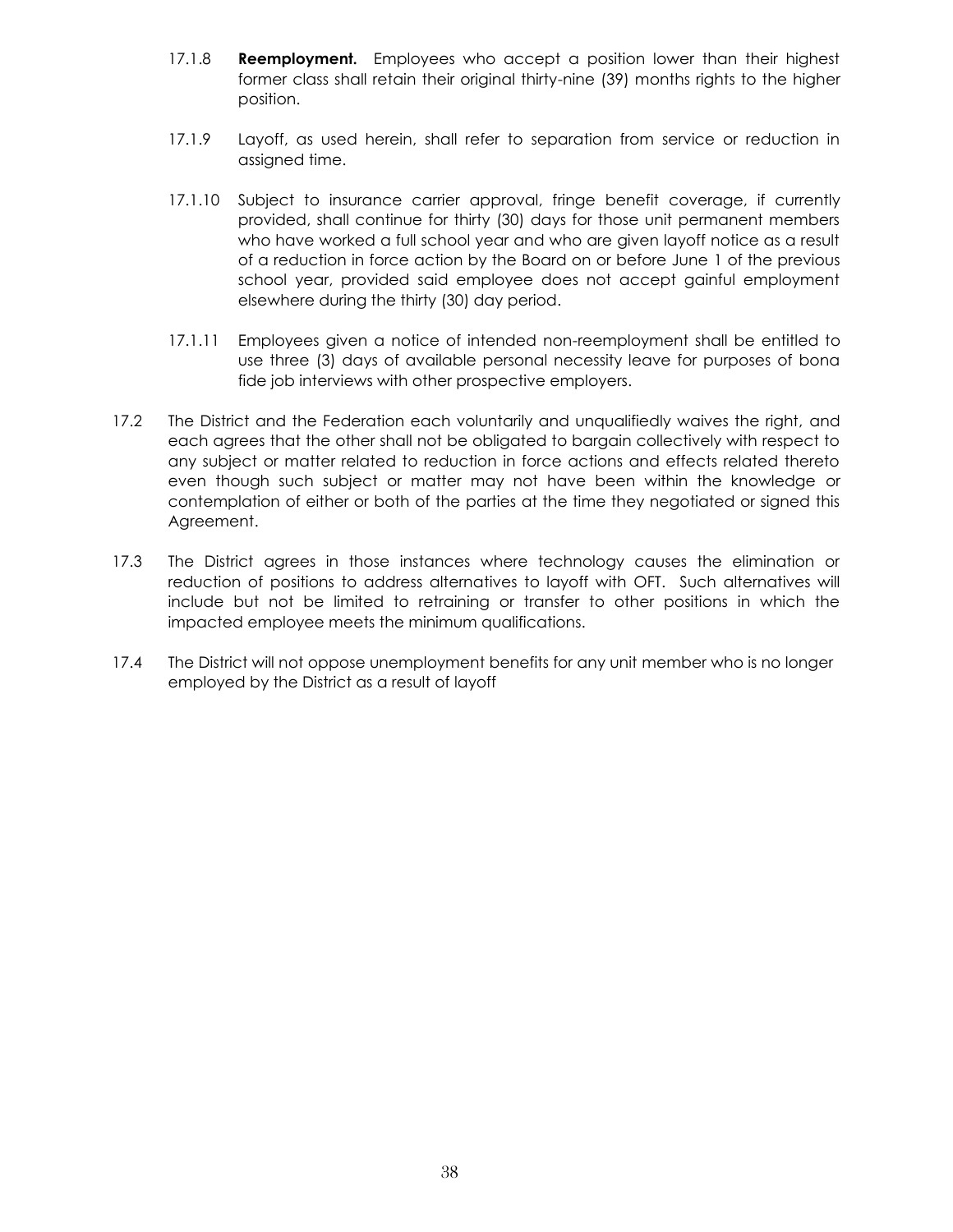#### **ARTICLE 18. PROMOTION**

<span id="page-41-0"></span>18.1 **Definition.** Promotion shall be defined as a higher classification within the same job family and within the bargaining unit.

#### 18.2 **Posting of Notice**

- 18.2.1 Notice of all job vacancies available to candidates from within the District shall be posted on the Website and in such other locations as the District determines will increase the available pool of candidates. Vacancies which occur at a result of filling the first vacancy internally shall be filled from that applicant pool. Vacancies occurring after the first applicant pool is exhausted shall be posted.
- 18.2.2 The job vacancy notice shall remain posted for a period of five (5) full working days, during which time employees may file for the vacancy.

#### 18.3 **Filing**

- 18.3.1 Any permanent employee in the bargaining unit may file for the vacancy by submitting a District application form to the Human Resources Division within the filing period.
- 18.3.2 Human Resources Division shall send a copy of all published recruitment bulletins to the Federation. It is agreed by the Federation and District that such submission to the Federation is a good faith effort by the District to notify bargaining unit members that a promotional vacancy exists and the Federation agrees that it shall not support a grievance due to a failure to post a recruitment bulletin at a job site, due to any action or infraction by a bargaining unit member.
- 18.3.3 Interview committees for filling unit positions shall include Federation representatives if such representatives are willing to serve. OFT shall provide the District a panel of qualified representatives for each classification.
- 18.4 **Return.** A promoted employee who is unsuccessful in the higher class shall have a right of retreat to the prior class, if and when the position is available during the probationary period provided the employee is not attempting to avoid disciplinary action because of service rendered in the promotional class.
- 18.5 The District agrees to encourage promotional opportunities within the District by interviewing unit members who best meets the posted qualifications for open positions.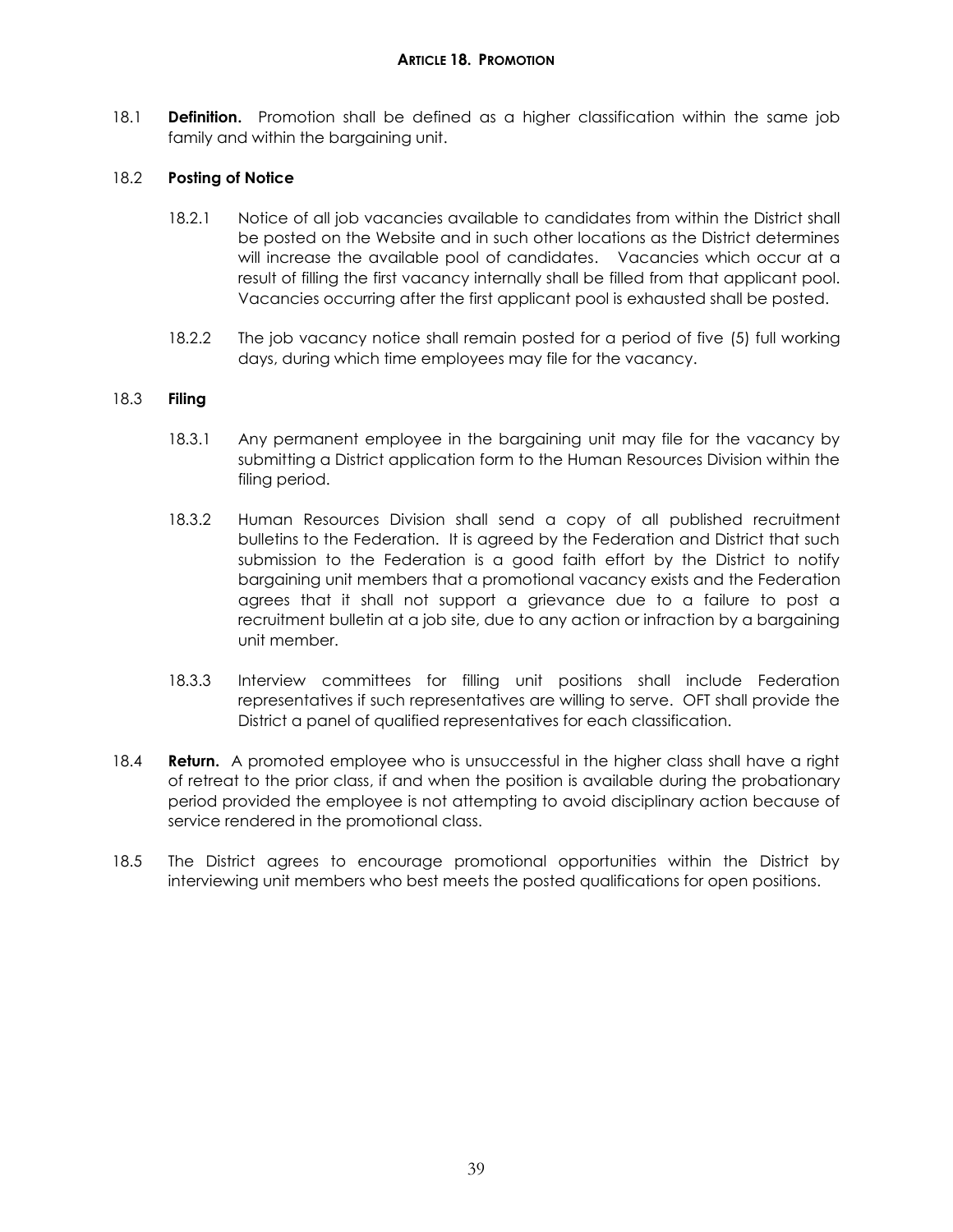#### <span id="page-42-0"></span>19.1 **General Provisions**

- 19.1.1 A grievance is defined as an alleged violation, misapplication or misinterpretation by a unit member or the Federation that the District has violated a specific term of this Agreement and that by reason of such violation the grievant believes that unit member rights have been adversely affected. All other matters and disputes of any nature are beyond the scope of these procedures. Also excluded from these procedures are those matters so indicated elsewhere in this Agreement.
- 19.1.2 The respondent in all cases shall be the District itself rather than any individual. The filing or pendency of a grievance shall not delay or interfere with implementation of any District action during the processing thereof.
- 19.2 **Informal Level**. Before filing a formal written grievance, the grievant shall make a reasonable attempt to resolve it by means of an informal conference with grievant' s immediate administrator. Either the grievant or the immediate administrator may have a witness present at said informal conference providing twenty-four (24) hours advance notice is given to the other party.

#### 19.3 **Formal Level**

- 19.3.1 **Level I**
	- 19.3.1.1 If an employee or the Federation wishes to initiate a formal grievance, the employee or Federation must do so within ten (10) workdays after the occurrence of the act or omission giving rise to the grievance by presenting such grievance in writing to the immediate administrator. If neither the grievant nor the Federation had actual or constructive knowledge of the occurrence of the grievable act or omission, and could not with the exercise of reasonable diligence have known about it, then the ten (10) day time limit shall begin to run on the date upon which either the grievant or Federation knew or could with reasonable diligence have known of the occurrence.
	- 19.3.1.2 The written statement shall be a clear and concise statement of the grievance, including the specific provisions of the Agreement alleged to have been violated, misapplied or misinterpreted; the circumstances involved; and the specific remedy sought. The written statement described herein shall be submitted on a jointly-developed Grievance Form provided by the District, and said statement shall not be changed at later levels of the grievance and arbitration procedure, as described in this Article.
	- 19.3.1.3 Either party may request a personal conference with the other party. The administration shall communicate a decision to the employee in writing within ten (10) workdays after receiving the grievance and such action will terminate Level I.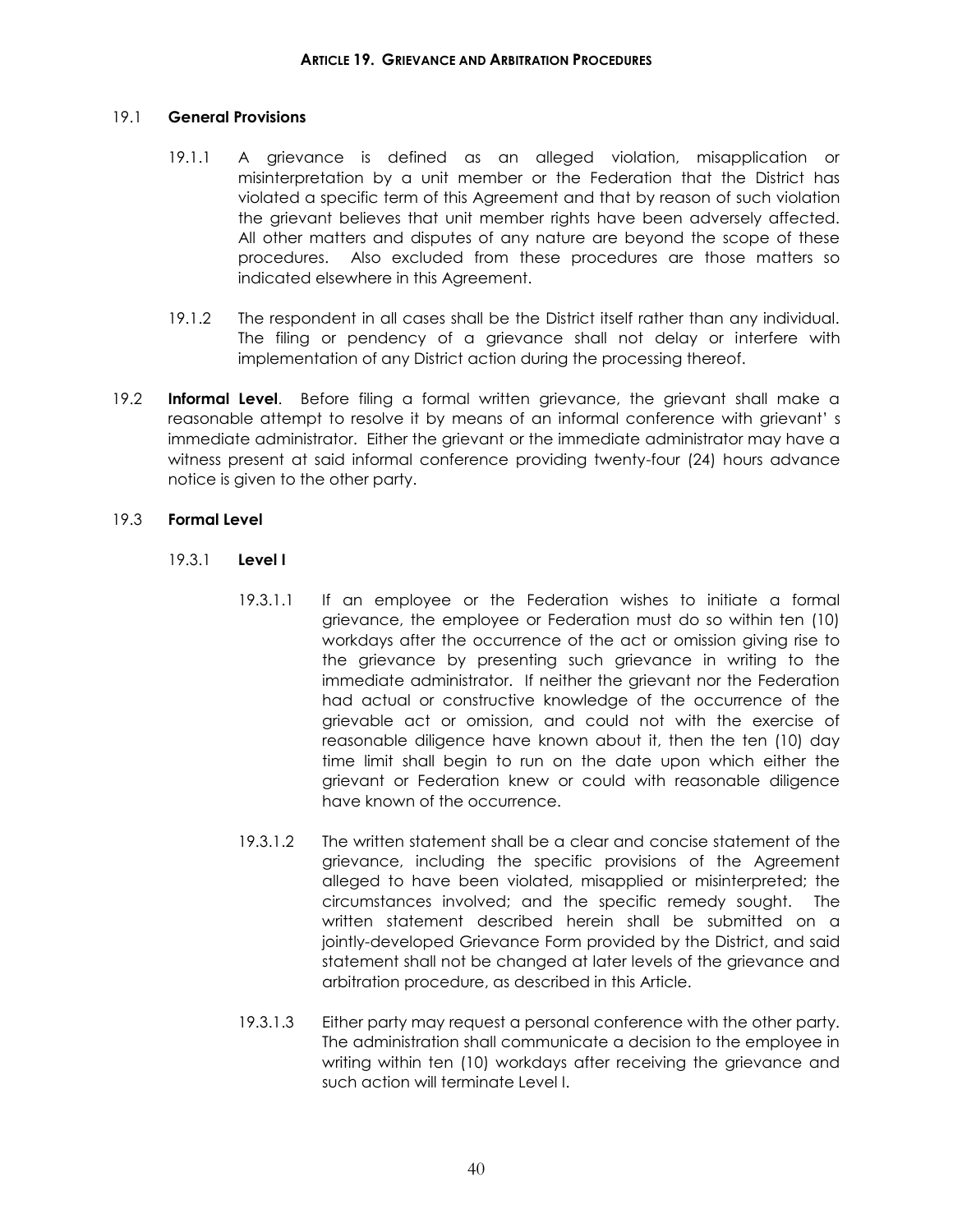#### 19.3.2 **Level II**

- 19.3.2.1 In the event the grievant is not satisfied with the decision at Level I, the grievant may appeal the decision in writing to the Superintendent or designee within ten (10) workdays after the termination of Level I.
- 19.3.2.2 This written appeal described herein shall be submitted on a Level II Grievance Form provided by the District, and shall include a copy of the original grievance, the decision rendered at Level I, and a clear, concise statement of the reasons for the appeal. Either the grievant or the Superintendent or designee may request a personal conference.
- 19.3.2.3 The Superintendent or designee shall communicate a written decision within ten (10) workdays after receiving the appeal and such a decision will terminate Level II.

# 19.4 **Level III - Mediation**

- 19.4.1 If the OFT or District elects, the grievance may be referred to a mediator from the State Mediation and Conciliation Service. Both the OFT and the District agree to participate in the process in good faith in an attempt to reach an equitable resolution.
- 19.4.2 Either the District or the OFT may contact SMCS for the assignment of the mediator. A meeting will be scheduled as soon as calendars can be arranged.
- 19.4.3 If the OFT and the District agree, they may use an alternative to the SMCS.
- 19.4.4 The costs of mediation are to be borne equally.

#### 19.5 **Arbitration**

- 19.5.1 A grievance which is not settled at Level III, and which the Federation desires to contest further, shall be submitted to binding arbitration as provided herein, but only if the Federation gives written notice to the District of its desire to arbitrate the Grievance within ten (10) workdays after the termination of Level II. It is expressly understood that the only matters which are subject to binding arbitration are grievances as defined above which were processed and handled in accordance with the limitations and procedures of this Article. Processing and discussing the merits of an alleged grievance by the District prior to Level II shall not constitute a waiver by the District of a defense that the dispute is not grievable. However, District failure to raise such an arbitrability or grievability issue at Level I shall constitute a waiver of non-arbitrability or non-grievability at subsequent levels of this procedure.
	- 19.5.1.1 Upon the mutual and written agreement of the District and the Federation, the parties may elect to utilize the expedited arbitration procedures of the American Arbitration Association.
- 19.5.2 **Selection of Arbitrator**. The District and the Federation agree to request from the State Mediation and Conciliation Service an odd numbered panel of arbitrators qualified to render a decision in the public schools of California. The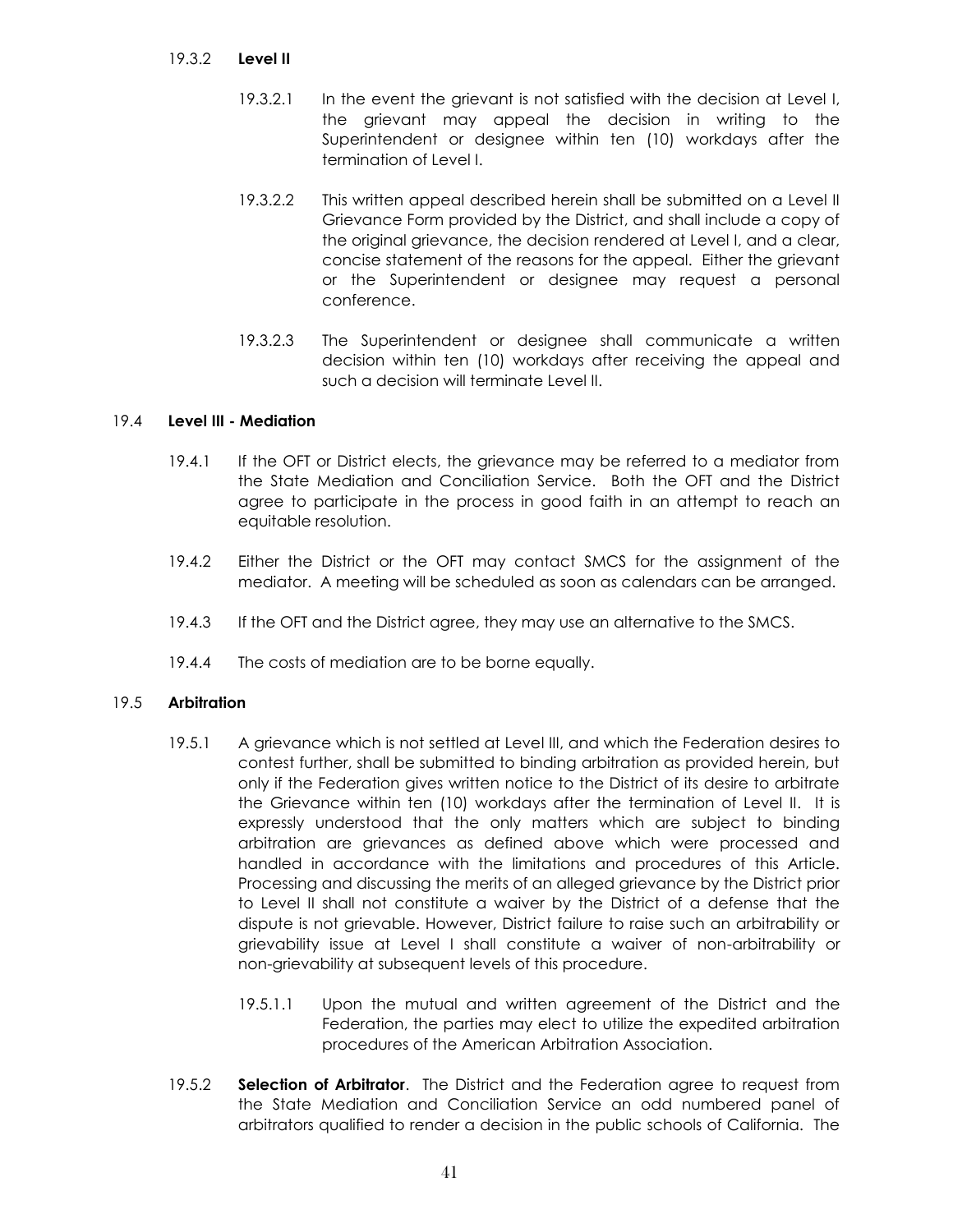order of striking shall be determined by lot. The last name remaining shall serve in accordance with the procedures of SMCS. If either the District or the Federation wants to reject the entire list before striking, a request for another panel will be forwarded to SMCS. If for some reason that arbitrator cannot serve, a new list shall be requested from SMCS and the above process begun again.

- 19.5.3 **Motion to Dismiss**. The District may claim that a grievance should be dismissed because, for example, it falls outside the scope of the procedure, or was filed in violation of the time limits provided for herein, or that the dispute has become moot, or that a party has breached the confidentiality provisions.
- 19.5.4 **Limitations Upon Arbitrator**. The arbitrator shall have no power to alter, amend, change, add to, or subtract from any of the terms of this Agreement, but shall determine only whether or not there has been a violation, misapplication, and misinterpretation of this Agreement in the respect alleged in the Grievance. In determining whether the District has violated an express term of this Agreement, the standard of review for an arbitrator is to be whether the District acted in an arbitrary, capricious or discriminatory manner. The decision of the arbitrator shall be based solely upon the evidence and arguments presented to him by the respective parties in the presence of each other, and upon arguments presented in briefs.
	- 19.5.4.1 This Agreement constitutes a contract between the parties which shall be interpreted and applied by the parties and by the arbitrator in the same manner as any other contract under the laws of the State of California. The function and purpose of the arbitrator is to determine disputed interpretation of terms actually found in the Agreement, or to determine disputed facts upon which the application of the Agreement depends. The arbitrator shall therefore not have authority, nor shall he consider it his function, to decide any issue not submitted or to so interpret or apply the Agreement as to change that which can fairly be said to have been the intent of the parties as determined by generally accepted rules of contract construction. Past practice of the parties in interpreting or applying terms of this Agreement may be considered relevant evidence. The arbitrator shall not render any decision or award, or fail to render any decision or award, merely because in his opinion such decision or award is fair or equitable.
	- 19.5.4.2 No decision rendered by the arbitrator shall be retroactive beyond one year prior to the ten (10) day period specified in Level I of the grievance procedure.
	- 19.5.4.3 The arbitrator may hear and determine only one grievance at a time unless the District expressly agrees otherwise. However, both parties will in good faith endeavor to handle in an expeditious and convenient manner cases which involve the same or similar facts and issues.

#### 19.6 **Arbitrator's Decision, Board Review**

19.6.1 The decision of the arbitrator within the limits herein prescribed shall be binding.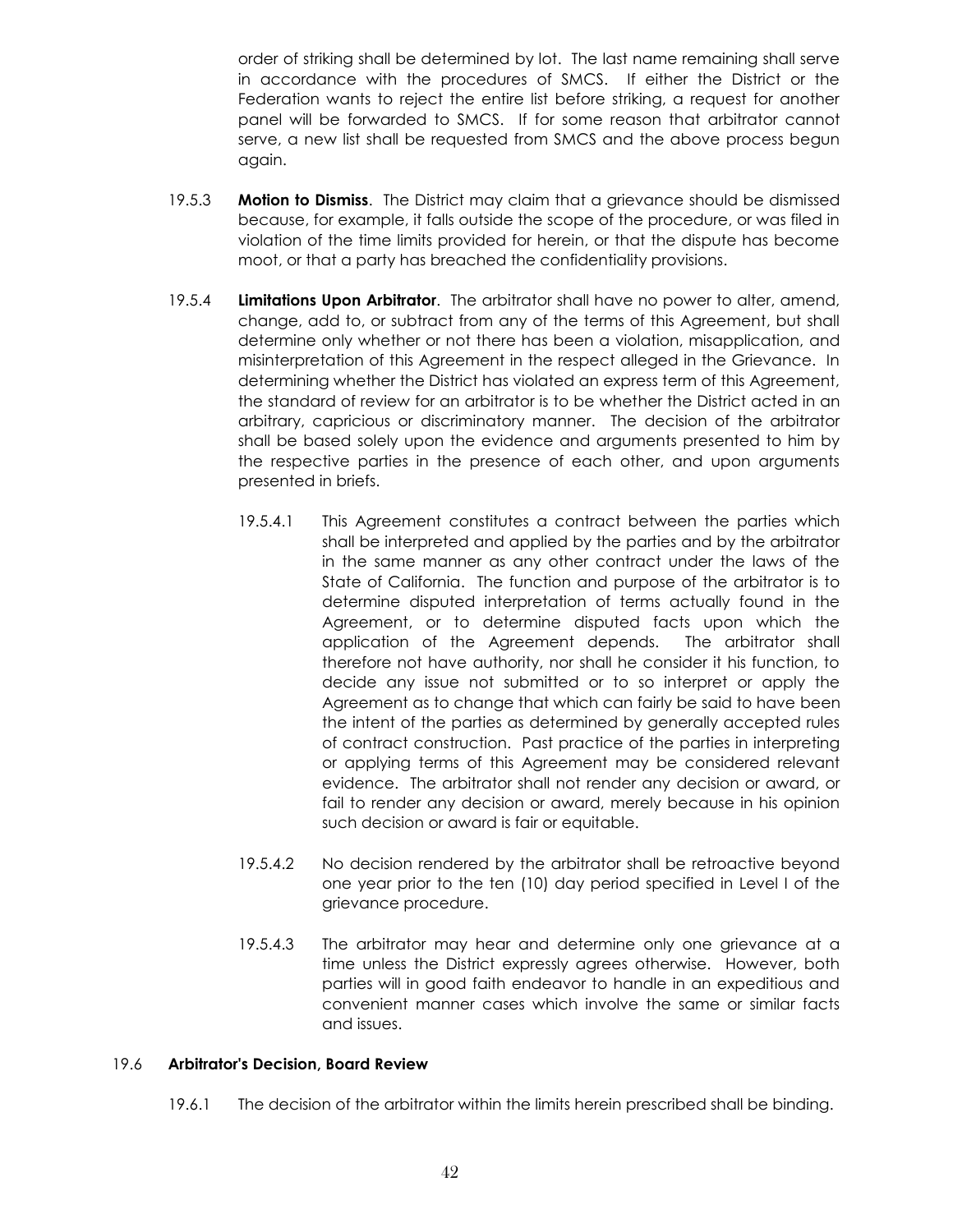- 19.6.2 The grievance and arbitration procedure described above is to be the Federation's and a unit member's sole and final remedy for any claimed breach of this Agreement.
- 19.6.3 Disciplinary matters will remain subject to the provisions of Article 20, Progressive **Discipline**
- 19.7 **Expenses**. All fees and expenses of the arbitrator shall be shared equally by the parties. Each party shall bear the expenses of the presentation of its own case.
- 19.8 **Failure to Meet Time Limits**. Time limits hereunder may be lengthened or shortened in any particular case only by mutual written agreement. The parties will attempt in good faith to adjust time limit problems which occur above Level I as a result of the summer recess.
	- 19.8.1 In the event that a time line is not met, the grievant may elect to proceed to the next higher level of this procedure.
- 19.9 **Federation Representation**. In situations where the Federation has been requested in writing not to represent the grievant, the District shall not agree to a final resolution of the grievance until the Federation has received a copy of the grievance and the proposed resolution and has been given the opportunity to state its views on the matter.
- 19.10 **Reasonable Released Time.** Grievance meetings normally will be scheduled by the District so as not to conflict with assigned duties. However, if the meeting is expected to be of such duration that it would extend beyond the normal business hours of the District's Central Office, the District shall provide released time with no loss of pay to one authorized representative of the Federation so that the session can be accommodated within such business hours.
- 19.11 **Confidentiality**. In order to encourage a professional and harmonious disposition of unit members' complaints, it is agreed that from the time a grievance is filed until it is processed through binding arbitration, neither the grievant nor the Federation nor the District shall make public either the grievance or evidence regarding the grievance.
- 19.12 **No Reprisal**. There shall be no reprisal against a unit member for filing a grievance or assisting a grievant in the above procedure.
- 19.13 **Grievance Files**. The District's records dealing with the filing and processing of a grievance shall be maintained separately from the grievant' s personnel file and the name of the grievant struck from uses of the materials/records.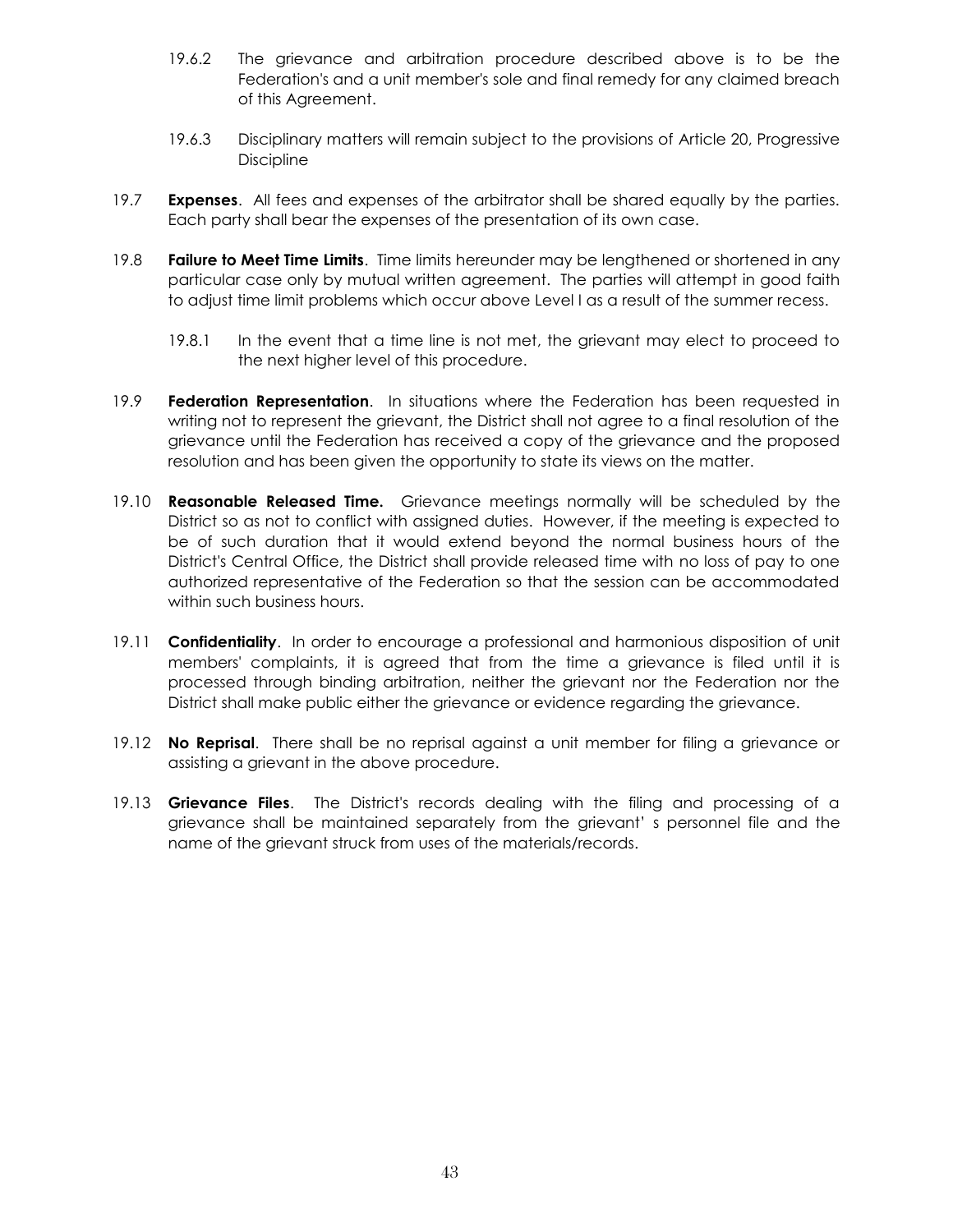- <span id="page-46-0"></span>20.1 The District has the right and responsibility to take disciplinary action where there are instances of misconduct, or refusal to obey the laws of the State or regulations prescribed for the government of public schools by the State Board of Education, the Governing Board of the Oxnard Union High School District, administrative rules, or this agreement.
- 20.2 "Disciplinary action" includes any action whereby an employee is deprived of any classification or any incident of any classification in which he has permanence, including dismissal, suspension, demotion, or any reassignment to a lower classification, without his voluntary consent, except a layoff for lack of work or lack of funds. Disciplinary action does not include suspension pursuant to Education Code § 45304: i.e. when an employee is charged with a mandatory leave of absence offense or administrative leave.
- 20.3 Employees with permanent status shall be progressively disciplined. Probationary employees may be released summarily.
- 20.4 The employee shall be informed by written notice of the specific charges against him or her in compliance with Education Codes § 45113 and 45116: i.e. be given a statement of his or her right to a hearing on such charges, and the time within which such hearing may be requested which shall be not less than five (5) days after service of the notice to the employee. The notice shall include a card or paper which when signed constitutes a demand for hearing and a denial of all charges. Employees may be relieved of responsibility prior to a hearing either with or without pay.
- 20.5 Serious violations of 20.6 shall bypass the progressive discipline procedures.
- 20.6 Grounds for discipline of any person employed in the classified services include, but are not limited to, the following:
	- (a) Continued unsatisfactory performance of duties of his/her position.
	- (b) Insubordination (including, but not limited to, refusal to do assigned work).
	- (c) Negligence in the performance of duty or in the care or use of District property.
	- (d) Offensive, or abusive conduct or language toward other employees, pupils, the public, or any willful failure of good conduct tending to injure the public service.
	- (e) Dishonesty.
	- (f) Possession of an open container or consumption of alcoholic beverages on the job, or reporting for work while being under the influence of alcohol.
	- (g) Possession of, abuse of, being under the influence of, or current addiction to a controlled substance.
	- (h) Engaging in political activity during assigned hours of employment (Education Code § 7054)
	- (i) Conviction of any offense contained in Education Code § 44940.
	- (j) Conviction of any crime involving moral turpitude.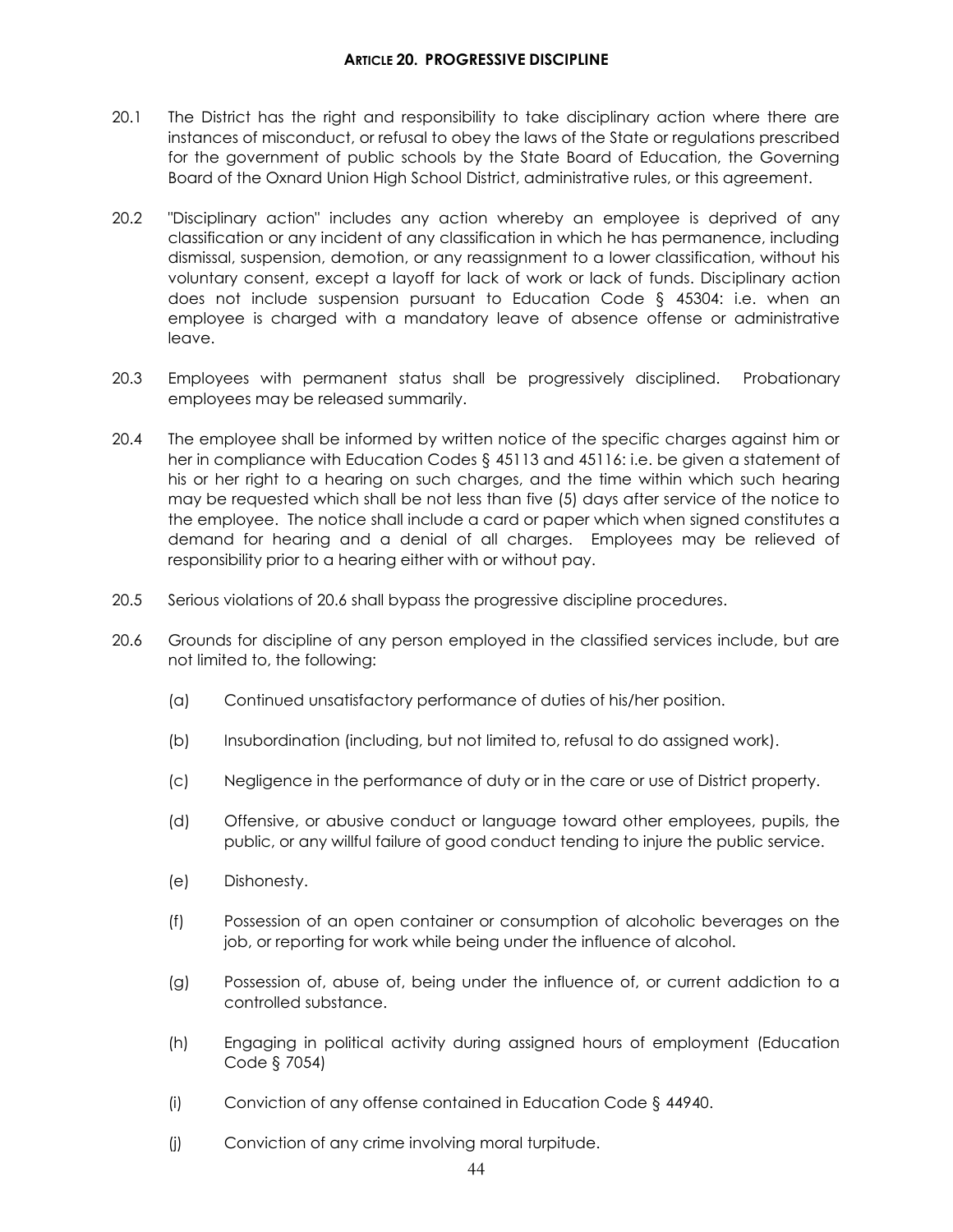- (k) Repeated unexcused tardiness or chronic absenteeism or abuse of leave privileges.
- (l) Falsifying any information supplied to the District, including but not limited to information supplied on application forms, employment records, or any other District records.
- (m) Persistent violation or refusal to obey safety rules or other regulations made applicable to public schools by the District or by any appropriate State or local governmental agency.
- (n) Offering of anything of value or offering any service in exchange for special treatment in connection with the employee's job or employment, or the accepting of anything of value or any service in exchange for granting any special treatment to another employee or to any member of the public.
- (o) Willful or persistent violation of rules and regulations of the District.
- (p) Abandonment of position (absence without leave for more than five [5] days)
- (q) Advocacy of overthrow of Federal, State, or local government by force, violence, or other unlawful means.
- (r) Inability to perform the essential functions of the position with reasonable accommodation
- (s) Possession of a weapon, threatening other employees or students, engaging in any behavior which suggests that the employee could be harm to himself or others
- 20.7 Appeal Process: An employee has the right to appeal a recommendation for disciplinary action. The following hearing process will be utilized. Such appeal may be initiated by the employee by filing a written request on a form provided by the District with Human Resources within five (5) working days of the issuance of such a recommendation. The District has the burden of proof.
- 20.8 Progressive discipline shall include the following:
	- 20.8.1 Level l. A verbal warning from site and/or District administrators at a meeting where an OFT representative may attend should the unit member so request. The administrator shall maintain a record of the warning in a site file.
	- 20.8.2 Level 2. Written warnings shall not be subject to the hearing process contained below. Written warnings shall be signed by the unit member receiving them, placed in the site file, and attached to any subsequent discipline of the unit member for inclusion in the unit member's site file to be used for support of disciplinary actions. A unit member may attach a rebuttal to the written warning. Both the warning and the rebuttal shall be placed in the site file.
	- 20.8.3 Level 3. A written reprimand may be issued for a repeated infraction or violation. A written reprimand shall be signed by the unit member and placed in the personnel file. The unit member may respond in writing and have that writing attached to the reprimand and placed in the personnel file.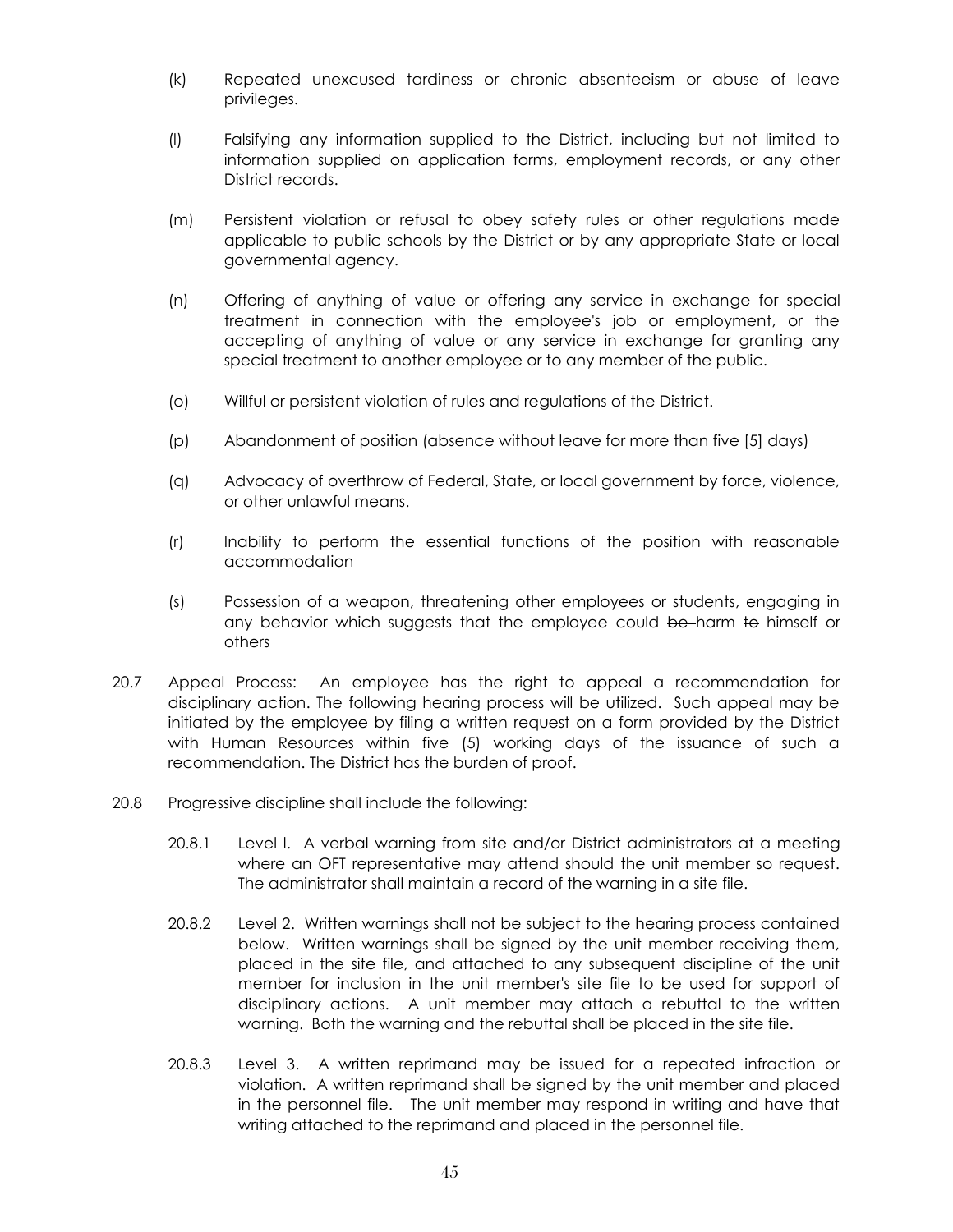- 20.8.4 Level 4. A unit member may be suspended without pay, or have other corrective disciplinary action(s) consistent and appropriate for the type and severity of the offense. The employee shall sign the Level 4 notification.
- 20.8.5 Level 5. A unit member may be terminated for serious or repeated violations.
	- 20.8.5.1 If a unit member requests a hearing, a panel of three (3) Oxnard Union High School District employees shall be appointed to review the evidence and determine whether discipline is appropriate. It shall be within the authority of the panel after having reviewed the evidence to recommend to the Board of Education whether the discipline is appropriate. Prior to the presentation of the case, at the request of either the District, the Federation, or the accused unit member, a mandatory settlement conference shall be held to explore a possible compromise. Settlements shall be in writing.
	- 20.8.5.2 The panel shall be composed of one member appointed by the District, one member appointed by the OFT, and one member appointed by the two (2) panel members from a pool of trained classified/paraeducator disciplinary panel members appointed biannually by the OFT and the District.
	- 20.8.5.3 Unit members shall be entitled to representation. However, the District and the Federation intend that hearings not be courtroom dramas. The formal rules of evidence don't apply, and only key witnesses will be allowed to testify in front of the panel. All others will have their testimony conveyed to the panel by oath or affirmation given under penalty of perjury (a declaration). In the event of a dispute over whether a witness may testify, the panel's determination shall be final. The total time for the hearing is restricted to two (2) hours (unless the panel specifically determines additional time is necessary). The panel shall cause an audio recording to be made of the entire proceeding which shall serve as the official record. Copies shall be made available to both the Federation and the District. The Board may order a transcript of the hearing prepared for its review and use that transcript in lieu of the audio recording.

#### 20.8.5.4 Order of Case

- Opening Statement
- District presentation of witnesses and evidence.
- Panel questions.
- Accused questioning. (Limited to ten (10) minutes without panel approval for extension.)
- Accused presentation of witnesses and evidence.
- Panel questions.
- District questioning. (Limited to ten (10) minutes without panel approval for extension.)
- District final statement.
- Accused final statement.
- Panel questions on any topic (optional).
- 20.8.5.5 The panel shall provide a written recommendation for discipline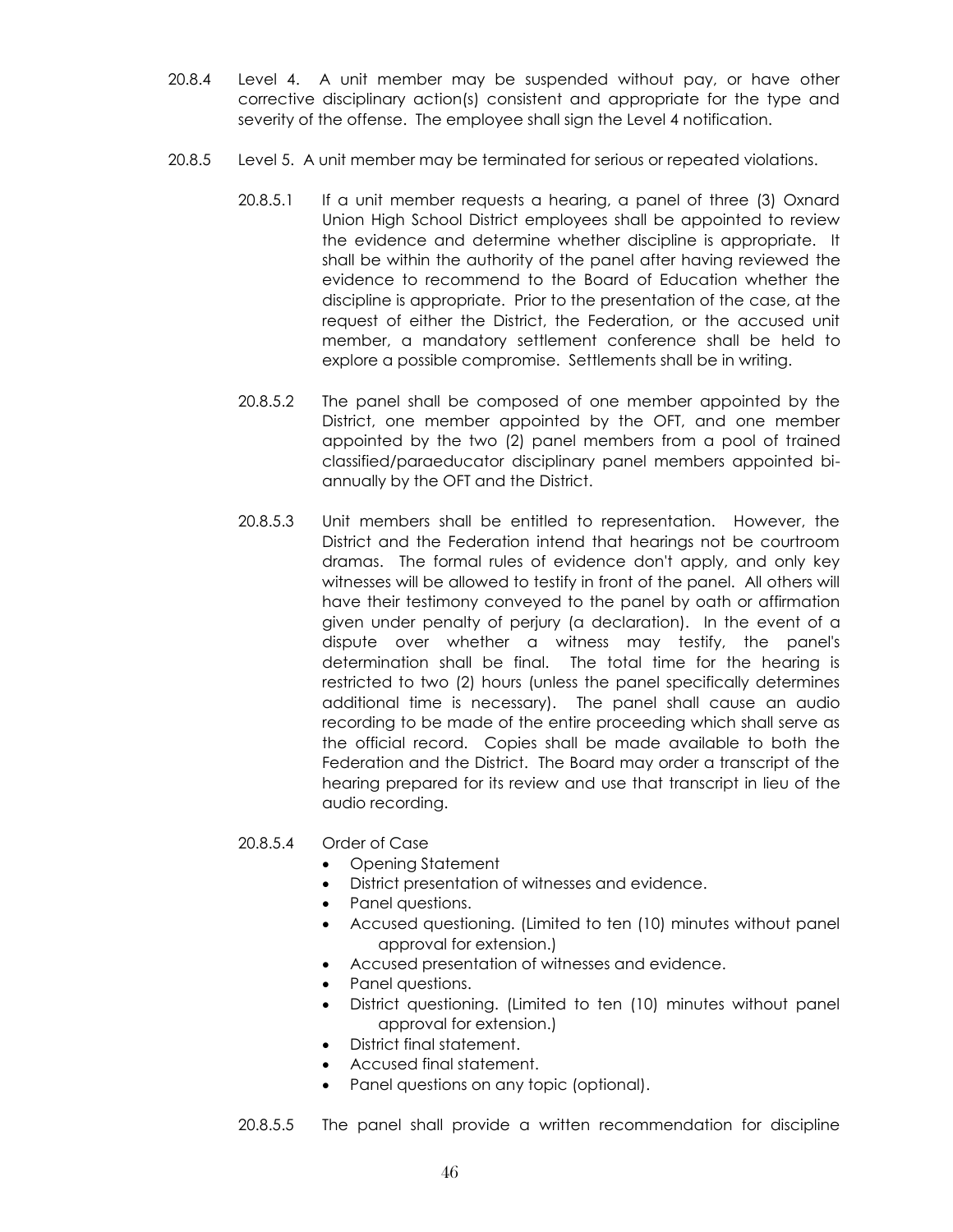which contains findings of fact on key issues within five (5) calendar days of the hearing.

- 20.9 It is intended that the decision of the panel is advisory upon the Board of Education. The Federation, the unit member, or the District may appeal the recommendation of the Panel to the Board of Education with five (5) days of the final decision by stating the grounds of the appeal in no more than two double spaced pages.
- 20.10 The Board of Education may allow additional evidence, or make its decision based upon the panel's findings of fact and/or record of the prior hearing. Any deliberations of the Board shall be confidential; however any new evidence considered by the Board shall be in the presence of the unit member and/or the Federation. If the Board determines that the discipline is not warranted, no record of the incident leading to the proposed discipline shall be contained in the unit member's personnel file.
- 20.11 The Board shall prepare findings of fact and issue a written decision. The burden of proof shall remain with the District provided however, that the Board's final determination of the sufficiency of the cause for disciplinary action shall be conclusive as set out in Education Code § 45113.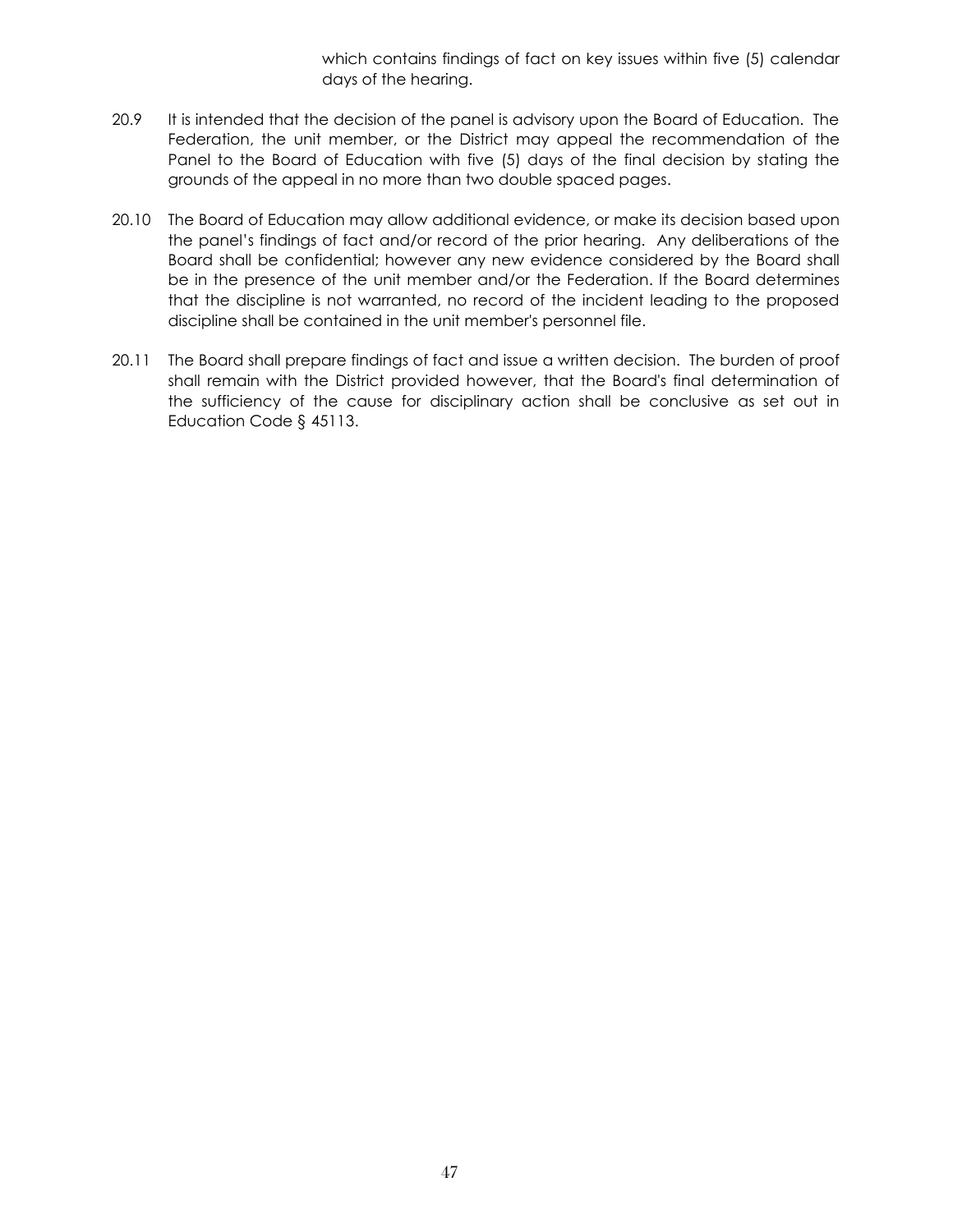#### **ARTICLE 21. CONCERTED ACTIVITIES**

- <span id="page-50-0"></span>21.1 It is agreed and understood that there will be no strike, work stoppage, slow-down, or refusal or failure to fully and faithfully perform job functions and responsibilities, or other interference with the operations of the District by the Federation, or by any of the Federation's officers, agents, or members during the term of this Agreement, including compliance with the request of other labor organizations to engage in such activity.
- 21.2 The Federation recognizes the duty and obligation of its representatives to comply with the provisions of this Agreement and to make every effort toward inducing all employees to do so. In the event of a strike, work stoppage, slow-down, or other interference with the operations of the District by employees who are represented by it, the Federation agrees in good faith to take all necessary steps to cause those employees to cease such action.
- 21.3 It is agreed and understood that any employee violating this Article may be subject to discipline up to and including termination by the District.
- 21.4 It is understood that in the event this Article is violated, the District shall be entitled to withdraw any rights, privileges or services provided for in this Agreement from any employee and/or the Federation, and to take any other emergency action as needed.
- 21.5 It is also agreed that there will be no lock-out of employees during the term of this Agreement.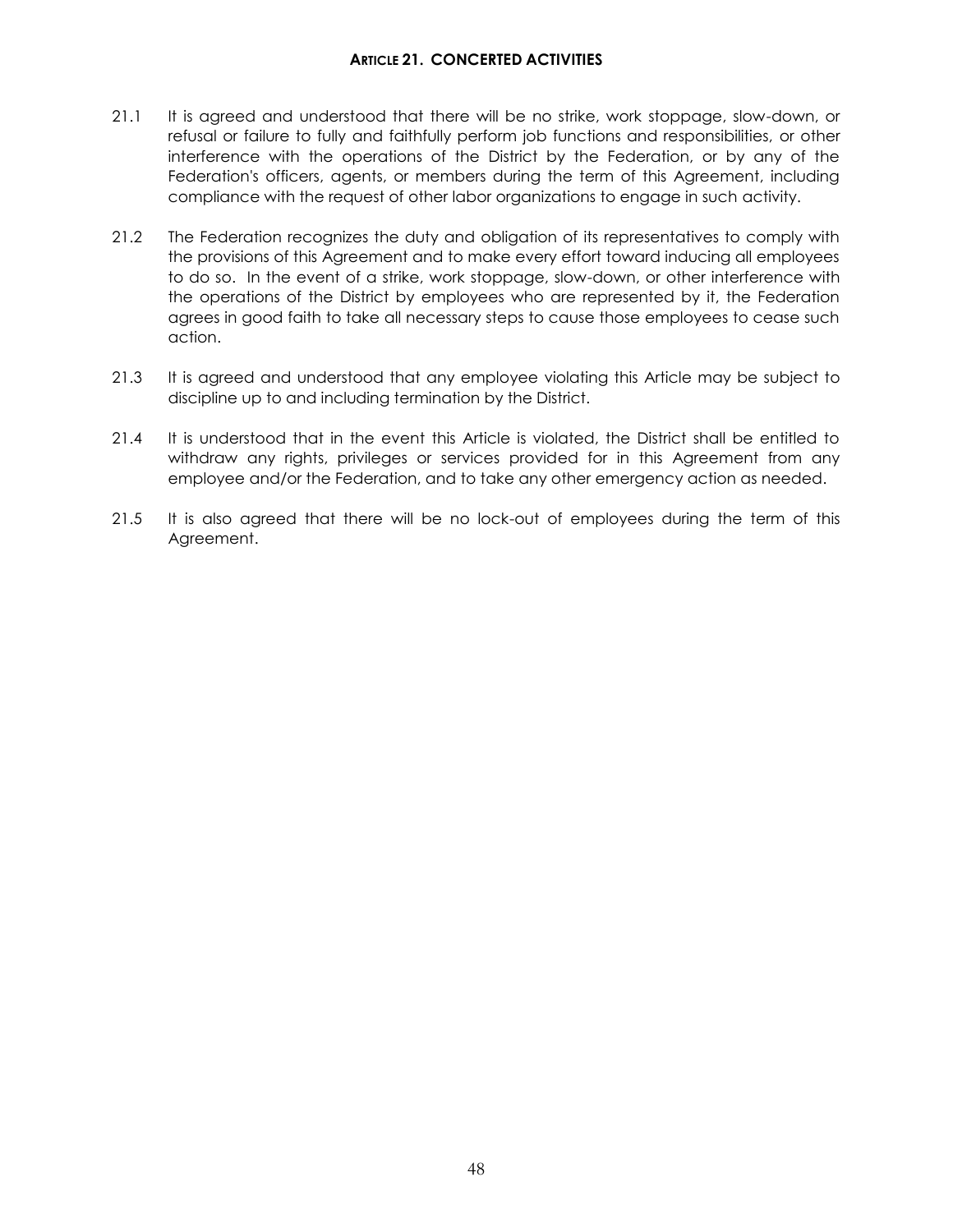- <span id="page-51-0"></span>22.1 It is understood and agreed that the specific provisions contained in this Agreement shall prevail over present and past District practices, procedures and regulations, and over State laws to the extent permitted by State law and that except as expressly provided by specific provisions of this Agreement, all lawful practices, procedures and regulations are discretionary within the District.
- 22.2 The District and the Federation shall make a mutual effort to work together regarding implementation and interpretation of this Agreement.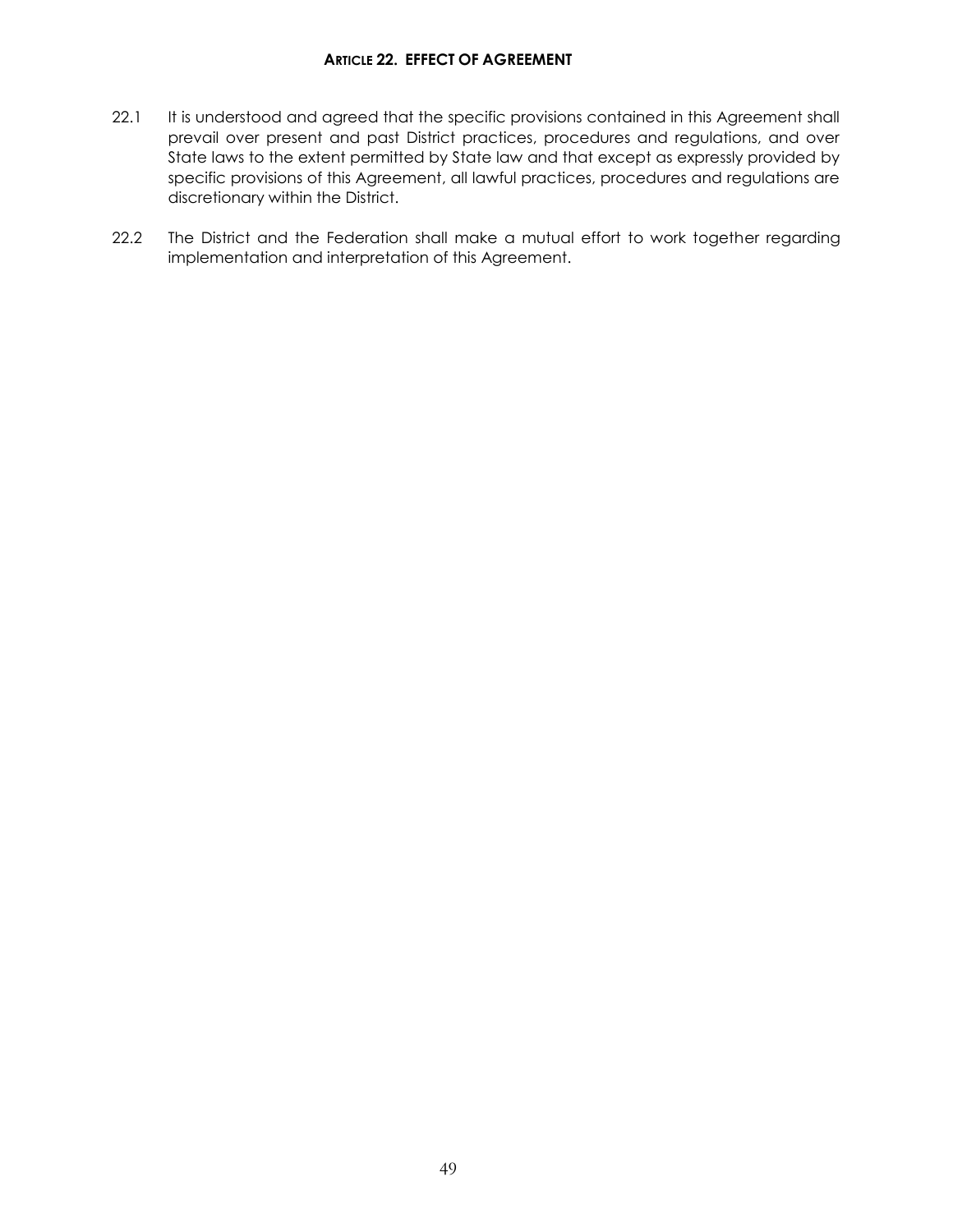<span id="page-52-0"></span>23.1 If any provisions of this Agreement are held by a court of competent jurisdiction to be contrary to law, then such provision will be deemed invalid, to the extent permitted by such court decision, but all other provisions or applications shall continue in full force and effect. The District and the Federation agree that they will meet within thirty (30) days of said court decision to bargain about the severed portion(s) of the Agreement.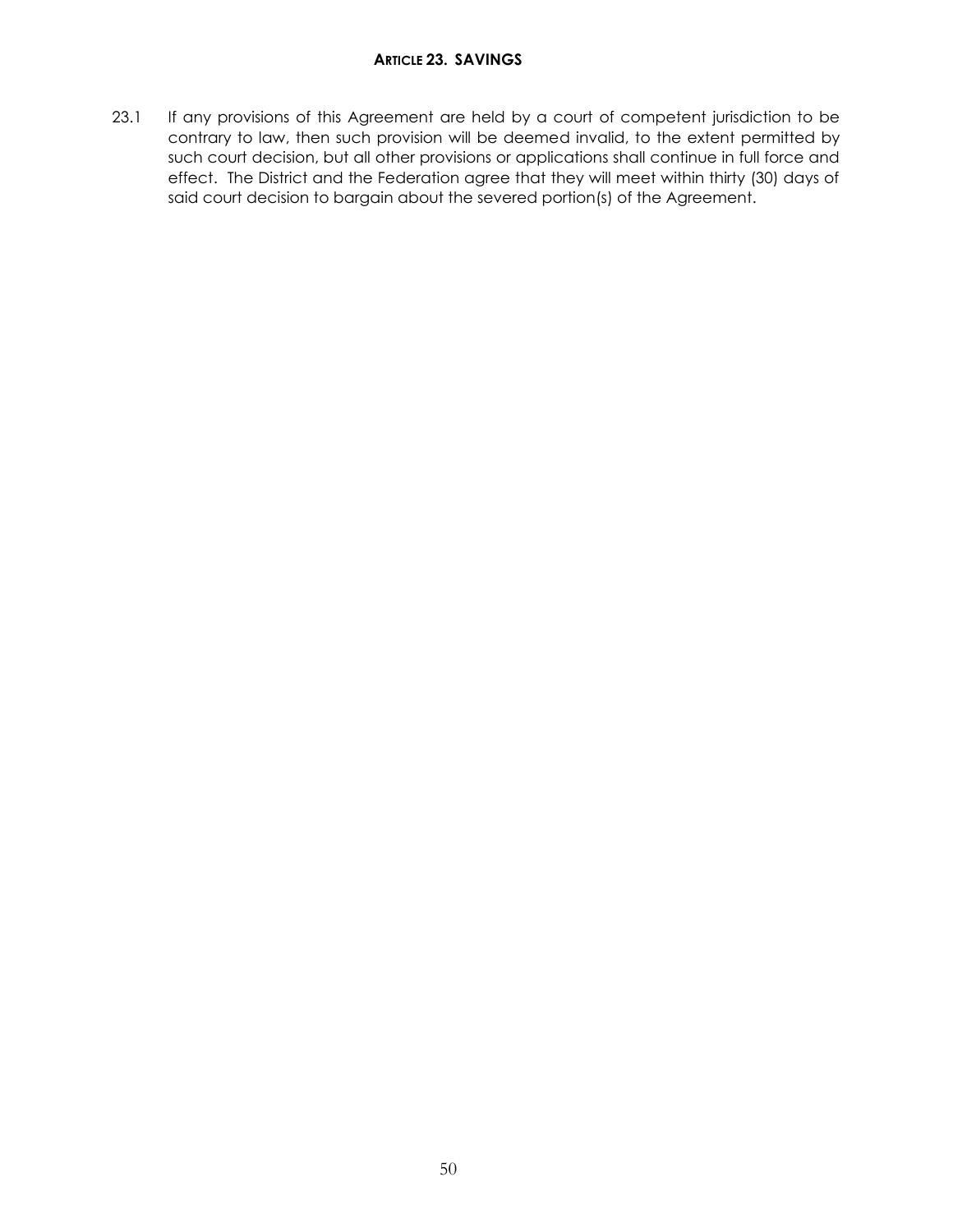<span id="page-53-0"></span>24.1 The District and the Federation agree that it is to their mutual benefit to encourage the resolution of differences through the meet and negotiation process. Therefore, it is agreed that the District and the Federation will support this Agreement.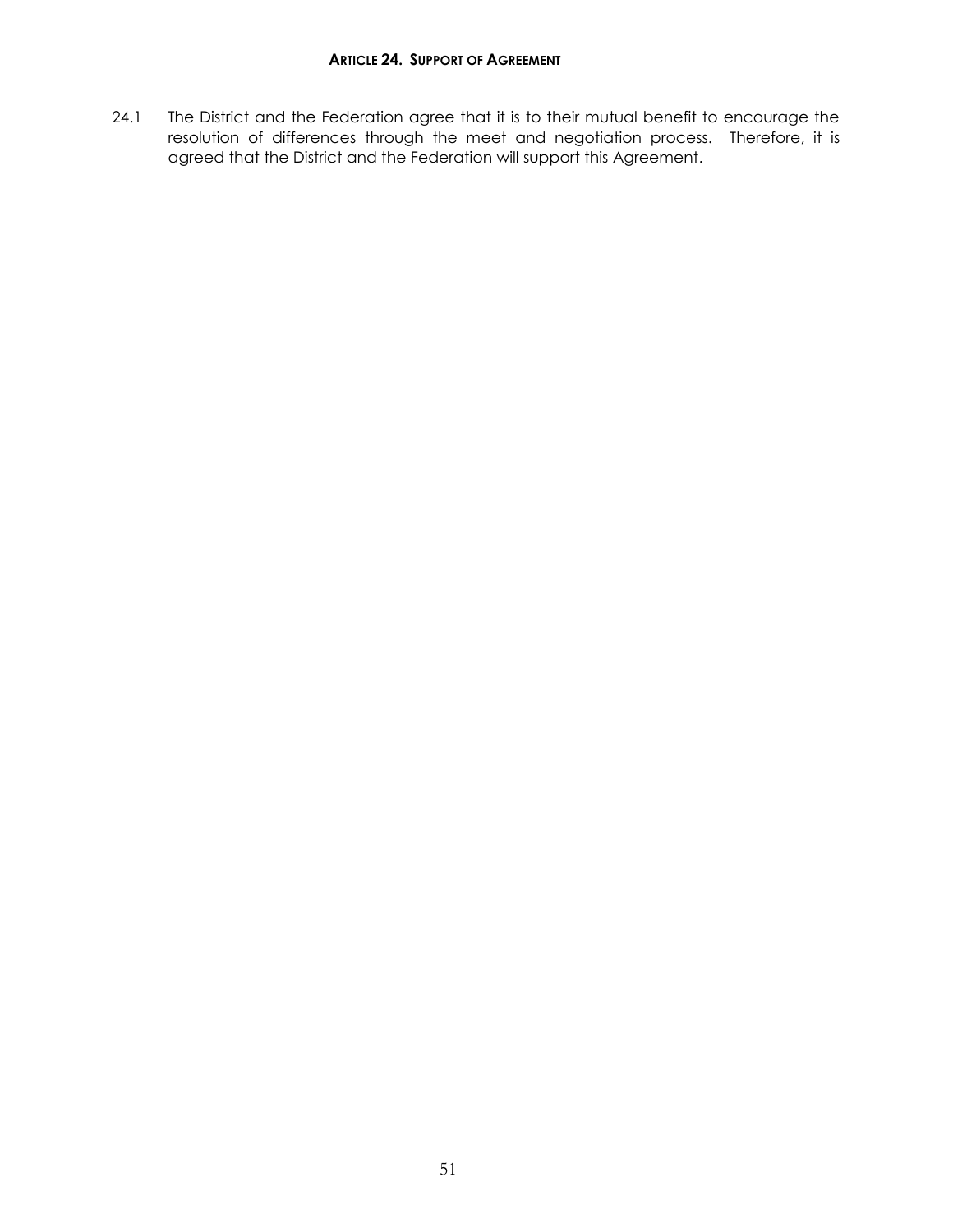#### **ARTICLE 25. COMPLETION OF MEET AND NEGOTIATION**

<span id="page-54-0"></span>25.1 The parties acknowledge that during the negotiations which resulted in this Agreement, each had the unlimited right and opportunity to make requests and proposals with respect to any subject or matter not removed by law from the area of collective bargaining and that all the understandings and agreements arrived at between the parties after the exercise of that right and opportunity are set forth in this Agreement. Therefore, the District and Federation, for the life of this Agreement, each voluntarily and unqualifiedly waives the right, and each agrees that the other shall not be obligated, to bargain collectively with respect to any subject or matter not specifically referred to or covered in this Agreement, even though such subject or matter may not have been within the knowledge or contemplation of either or both of the parties at the time they negotiated or signed this Agreement.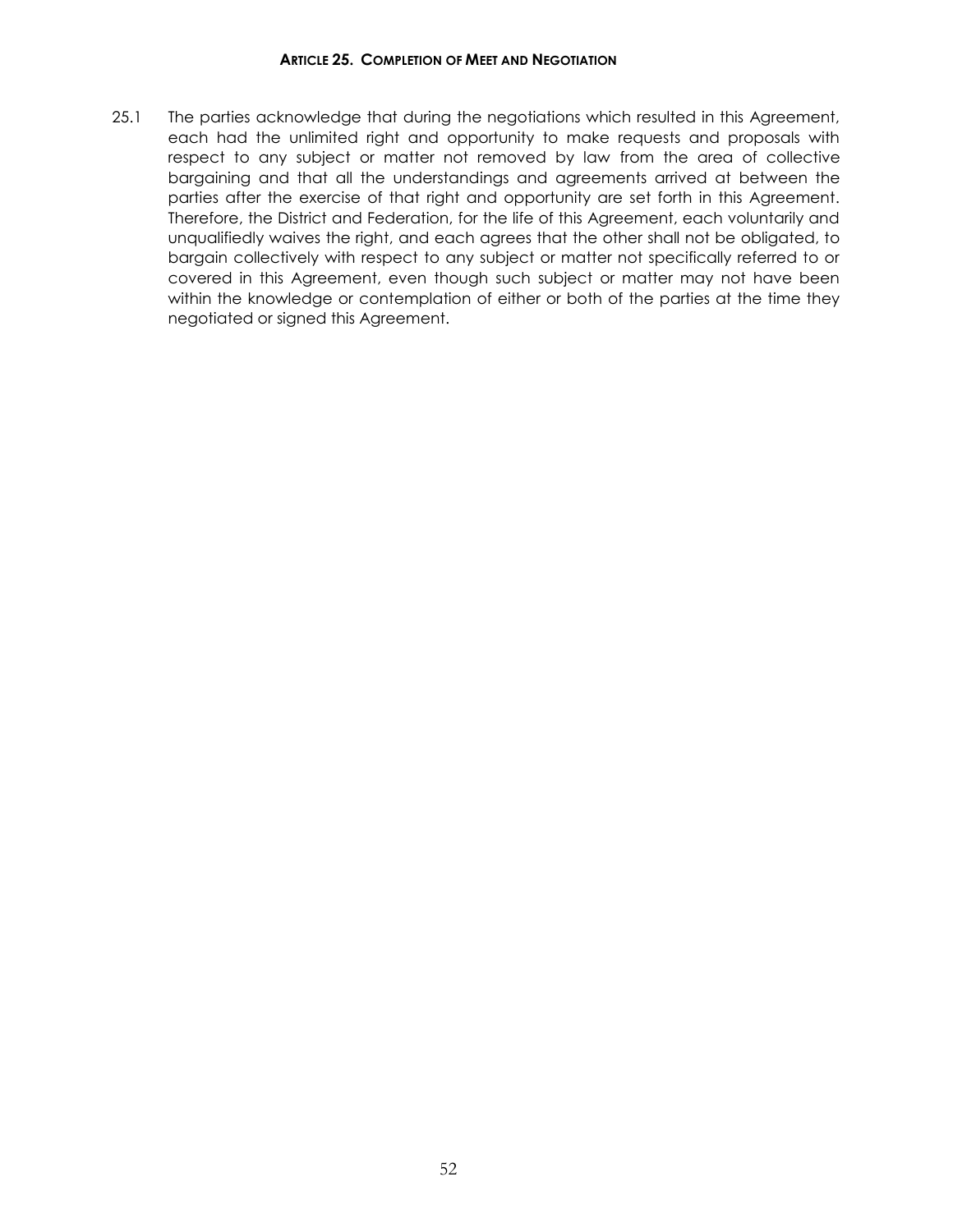- <span id="page-55-0"></span>26.1 This Agreement shall remain in full force and effect up to and including June 30, 2018; and thereafter shall continue in effect from year to year, unless and until one of the parties notifies the other in writing no later than March 15, 2018, of its request to modify, amend or terminate the Agreement.
- 26.2 If the Federation desires to open negotiations for a successor agreement, it shall present to the District twelve (12) copies of its full and complete proposal for said successor Agreement during the month of April, 2018.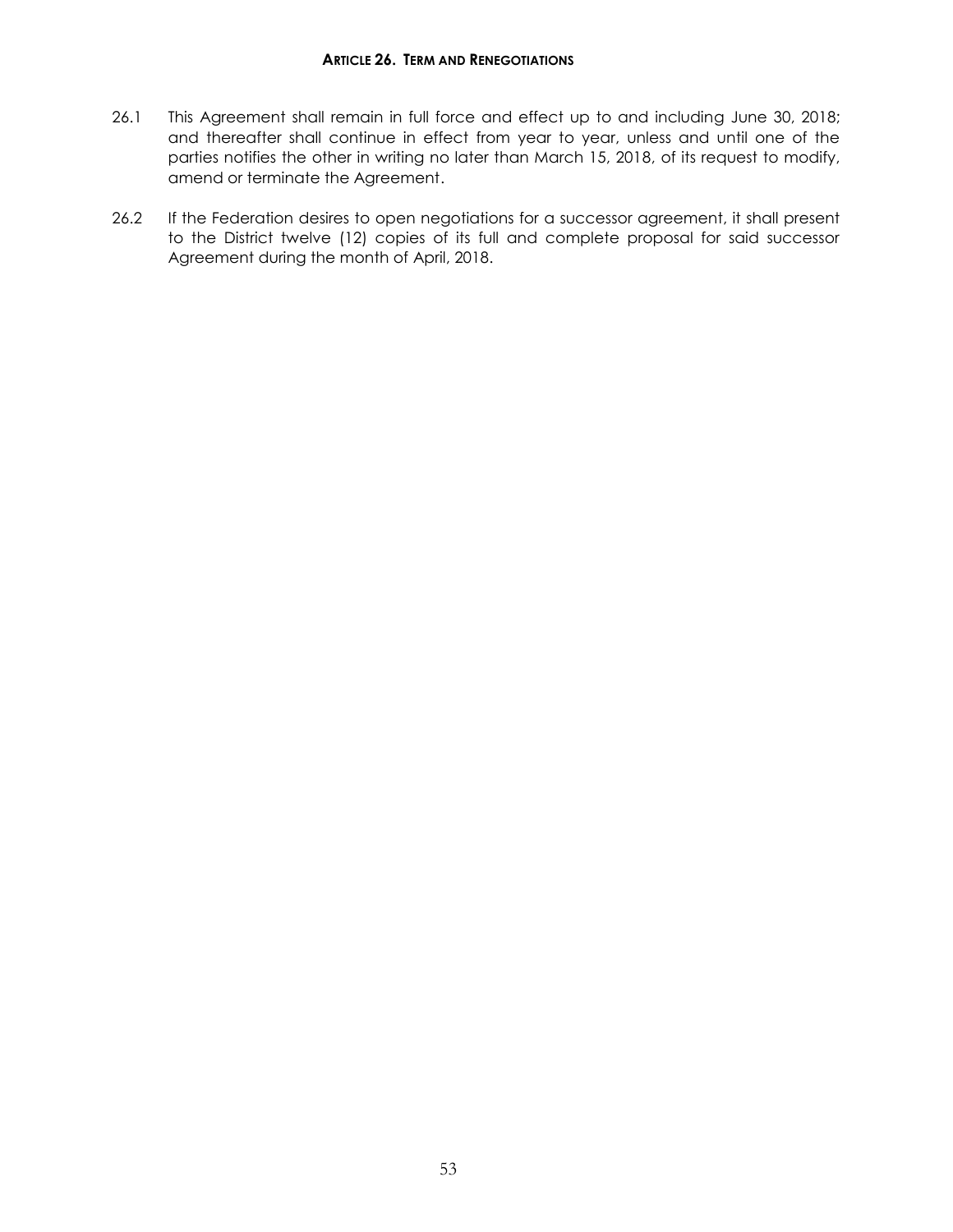#### **SIGNATURE**

<span id="page-56-0"></span>Oxnard Union High School District<br>Board of Trustees Oxnard Federation of Teachers and School **Employees Executive Board** Steve Hall, Ed.D.-President **Wesley Davis | President**  $\Omega$ Beatriz R. Herrera-Vice President Kassandra Hawkins | Executive Director Wear Canasco Wayne Edmonds-Clerk Susan Carrasco | V.P. Classified  $\mathcal{L}$ ضره( Sour Gary Davis, Ed.D.-Member Miguel Viey(a) | Transportation Site Rep Ί m Karen M. Sher-Member

Board Approved: October 14, 2015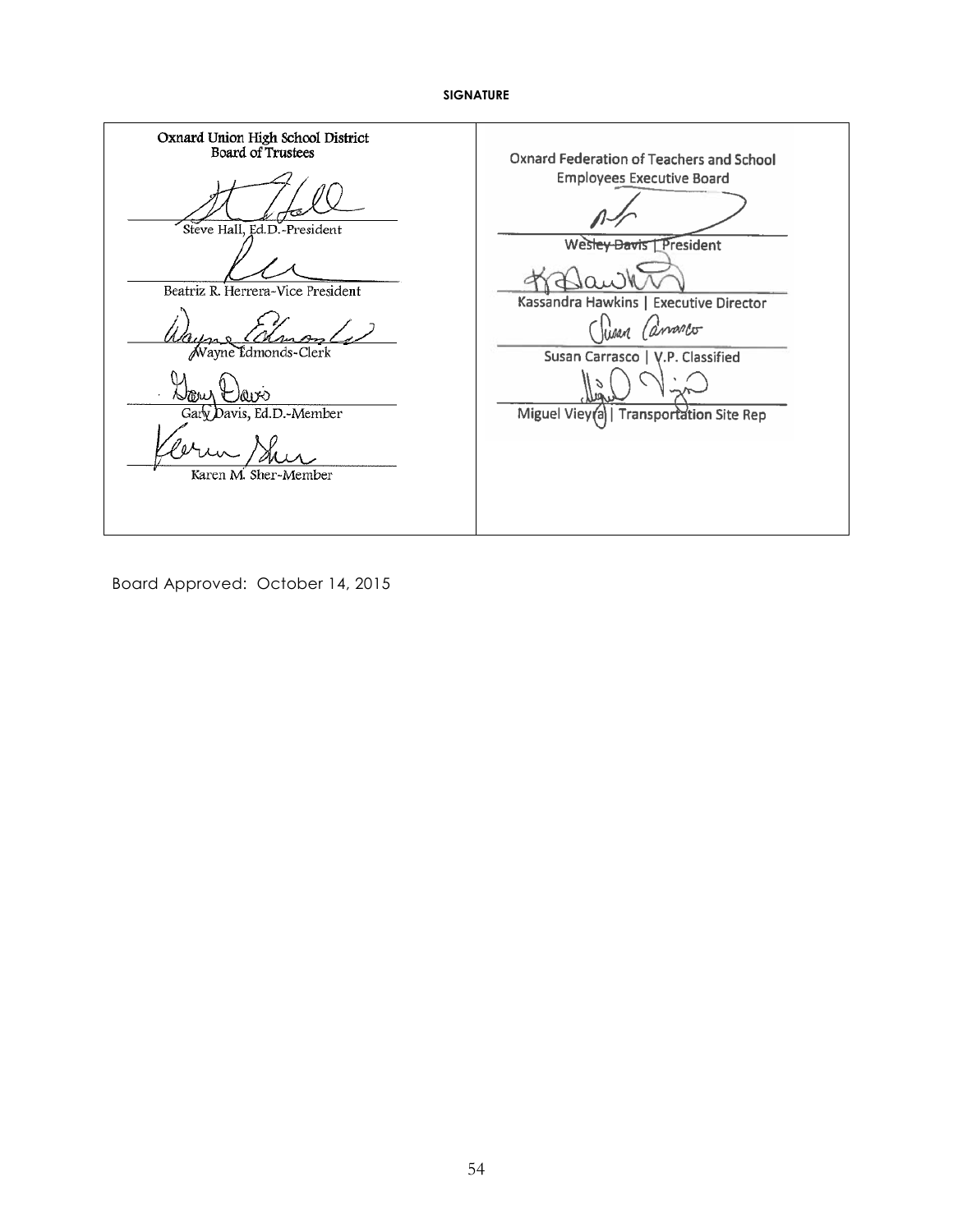#### <span id="page-57-0"></span>**APPENDIX A. DESCRIPTION OF CLASSIFIED BARGAINING UNIT**

#### **DESCRIPTION OF CLASSIFIED BARGAINING UNIT**

#### **CLERICAL & ADMINISTRATIVE SERVICES**

Administrative Secretary I Administrative Secretary II Adult School Account Clerk ASB Accounts Clerk Assistant Testing Technician Attendance Account Technician Attendance Advisor Attendance Specialist Career Center Technician Clerical Assistant II Clerical Assistant III Attendance/Records Clerical Assistant III-IEP Cultural Enrichment Assistant Director's Secretary District Switchboard/ Receptionist District Testing Technician Duplicating Machine Operator Employment Specialist Facilities Technician Guidance Technician High Risk Outreach Consultant Information Technology Assistant Insurance Specialist Library/Media Technician Mariachi Microcomputer/Network Support **Technician** Network Administrator/Security Nutrition Services Assistant I Nutrition Services Cook Programmer & Database Analyst Purchasing Clerk Registrar Senior Database Administrator Site Administrative Secretary Senior Accountant Senior Account Technician Senior Payroll Technician Staff Accountant Textbook/Media Assistant Textbook/Library Media Technician Warehouse Operator Warehouseperson/Expediter

#### **MOT DIVISION**

Assistant Lead Custodian Bus Driver/Delivery Driver Bus Driver/Grounds Maintenance Worker Bus Driver Instructor Custodian Grounds Maintenance Worker Irrigation Specialist Lead Bus Driver Lead Custodian Lead Grounds Maintenance/Repair **Worker** Maintenance, Operations & Trans. Clerk Maintenance & Operations Leader Maintenance & Repair Worker Maintenance Carpenter Maintenance Electrician I Maintenance Electrician II Maintenance HVAC Mechanic Maintenance Painter I Maintenance Painter II Maintenance Plumber I Maintenance Plumber II Maintenance Welder/Carpenter Transportation Dispatcher Vehicle & Equipment Mechanic I Vehicle & Equipment Mechanic II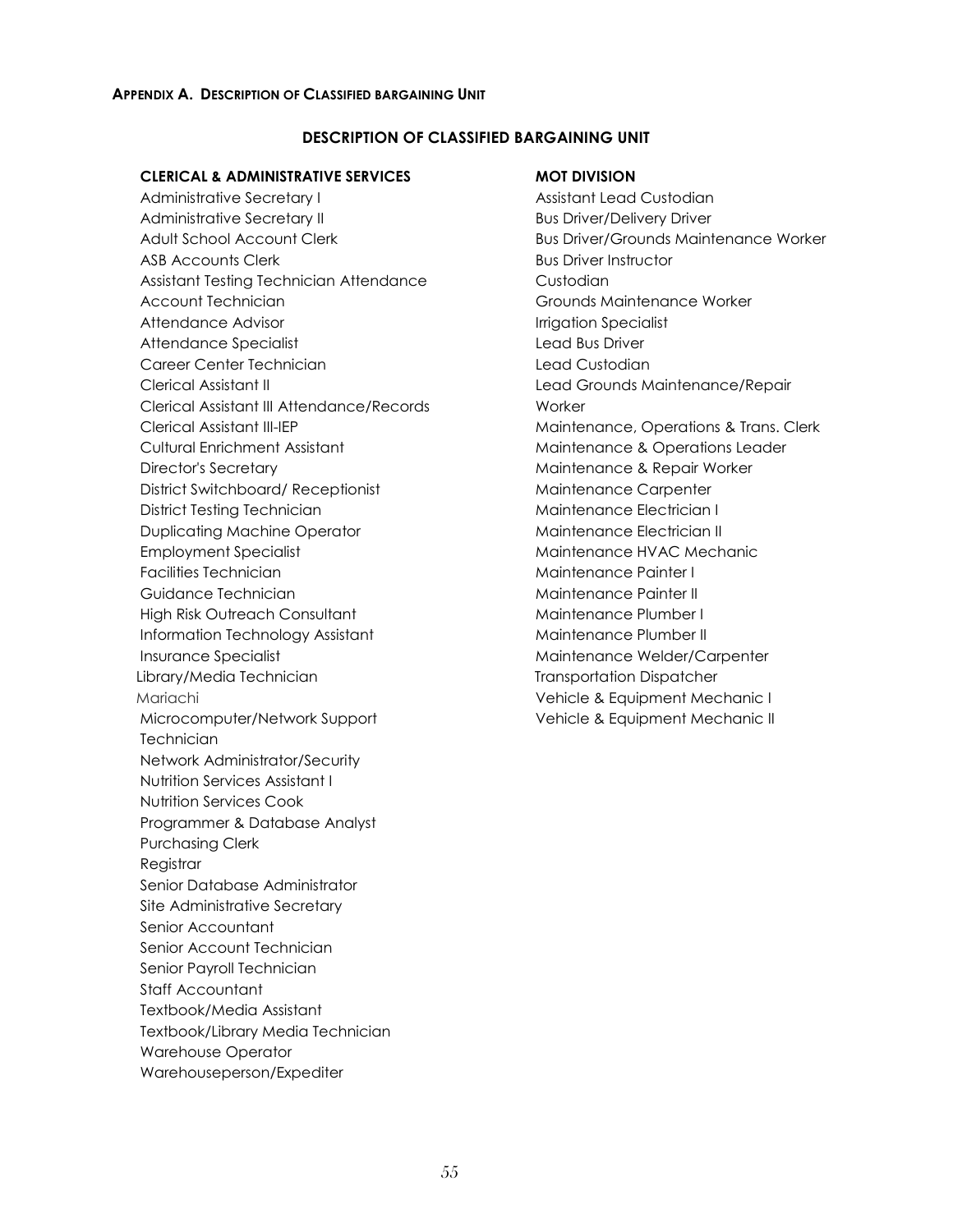# **EXCLUDING ALL OTHER POSITIONS NOT DESIGNATED--INCLUDING, BUT NOT LIMITED TO:**

1. All temporary, short-term and substitute employees.

# 2. **Management positions:**

- a. Assistant Superintendent, Administrative Services
- b. Assistant Director, Nutrition Services
- c. Coordinator of Work Based Learning
- d. Cafeteria Managers
- e. Director of Fiscal Services
- f. Director of Information Technology
- g. Director of Maintenance, Operations & Transportation
- h. Director of Nutrition Services
- i. Director of Purchasing
- j. Director of Risk Management and Safety
- k. Operations Manager
- l. Transportation Supervisor

# 3. **Confidential Employees:**

- a. Administrative Assistant
- b. Executive Assistant
- c. Human Resources Analyst Certificated
- d. Human Resources Analyst Classified
- e. Human Resources Assistant
- f. HR Clerk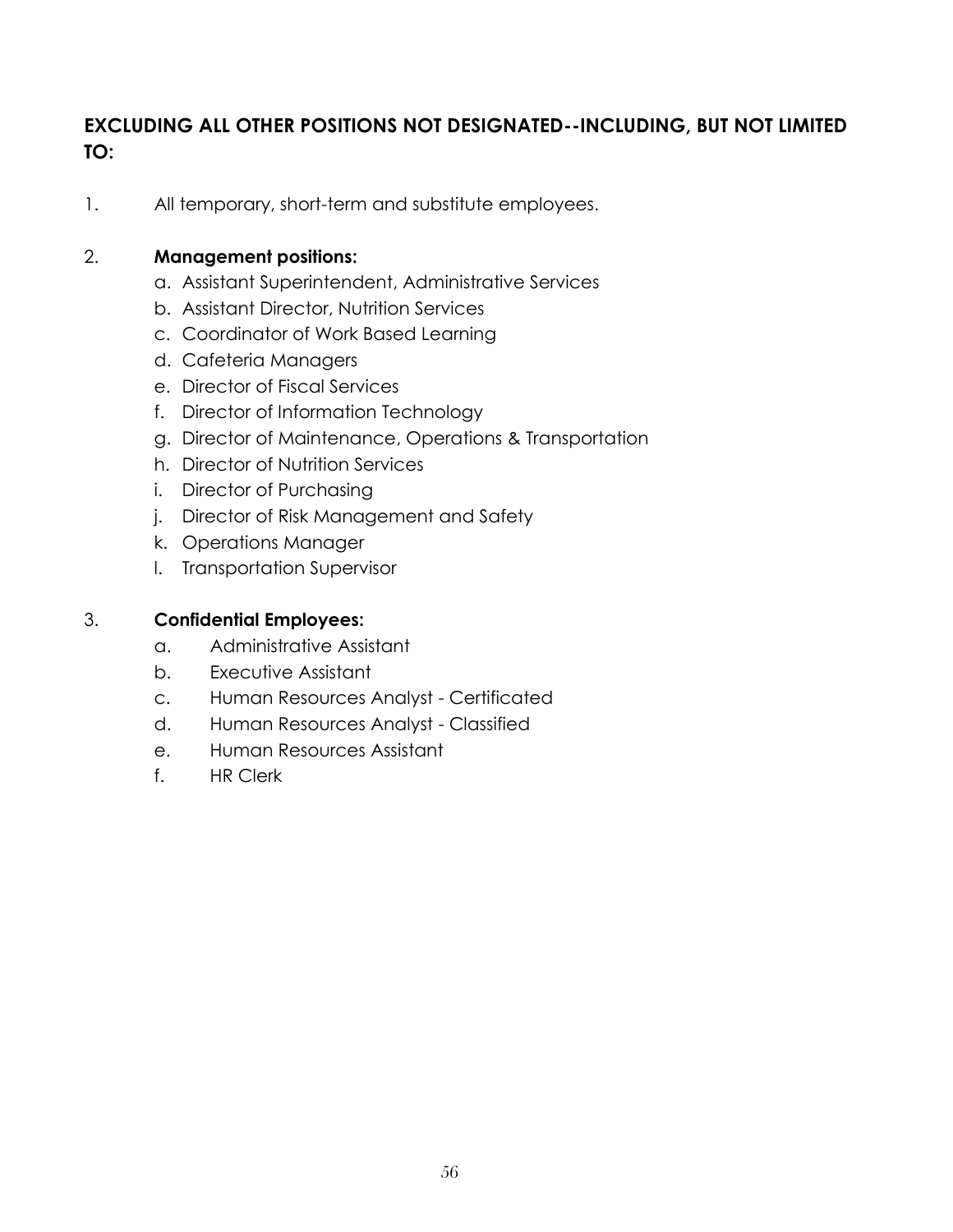# **APPENDIX B. CLASSIFIED EMPLOYEE EVALUATION**

<span id="page-59-0"></span>

| Name                         |                                 | Date<br>Due:                  | Probationary          | Annual                    | Special |
|------------------------------|---------------------------------|-------------------------------|-----------------------|---------------------------|---------|
| Classification               |                                 | School or Department          |                       |                           |         |
| <b>DEFINITION OF RATING:</b> | <b>E</b> - Exceeds Expectations | <b>M</b> - Meets Expectations | N - Needs Improvement | <b>U</b> - Unsatisfactory |         |

|                | PERFORMANCE FACTORS                                                                                                                                             | E | M | $\mathbf N$ | $\mathbf{U}$ | <b>COMMENTS</b> |
|----------------|-----------------------------------------------------------------------------------------------------------------------------------------------------------------|---|---|-------------|--------------|-----------------|
| 1              | Quality of Work: Consider the extent to which the work is<br>accurate, neat, well organized and thorough.                                                       |   |   |             |              |                 |
| $\overline{2}$ | Work Habits. Consider the employee's effectiveness in<br>organization and use of time.                                                                          |   |   |             |              |                 |
| 3              | Working Relations. Measurement of ability to work with<br>and through others. Ability to work effectively as part of a<br>group.                                |   |   |             |              |                 |
| $\overline{4}$ | Meeting Work Commitments. Extent to which the<br>employee completes work assignments and follows<br>established procedures.                                     |   |   |             |              |                 |
| 5              | Demonstration of Initiative. Extent to which the employee<br>shows ingenuity in initiating job duties. Readiness to take<br>action.                             |   |   |             |              |                 |
| 6              | Dependability and Reliability. Can be relied upon to carry<br>out responsibilities of the position with minimal supervision.                                    |   |   |             |              |                 |
| $\tau$         | Attendance. Consider the employee's absences and<br>tardiness.                                                                                                  |   |   |             |              |                 |
| 8              | Safety. Complies with District safety policies and practices.<br>Operates equipment and/or vehicles in a safe manner.<br>Reports any unsafe conditions.         |   |   |             |              |                 |
| 9              | Communication Skills. Ability to get a verbal or written<br>message across in a clear, organized and appropriate<br>manner. Ability to understand instructions. |   |   |             |              |                 |

**DEVELOPMENT PLAN:**

1. **Employee Strengths-**-Discuss areas in which the employee has demonstrated significant strengths or abilities.

2. **Improvement Needs-**-Based on overall performance, discuss areas which employee demonstrates need for improvement.

| <b>Based on Improvement Needs</b>                                                                                                                                                                                                        |                              |      |
|------------------------------------------------------------------------------------------------------------------------------------------------------------------------------------------------------------------------------------------|------------------------------|------|
| Development Need:<br>a.                                                                                                                                                                                                                  |                              |      |
| Development Plan/Approach: New York State State State State State State State State State State State State State State State State State State State State State State State State State State State State State State State<br>b.      |                              |      |
| Results Timeline: New York: New York: New York: New York: New York: New York: New York: New York: New York: New York: New York: New York: New York: New York: New York: New York: New York: New York: New York: New York: New<br>$C_{-}$ |                              |      |
|                                                                                                                                                                                                                                          |                              |      |
|                                                                                                                                                                                                                                          | <b>Evaluator's Signature</b> | Date |
|                                                                                                                                                                                                                                          |                              |      |
| <b>EMPLOYEE'S COMMENTS:</b>                                                                                                                                                                                                              |                              |      |

Employee's Signature Date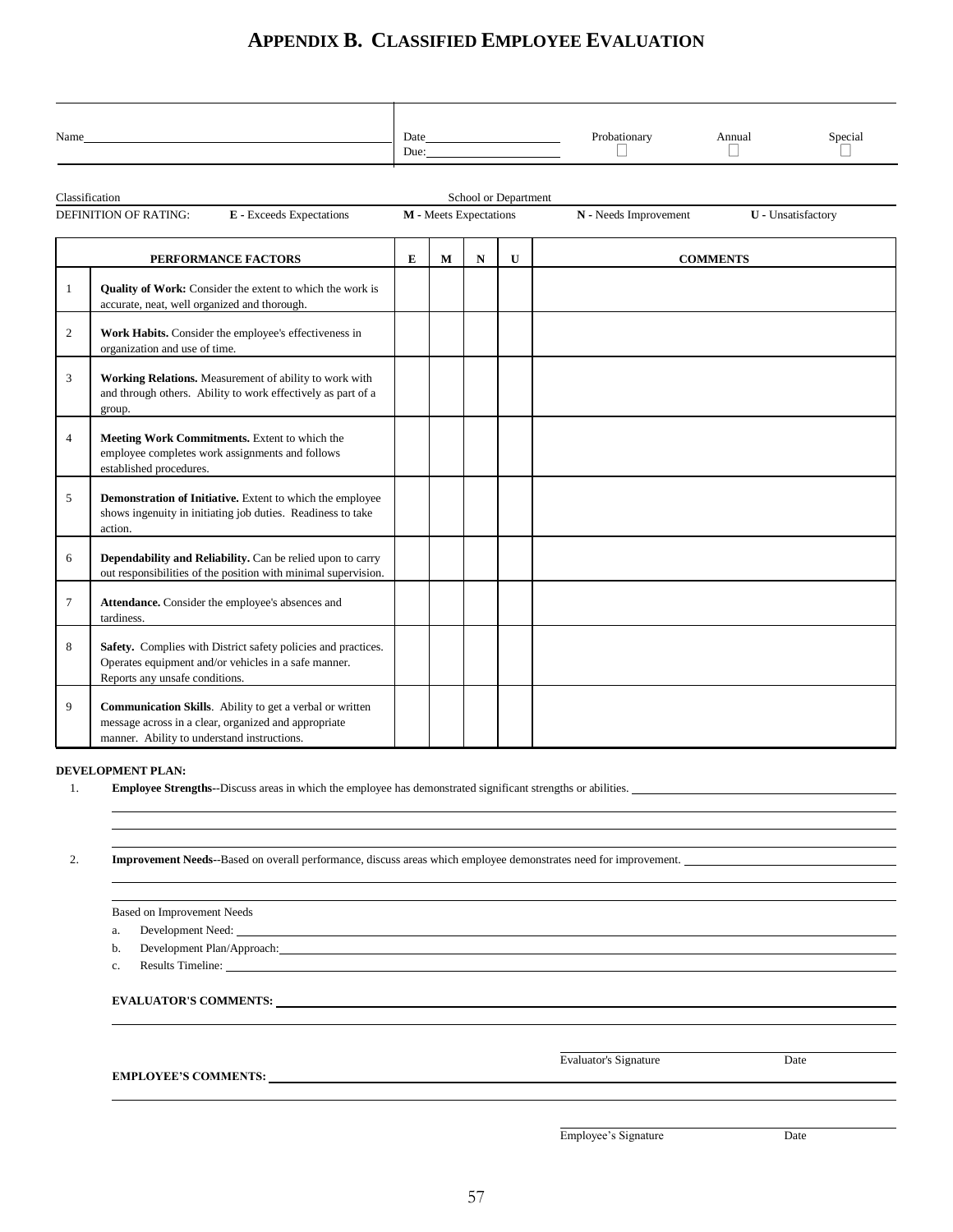# **APPENDIX B** (continued)

# **TECHNIQUES OF APPRAISAL**

The observation and evaluation of an employee's work performance is one of the primary responsibilities of any person who supervises or directs other employees. The effective communication of this evaluation to the employee is essential. When use thoughtfully and carefully, this form is intended to aid the employee and supervisor in arriving at an understanding of the employee's performance in a given position. This evaluation will become part of the employee's personnel file and will be considered in cases involving promotion and transfers.

# **1. PURPOSE OF A PERFORMANCE APPRAISAL:**

- a. To act as a tool to define work skills and to provide a measurement of the degree to which each of us performs these skills.
- b. To act as a report to the employee concerning his performance on his job.
- c. To assure the employee of a regular and systematic review.
- d. To provide a record of employee's performance and growth history.
- e. To provide a basis for coaching and guiding the employee.
- f. To provide an opportunity for closer and better communication between the employee and his supervisor.

#### **2. HOW TO APPRAISE:**

- a. Define the standard rate each person against the requirements of the position.
- b. Be objective avoid reference to personal likes and dislikes.
- c. Consider one factor of ability at a time. Each factor is distinct and does not necessarily relate to similar factors.
- d. Base appraisals on observed and proven performance avoid impressions based on hearsay.
- e. Base appraisals on average daily performance avoid rating occasional incidents which highlight a particularly good or bad performance.
- f. Written narrative explanation must accompany any areas designated as unsatisfactory.

#### **3. AFTER MAKING THE REPORT, SUPERVISOR SHALL:**

- a. Discuss the report with the employee.
	- (1) Give the employee an opportunity to make suggestions for the improvement of his work.
	- (2) Explain areas where work performance may be improved.<br>(3) Explain the comments on the performance reports.
	- Explain the comments on the performance reports.
- b. Sign the evaluation report and obtain the signature of the employee (signature of employee does not necessarily mean concurrence with evaluation but only that this evaluation has been discussed with them).
- c. Send the original evaluation to the Classified Human Resources Office at the specified time.
- d. Give the employee a copy.
- e. Retain a copy for your files.